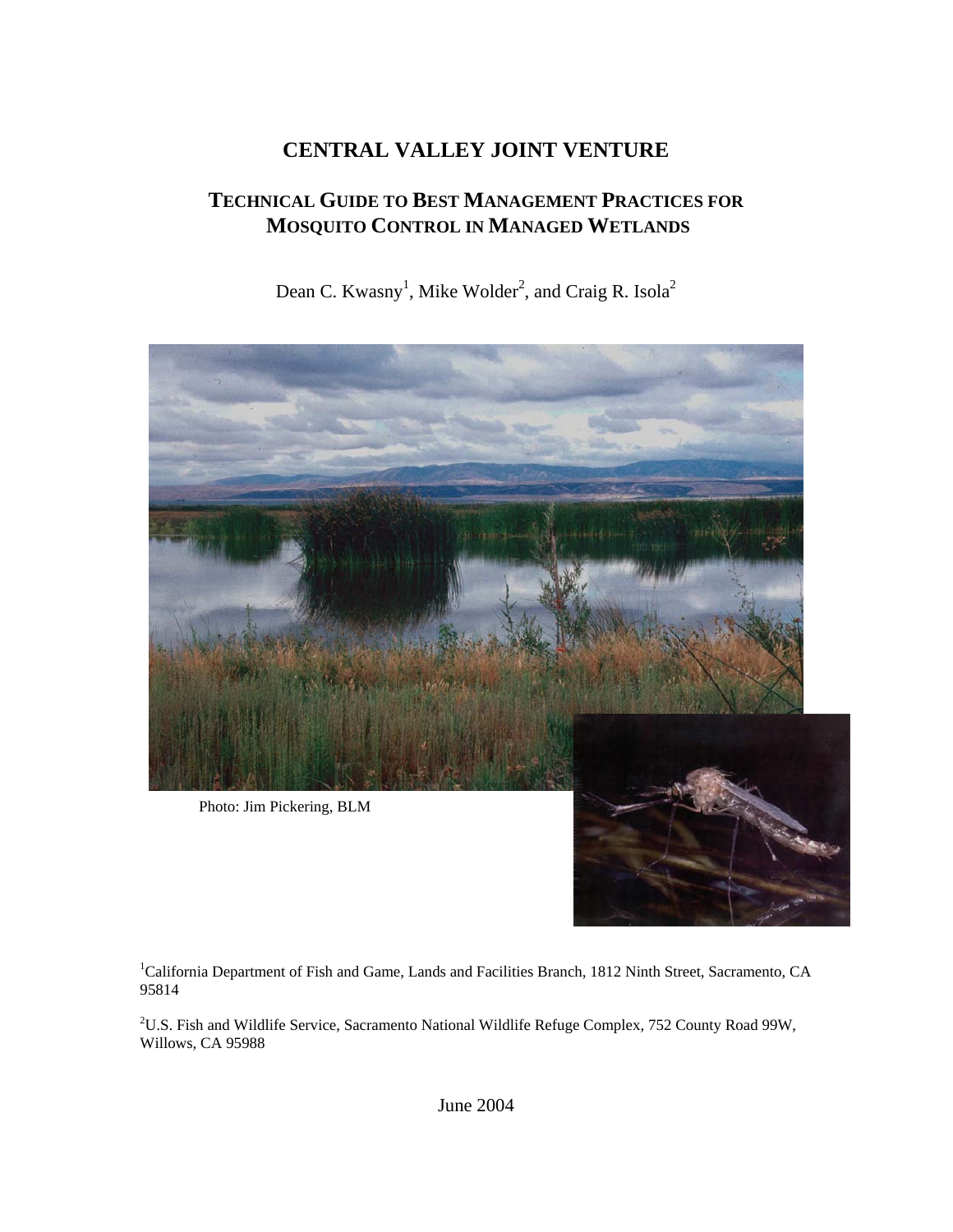### **TABLE OF CONTENTS**

|                                                                                 | Page<br>iii                      |
|---------------------------------------------------------------------------------|----------------------------------|
|                                                                                 |                                  |
|                                                                                 | iv                               |
|                                                                                 | iv                               |
|                                                                                 | 1                                |
|                                                                                 | 3                                |
|                                                                                 | 4<br>$\overline{4}$<br>5         |
|                                                                                 | 6<br>6<br>6                      |
|                                                                                 | 6<br>6<br>7<br>$\overline{7}$    |
|                                                                                 | 9                                |
|                                                                                 | 10<br>10<br>10                   |
| Vegetation Management Practices<br>Wetland Restoration and Enhancement Features | 11<br>11<br>17<br>21<br>23<br>26 |
| COORDINATION WITH MOSQUITO AND VECTOR CONTROL                                   | 28                               |
|                                                                                 | 31                               |
|                                                                                 | 34                               |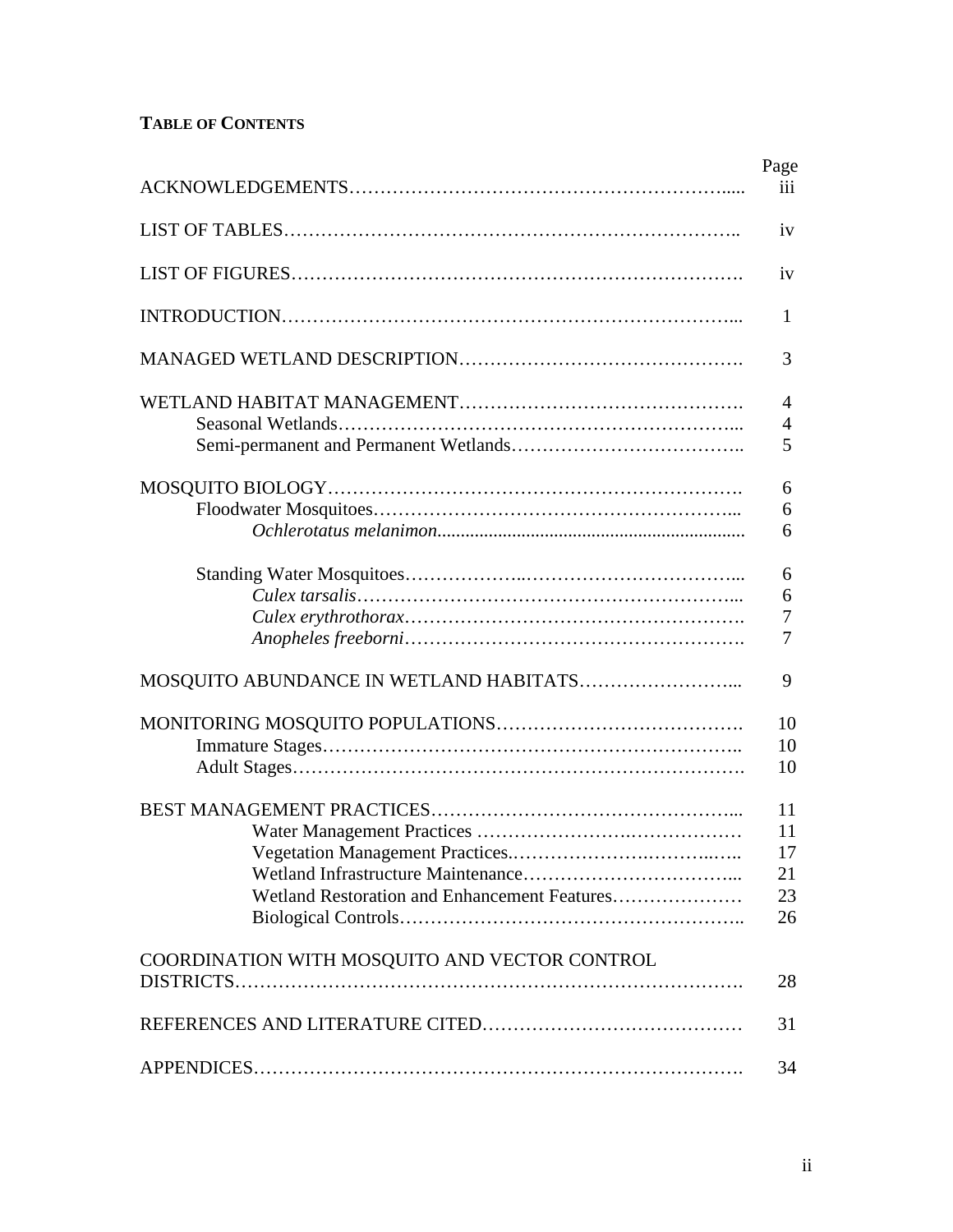#### **ACKNOWLEDGEMENTS**

This technical guide was prepared by the Central Valley Joint Venture's Mosquito Working Group, which includes representatives from the California Waterfowl Association, California Department of Fish and Game, California Department of Health Services, Central Valley Joint Venture, Ducks Unlimited, Mosquito and Vector Control Association of California, Natural Resources Conservation Service, Suisun Resource Conservation District, U.C. Davis, U.S. Fish and Wildlife Service, and Wildlife Conservation Board.

We are extremely grateful to the many individuals and groups that provided information on the mosquito Best Management Practices for the guide. Through the practical applications of these practices and continuing experimentation, creative solutions are being found to help reduce mosquito conflicts while providing quality wetland habitat in the Central Valley. Although much of this information can be found in other published literature, the focus of this guide is on techniques from the first hand experience of wetland managers and mosquito abatement technicians who spend much of their time working in wetland habitats.

This guide would not have been possible without the encouragement and partnership of the Mosquito and Vector Control Association of California. This document exemplifies their commitment to Integrated Pest Management for mosquitoes and will be updated as additional information becomes available on habitat-based practices for mosquito control.

The following individuals provided comments on the document: Donald Blake, Tom Blankinship, Dave Brown, Robert Capriola, Jim Camy, Steve Chappell, Steve Cordes, Craig Downs, Cliff Feldheim, Dave Feliz, Alan Forkey, Jessica Groves, Mike Higgins, Joe Hobbs, Rob Holbrook, Allan Inman, Gale Jirik, Sam Johnson, Vicki Kramer, Sharon Lawler, Greg Mensik, Ron McBride, Marco Metzger, Harold Novick, Peter Perrine, Fritz Reid, Loren Ruport, Chadd Santerre, John Schulte, Jamesina Scott, Dave Smith, John Stroh, Joel Trumbo, Mike Womack, and William Walton.

Special thanks to the staff at the Central Valley Joint Venture, including Rob Holbrook, Ruth Ostroff, and Bob Shaffer for their technical support.

Document printed by U.S. Bureau of Reclamation.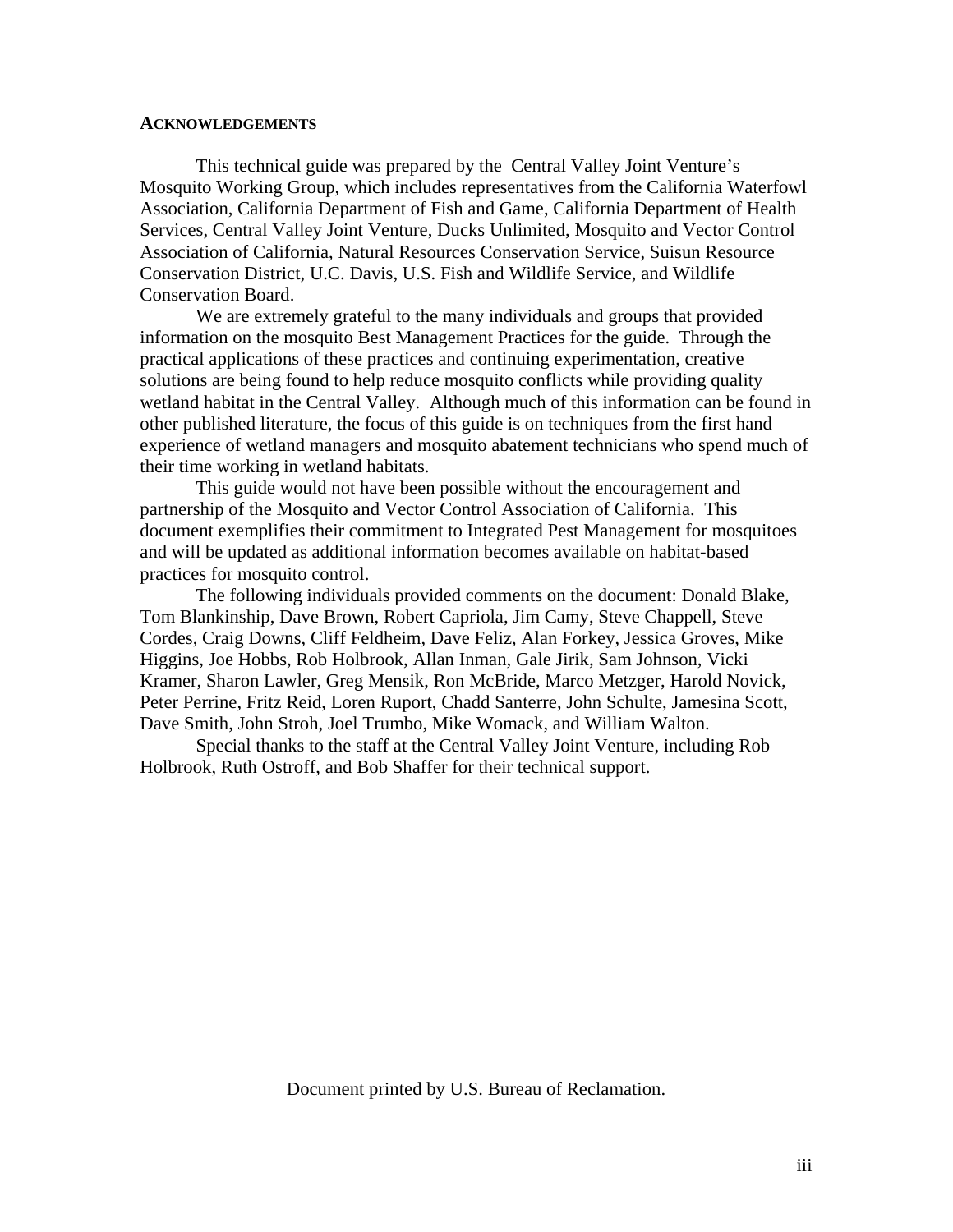### **LIST OF TABLES**

|          |                                                                                                                        | Page |
|----------|------------------------------------------------------------------------------------------------------------------------|------|
| Table 1. | Water Management Practices to Reduce Mosquito Production in                                                            | 14   |
| Table 2. | <b>Vegetation Management Practices to Reduce Mosquito Production</b>                                                   | 20   |
| Table 3. | Wetland Infrastructure Maintenance Activities to Reduce                                                                | 22   |
| Table 4. | Wetland Restoration and Enhancement Features to Reduce                                                                 | 24   |
| Table 5. |                                                                                                                        | 27   |
| Table 6. | <b>Suggested Coordination Activities Between Wetland Managers</b><br>and Mosquito and Vector Control Districts (MVCDs) | 30   |

### **LIST OF FIGURES**

| Figure 1. |                                                                    | Page<br>3 |
|-----------|--------------------------------------------------------------------|-----------|
| Figure 2. | Watergrass ( <i>Echinochloa crusgalli</i> ) and Wetland Irrigation | 4         |
| Figure 3. |                                                                    | 5         |
| Figure 4. | Seasonal Wetland Flooding and Potential Time Periods for           | 9         |
| Figure 5. |                                                                    | 12        |
| Figure 6. |                                                                    | 17        |
| Figure 7. | Vegetation Disking and Dense Bermuda Grass (Cynodon                | 18        |
| Figure 8. |                                                                    | 21        |
|           |                                                                    | 23        |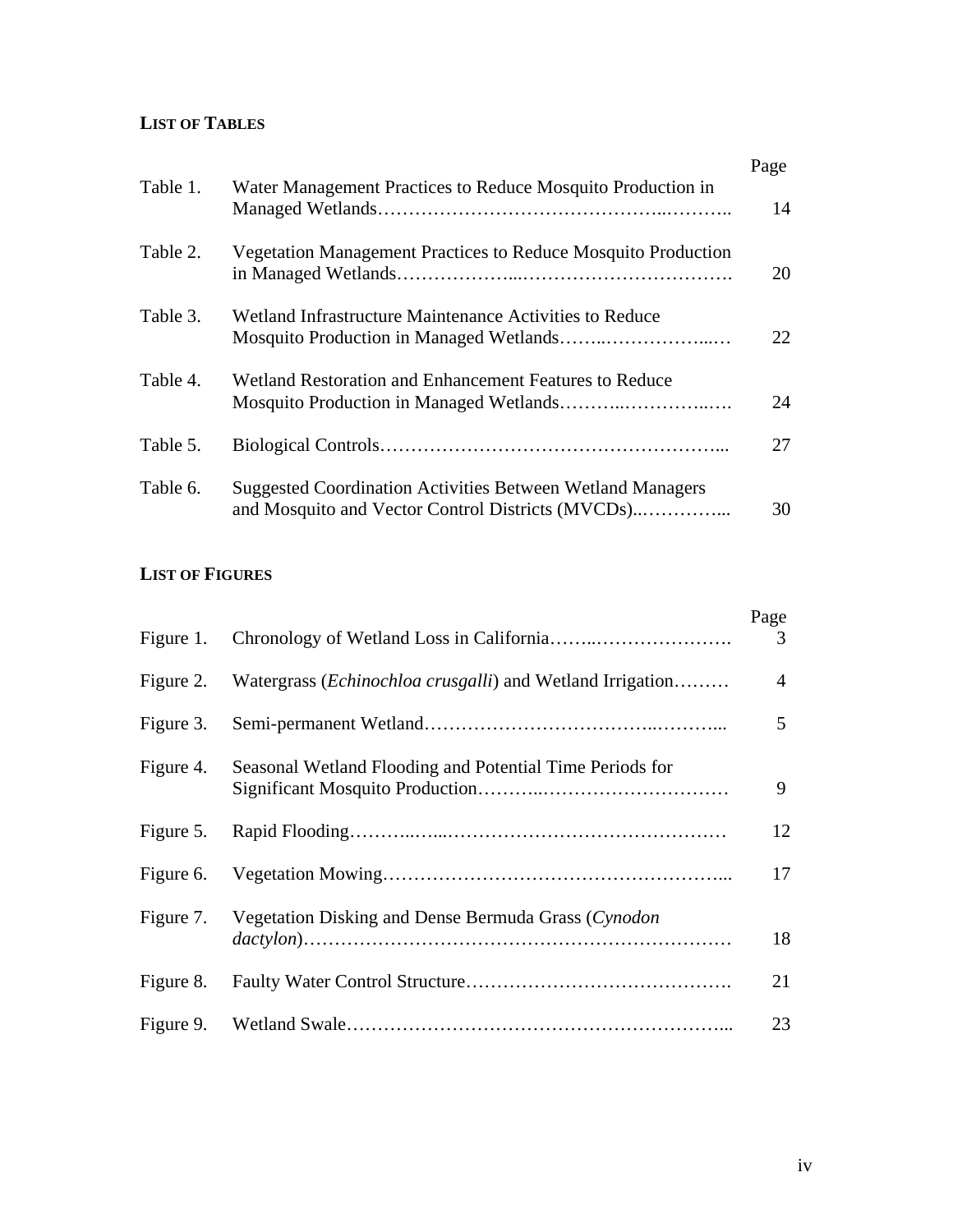### **INTRODUCTION**

Public attitudes about wetlands have greatly changed in the last few decades. Historically, wetlands were regarded as impediments to economic progress and "reclaimed" for agricultural production and other commercial uses. Today, wetlands are valued for their habitat for fish and wildlife, recreational opportunities, and the benefits they provide in terms of flood control, water filtration, and ground water recharge. There is greater awareness of the significance of the loss of over 95% of the Central Valley's historic wetlands, and a public desire to restore, protect, and manage these habitats (Central Valley Habitat Joint Venture 1990).

With more public interest in restoration, protection, and management of wetland habitats, conservation projects have increased from a few small, site-specific efforts to larger, cooperative programs. Partnerships have been forged between resource agencies, conservation groups, and private citizens to help further wetland restoration and protection goals. Several landscape scale restoration plans have been developed throughout California. However, as California becomes more urbanized and development encroaches into historically rural areas, conflicts can arise from public health concerns about mosquito production in wetlands, rice fields, or other rural sources.

To address these concerns as they relate to wetlands, this technical guide has been developed to provide information on habitat management strategies to reduce mosquito production in managed wetlands, and to facilitate greater cooperation among wetland habitat mangers and Mosquito and Vector Control Districts (MVCDs). The term, "Best Management Practices (BMPs)" is used to describe habitat management strategies that are generally defined as a practice or combination of practices determined to be an effective and practical means for reducing mosquito populations, production rates, or the timing of hatch. These BMPs focus on exploiting the ecological relationships among mosquitoes, their predators, and the wetland habitats they use for breeding. In many cases, these practices are also beneficial to the general management of wetlands and the wildlife they support.

The BMPs identified in this guide are also an essential component of Integrated Pest Management (IPM) for mosquitoes, which incorporates knowledge of mosquito biology and the use of effective treatments to control mosquitoes while posing the least risk to people and the environment. IPM employs a variety of mosquito control methods that include habitat management, biological control agents, and pesticide application. Ideally, BMPs can be used to lower the production of mosquitoes and reduce the need for chemical treatment without significantly disrupting the ecological character, habitat function, or wildlife use of managed wetlands.

The CVJV has prepared this guide to present a full range of BMP options specific to managed wetlands. The BMPs have been identified from the scientific literature, as well as from practical applications by wetland managers and MVCDs. The extent of their use may be limited by cost and personnel constraints, physical limitations of certain wetlands, or specific habitat and wildlife management goals. In some instances, potential disadvantages need to be weighed before implementation of BMPs. BMPs to achieve mosquito control should not greatly disrupt the ecological character or habitat function of the wetland site. Not all BMPs can be effectively implemented in every wetland environment. Some initial investigation will be required of wetland managers, in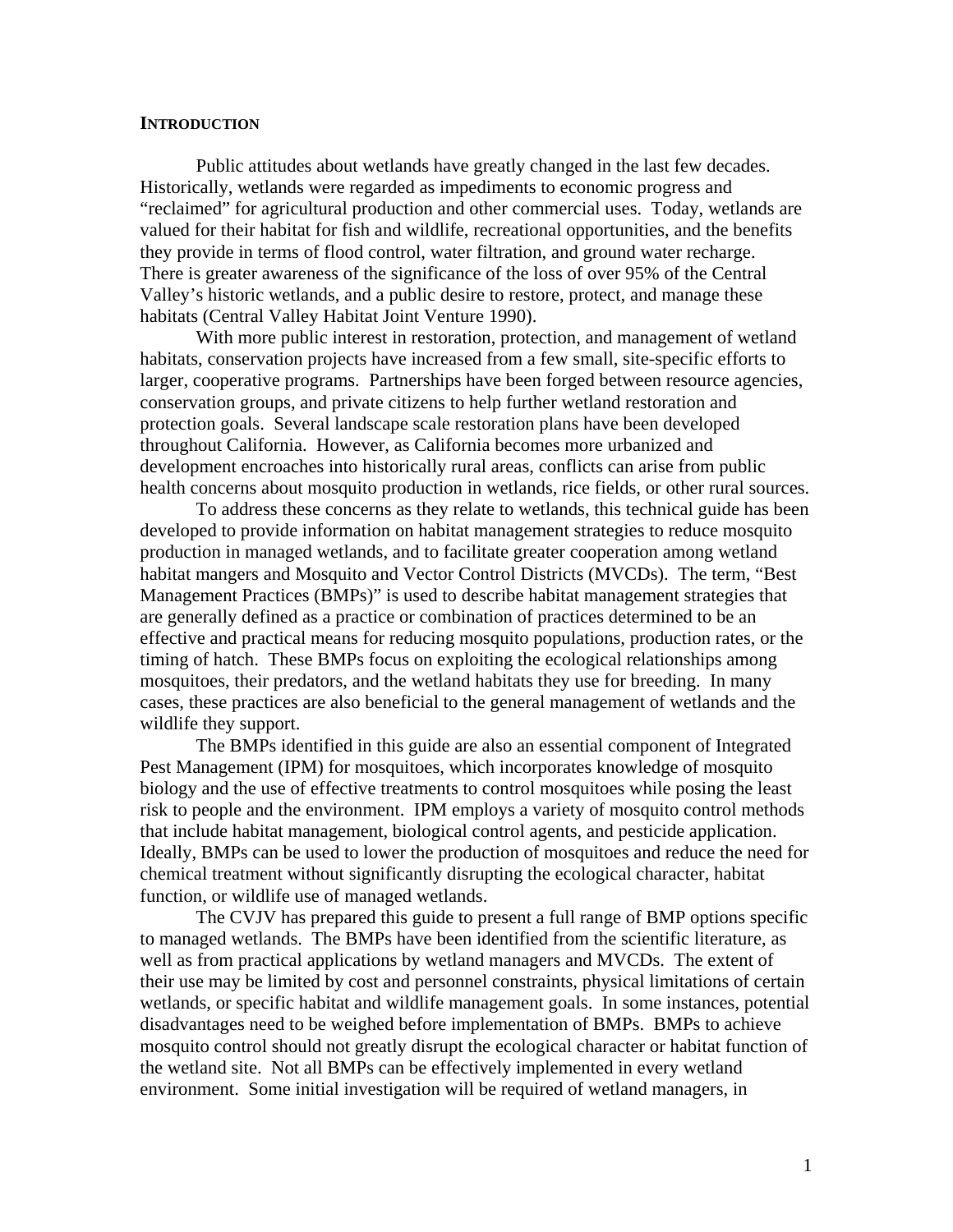cooperation with MVCDs, to identify those BMPs most applicable to an individual site. Prior to the implementation of BMPs, consultation should be conducted with MVCDs and appropriate resource agencies to determine the suitability of BMPs, and to ensure compliance with State and Federal wetland regulations and conservation easements.

The information in this guide is applicable to managed wetlands in the Central Valley of California, including the Sacramento and San Joaquin Valleys, and the Delta-Suisun region. It is intended to be a reference for wetland stewards including: the private wetland owner or caretaker, Refuge or Wildlife Area manager, wetland biologist, or mosquito and vector control technician, and should be useful when making habitatrelated decisions to reduce mosquito production. The guide is intended to be as comprehensive as possible and describe BMPs based on the best available information. As additional monitoring and research is conducted, BMPs may be refined, new BMPs may be developed, and priorities for use will be determined.

Additional copies of this technical guide can be obtained by contacting the Central Valley Joint Venture office at (916) 414-6460.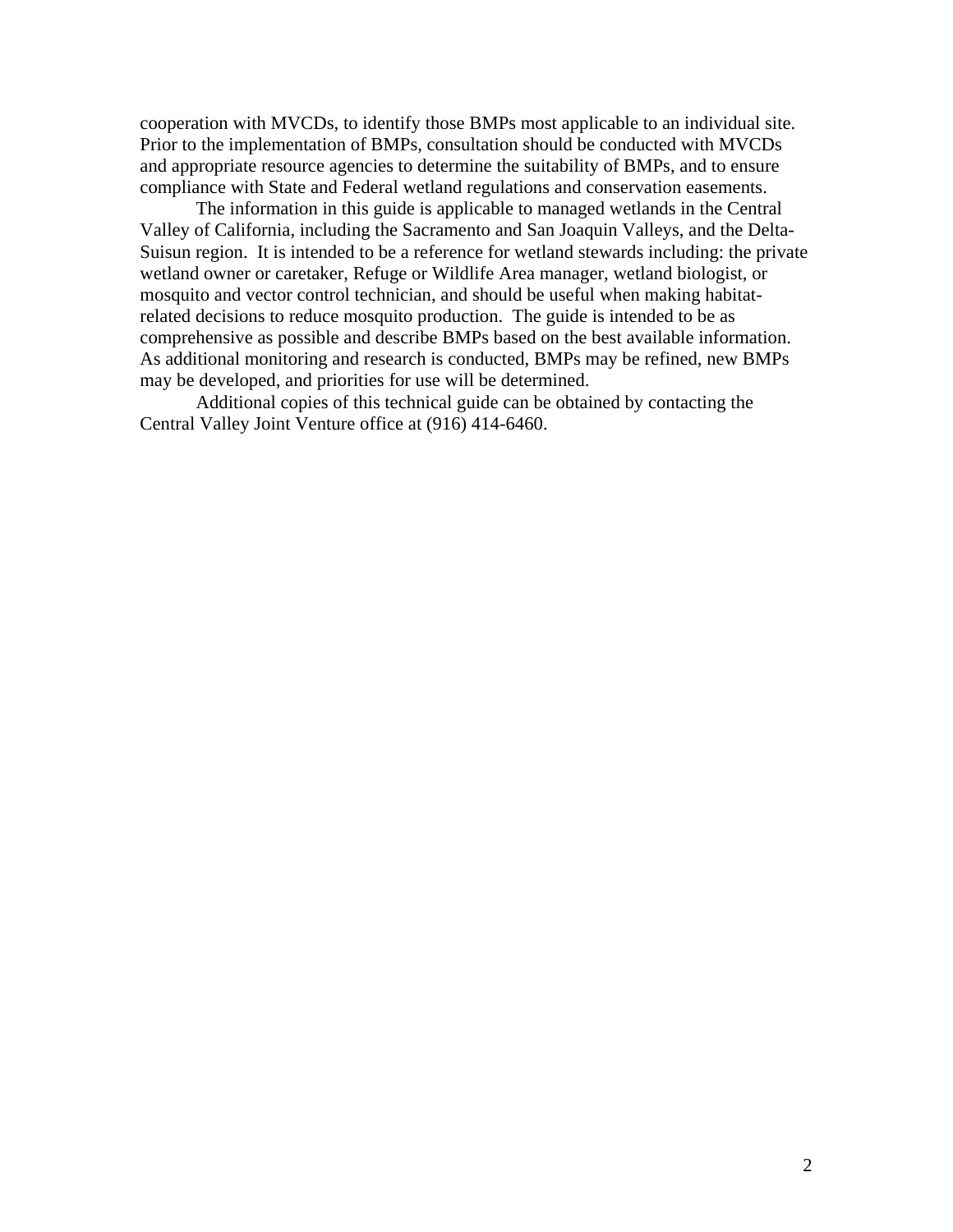#### **MANAGED WETLAND DESCRIPTION**

There are few wetland ecosystems in North America that have been more heavily modified than those in California. Massive flood control, water storage, and water conveyance projects have altered the natural hydrology that once supported over four million acres of wetlands in the Central Valley (Central Valley Habitat Joint Venture 1990). Today, most of the remaining five percent of historic wetlands in the Central Valley require intensive management, including "artificial" flooding. It is now the task of wetland managers to emulate natural hydrology and recreate a dynamic and productive wetland system through varied flooding regimes and periodic vegetation control.

Managed wetlands are typically flooded using delivered canal water, water diverted from rivers or sloughs, or deep well pumping. Without the application of water, most managed wetlands would remain dry or experience only periodic flooding in the wettest of years. As a result, managed wetlands have levees, water control structures, and other features that allow for relatively intensive management, most notably the timing, depth, and duration of flooding. This infrastructure allows for habitat management practices to promote a variety of benefits to many species of wildlife (vegetation for food and cover, adequate water quality, breeding and resting sites). This capability can also lend itself to management practices that discourage mosquito production.

The BMPs in this document were developed for use in managed wetlands, and are not applicable to wetland habitats where natural hydrology is still intact and human intervention is minimal or nonexistent. Some examples of wetland habitats where these BMPs are not applicable include vernal pools, tidal wetlands, natural seeps, and rivers/streams and their associated water bodies (oxbow lakes, sloughs, etc.).



**Figure 1. Chronology of wetland loss in California**. Information based on data provided in the Concept Plan for Waterfowl Wintering Habitat Preservation (USFWS 1978) and CVHJV Implementation Plan (1990).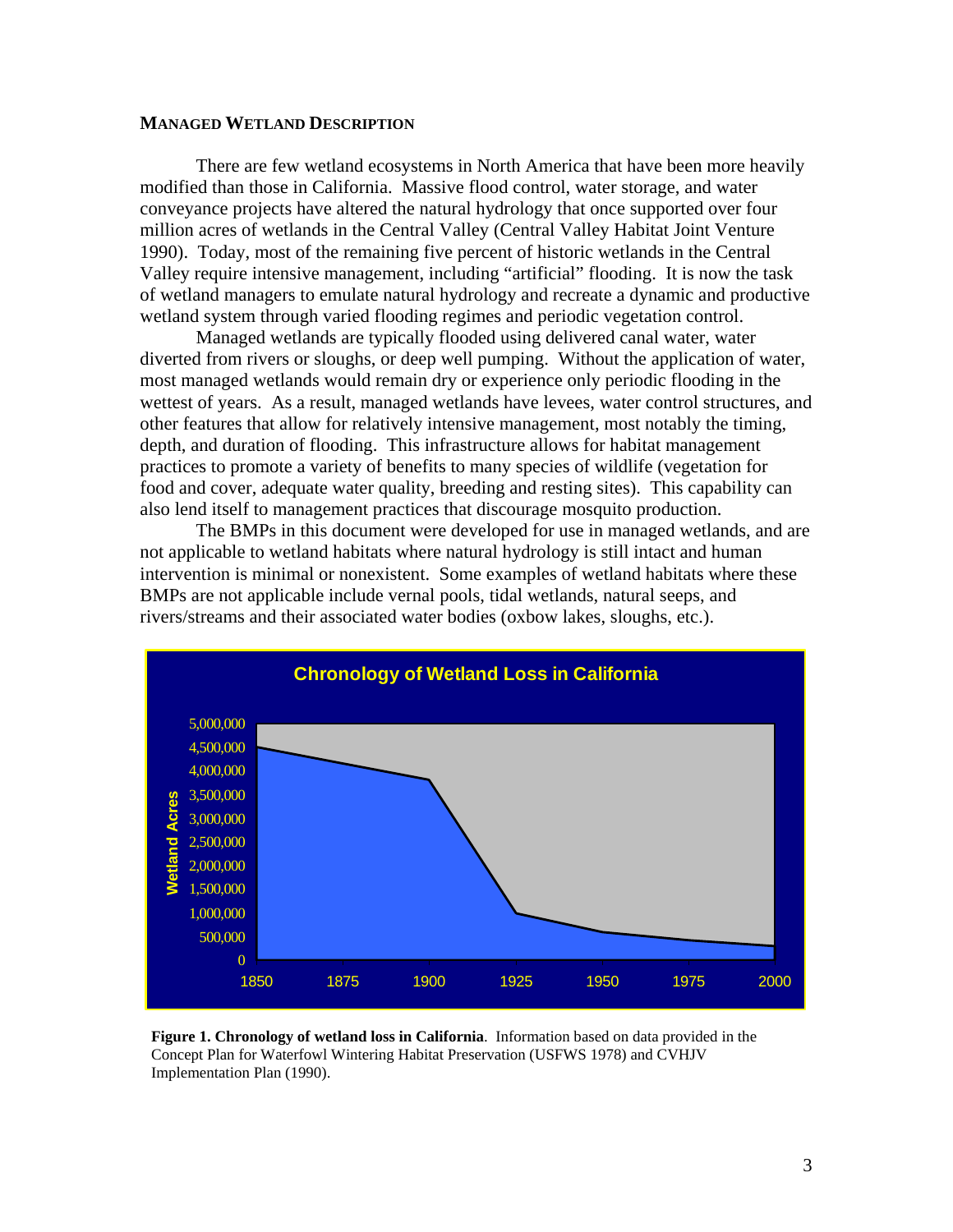#### **WETLAND HABITAT MANAGEMENT**

In the Central Valley, managed wetlands are described by three main flooding regimes; seasonal, semi-permanent, and permanent (Smith et al. 1995). These flooding regimes are distinguished by the timing and duration that water is present on the land.

#### **Seasonal Wetlands**

 Seasonal wetlands are by far the most abundant wetland habitat in the Central Valley, comprising about 85-95% of all managed wetlands (Central Valley Habitat Joint Venture 1990). They are initially flooded between August and October, remain flooded throughout the winter, and are drawn down in the spring, between March and May. Spring draw-down concentrates invertebrates in receding wetlands to provide forage for migratory waterfowl and shorebirds and exposes mudflats that germinate important seed producing plants called "moist-soil" plants. Following draw-down, most seasonal wetlands remain dry for the summer. Seasonal wetlands are the most diverse and productive type of managed wetland. They typically have the greatest diversity of vegetation and water depths, number of species (both plant and animal), and abundance of migratory birds and other wetland-dependent wildlife on an annual basis.

Depending on location, conditions, or habitat objectives, seasonal wetlands may require irrigation one to two months following draw-down to bring moist-soil plants, such as swamp timothy *(Heleochloa schenoides)*, watergrass *(Echinochloa crusgalli)*, or smartweed *(Polygonum lapathifolium),* to maturity and enhance their production of seed for waterfowl and other wildlife (Naylor 2002). Irrigation may also be employed as a





**Figure 2**. **Watergrass (***Echinochloa crusgalli***) and Wetland Irrigation.** Wetlands are often irrigated to grow seed producing plants, such as watergrass, to meet the energetic requirements of migratory waterfowl and to reduce crop depredation by attracting waterfowl to wetland areas. Photos: Central Valley Joint Venture

method to control undesirable plant species, such as cocklebur (Ducks Unlimited 1995a). Depending on the spring weather conditions, type of moist-soil vegetation that is being encouraged, or the need to discourage certain species, irrigation could occur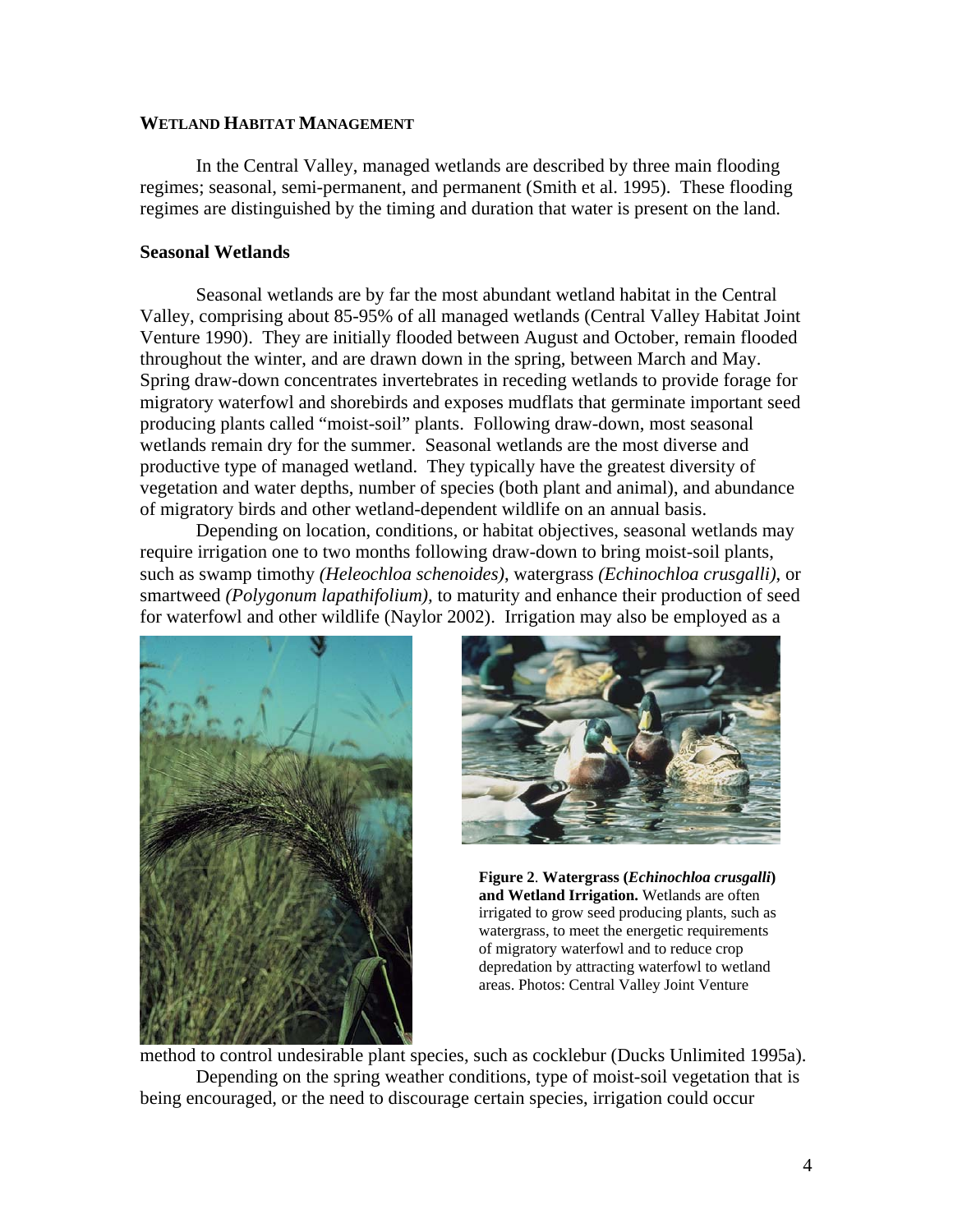anytime from May through July, and could vary in both number and duration. Following irrigation, when soils dry sufficiently to support heavy equipment, vegetation management (disking and mowing) is conducted to limit the extent of undesirable vegetation and promote the growth of moist-soil plants.

Additional information on seasonal wetland management can be found in *A Guide to Wetland Habitat Management in the Central Valley* (Smith et al. 1995) and *Management of Seasonally Flooded Impoundments for Wildlife* (Fredrickson and Taylor 1982).

### **Semi-permanent and Permanent Wetlands**

Semi-permanent and permanent wetlands comprise only 5-15% of the total managed wetlands in the Central Valley (Central Valley Habitat Joint Venture 1990). Semi-permanent wetlands are typically flooded from October through mid-July and permanent wetlands are flooded year-round. These habitat types are often characterized by a combination of open water, emergent vegetation (e.g., cattails (*Typha* spp.), tules (*Scirpus acutus*), and other bulrushes), and submergent aquatic vegetation (e.g., horned (Zannichellia palustris) and sago pondweed (*Potamogeton pectinatus*)). They provide habitat important to resident wildlife, and provide breeding and molting habitats for waterfowl at a time of year when most seasonal wetlands are dry (Ducks Unlimited 1995b). Semi-permanent wetlands are drawn down after the breeding season, and measures such as disking, mowing, or burning are commonly used to manage vegetation growth. Permanent wetlands are typically drawn down every three to five years to recycle nutrients and increase productivity and, in some cases, control undesirable fish populations (e.g. carp). Similar to other managed wetland types, undesirable vegetation in permanent wetlands is typically controlled through disking, mowing, or burning.



**Figure 3**. **Semipermanent Wetlands.** Semi-permanent wetlands provide critical habitat for resident wildlife at a time of year when most seasonal wetlands are dry. Photo: Jack Sparks, CDFG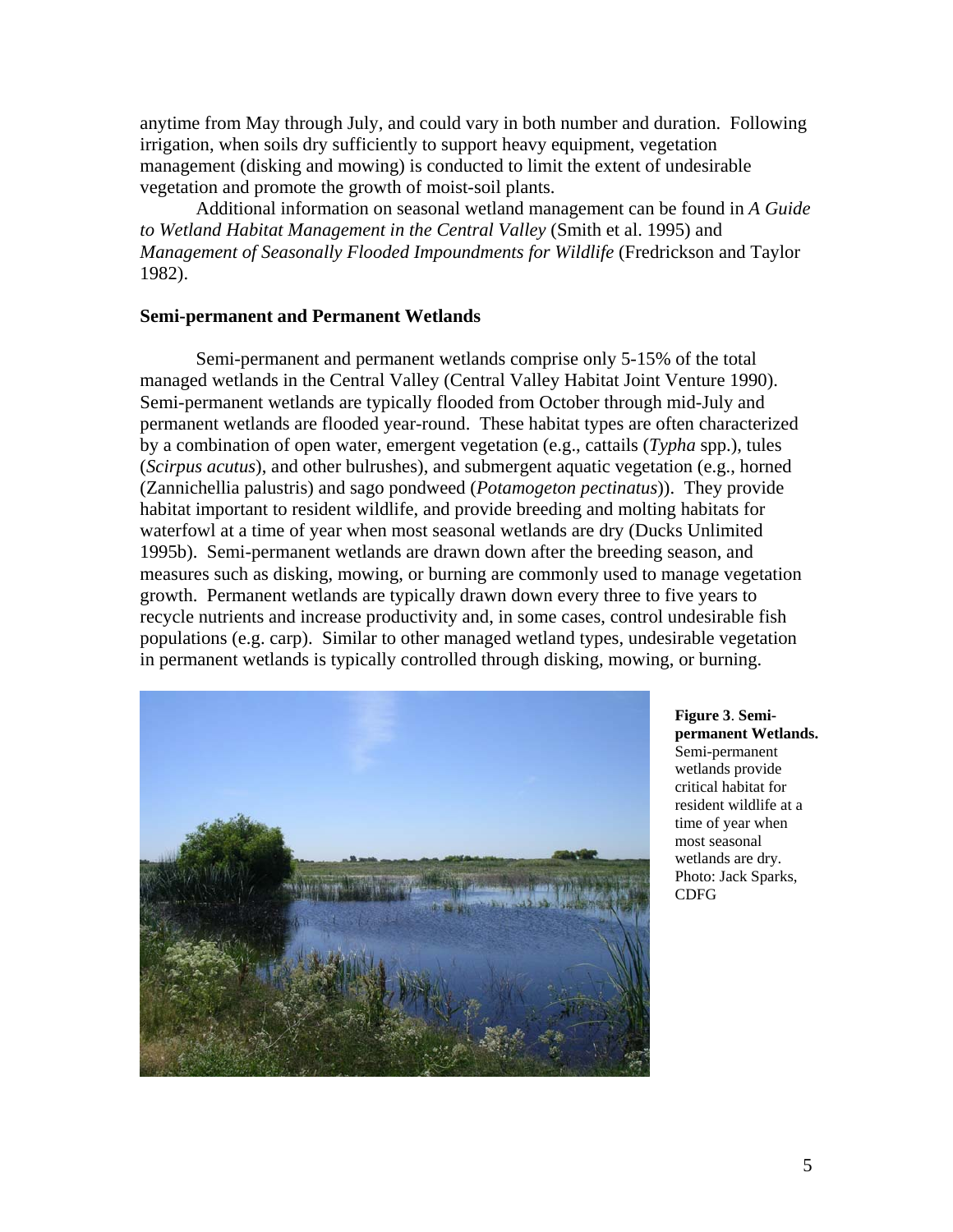#### **MOSQUITO BIOLOGY**

Mosquitoes are dipteran insects with aquatic immature stages and an aerial adult stage. They have four aquatic larval stages (instars) plus an aquatic pupal stage. The adult emerges from the pupal stage onto the surface of the water, expands its wings, hardens its exoskeleton, and flies off. Depending on seasonal and environmental conditions and the particular mosquito species involved, it generally takes from three to 12 days for a mosquito to complete its life from developed egg to early adult stage. In general, as ambient temperature increases, the number of days required from hatching to emergence as an adult decreases. Although some species of mosquitoes (e.g., *Culex tarsalis*), are capable of long flights from the aquatic habitat, the mosquito problem created by a wetland will generally be proportional to the distance from concentrations of human and domestic animal populations.

There are four primary species of mosquitoes (*Ochlerotatus melanimon, Culex tarsalis, Culex erythrothorax, Anopheles freeborni*) that can be produced in managed wetlands and surrounding agricultural lands that have been the subjects of control efforts by MVCDs in the Central Valley. These four species can be categorized by life history traits into two distinct groups (floodwater mosquitoes and standing water mosquitoes).

#### **Floodwater Mosquitoes (***Ochlerotatus melanimon***)**

The life cycle of the floodwater mosquito begins with flooding of ground that has undergone a dry period. The summer dry cycle in seasonal or semi-permanent wetlands fits the criteria for this species' habitat needs. Once flooded, eggs that were laid during the previous dry cycle hatch, pupate, and emerge as adults. Research conducted in Merced County found that *Ochleratatus melanimon* developed from first instar larvae to adult stage in eight to nine days in seasonal wetlands during the last half of September (Mortenson 1963). Gravid females then return to lay their eggs singly on drying soil, in leaf litter, in cracks in the soil, or at the bases of grasses and other plants in areas that have been flooded previously. Each female lays approximately 150 eggs per ovarian cycle. These eggs are very drought resistant, allowing them to survive during the summer.

Floodwater mosquitoes are often the most abundant mosquito produced by managed seasonal wetlands, especially during summer irrigations and/or fall flooding. Relative to other species, adult females are aggressive and feed primarily on mammals. During the day, females will bite if disturbed or if a host presents itself, but generally biting and swarming activities peak at dawn or dusk. Floodwater mosquitoes have been identified as a primary nuisance species and as secondary or "bridge" vectors for California encephalitis virus and western equine encephalitis, and are considered moderately effective as vectors of West Nile virus.

### **Standing Water Mosquitoes (***Culex tarsalis, Culex erythrothorax, Anopheles freeborni)*

#### *Culex tarsalis*

Peak numbers of *Cx. tarsalis* occur in the Central Valley during the summer. Females lay their eggs on the water surface in bunches called rafts. Each raft contains around 100-150 eggs, hatching about 24 hours after being laid. The immature stages can be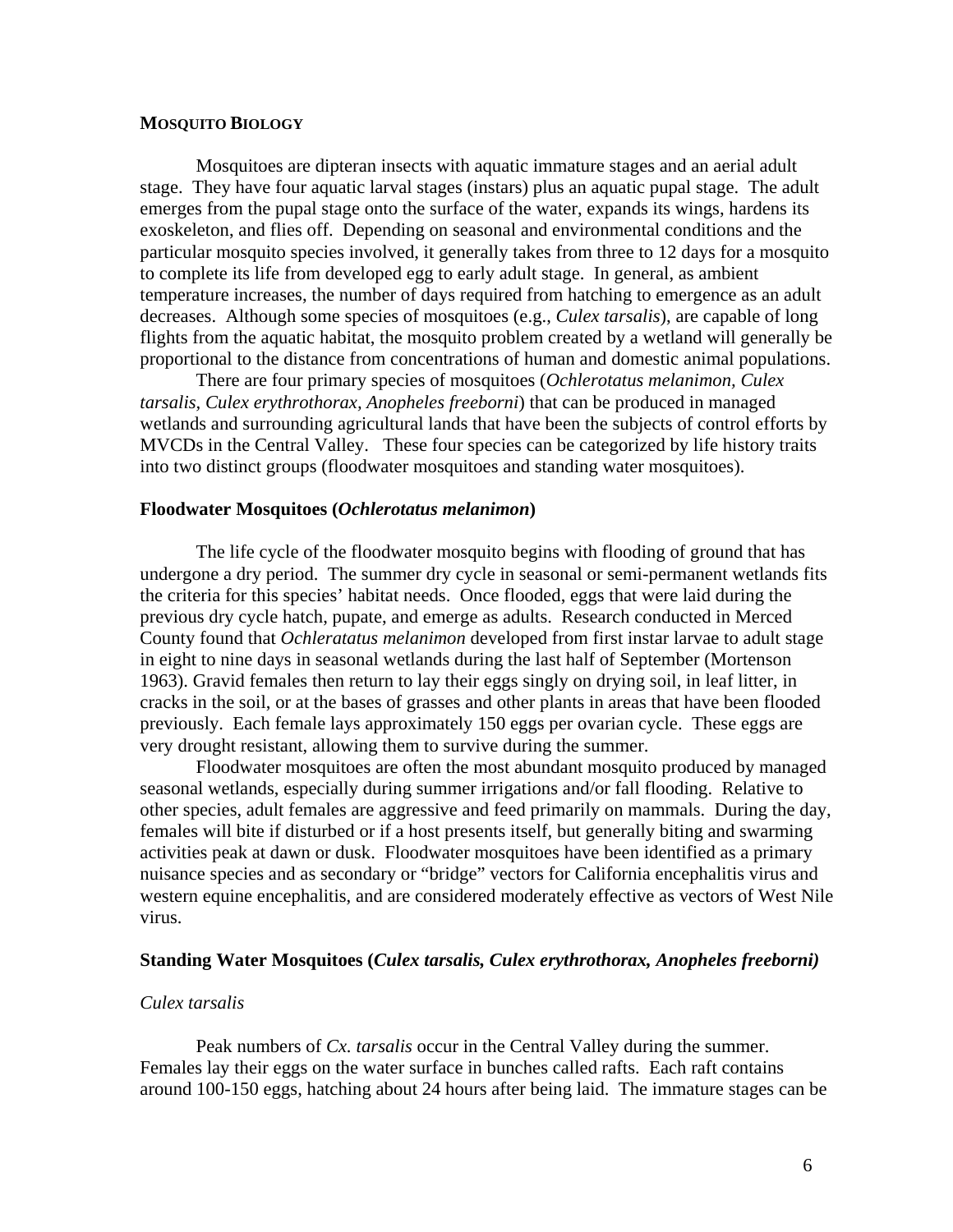found in almost any source of water except treeholes. During the summer, development from egg to adult takes about seven to nine days. Peak populations occur in late June or early July, but can continue into late summer. Adults can emerge continuously throughout the summer and fall in areas that have been flooded for an extended period of time, usually for more than 2-3 weeks (i.e. ricefields, poorly drained pastures, semi-permanent/permanent wetlands, seasonal wetlands flooded in August, sewer treatment plants, and dairy farms).

Biting and swarming activities are typically at dawn or dusk. Adults spend daylight hours resting in secluded places such as animal burrows. *Culex tarsalis* primarily bite birds, but will bite humans, livestock, and other mammals if the opportunity presents itself. In California, this species commonly feeds on song birds in spring and early summer, and switches to mammalian feeding in late summer and fall. This change in feeding habits from birds to mammals, combined with large populations and the ability to travel long distances, makes *Cx. tarsalis* a potent vector of some of California's arboviruses. *Culex tarsalis* is considered the primary vector for western equine encephalomyelitis virus (WEE) to humans and equines, and St. Louis encephalitis virus (SLE) to humans. *Culex tarsalis* has been identified as a primary vector of West Nile virus in the western United States.

#### *Culex erythrothorax*.

These mosquitoes prefer to deposit their egg rafts amid very thick aquatic vegetation in ponds and in the margins of lakes. The larvae can be difficult to sample because they are extremely sensitive to disturbances (e.g. vibrations from the collector's footsteps or dipper), tend to remain submerged longer than other mosquito species after being disturbed, and prefer to stay amid the stems of vegetation where collection can be problematic. This larval habitat can also be difficult to treat with larvicides because the water is deep, creating a much greater volume to surface area ratio than commonly encountered for *Cx. tarsalis.* In addition, the thick vegetation can protect the water surface from liquid formulations of larvicides. Fish are not always effective at controlling this species because they are visual predators and cannot find the larvae among thick growth of plants. Unlike most other *Culex*  species, some individuals of *Cx. erythrothorax* bite (feed) during the day. Fortunately, this species does not migrate far (generally less than 1 mile) from the larval habitat. It is a major pest where wetlands with deep water and aquatic vegetation occur near human activity. *Culex erythrothorax* is highly susceptible to WNV infection and may act as a bridge vector of this virus in California (Goddard *et al*. 2002).

#### *Anopheles freeborni*

 *Anopheles freeborni* also occurs in the Central Valley and is numerous during the summer, peaking in late July or August. Ricefields, and semi-permanent and permanent wetlands are the primary production areas for this species, although the immature stages are also found in ditches, seepages, and sloughs. Females lay their eggs singly on the surface of the water where they hatch approximately 24 hours later. On the average, it takes about 9- 12 days for *An. freeborni* to develop from egg to adult. Like *Cx. tarsalis*, this species can produce a continuous supply of newly emerged adults under the right habitat conditions. Adults rest during the day and bite and swarm during dusk. In autumn, females enter a physiological state called diapause, during which reproduction is suspended and activity is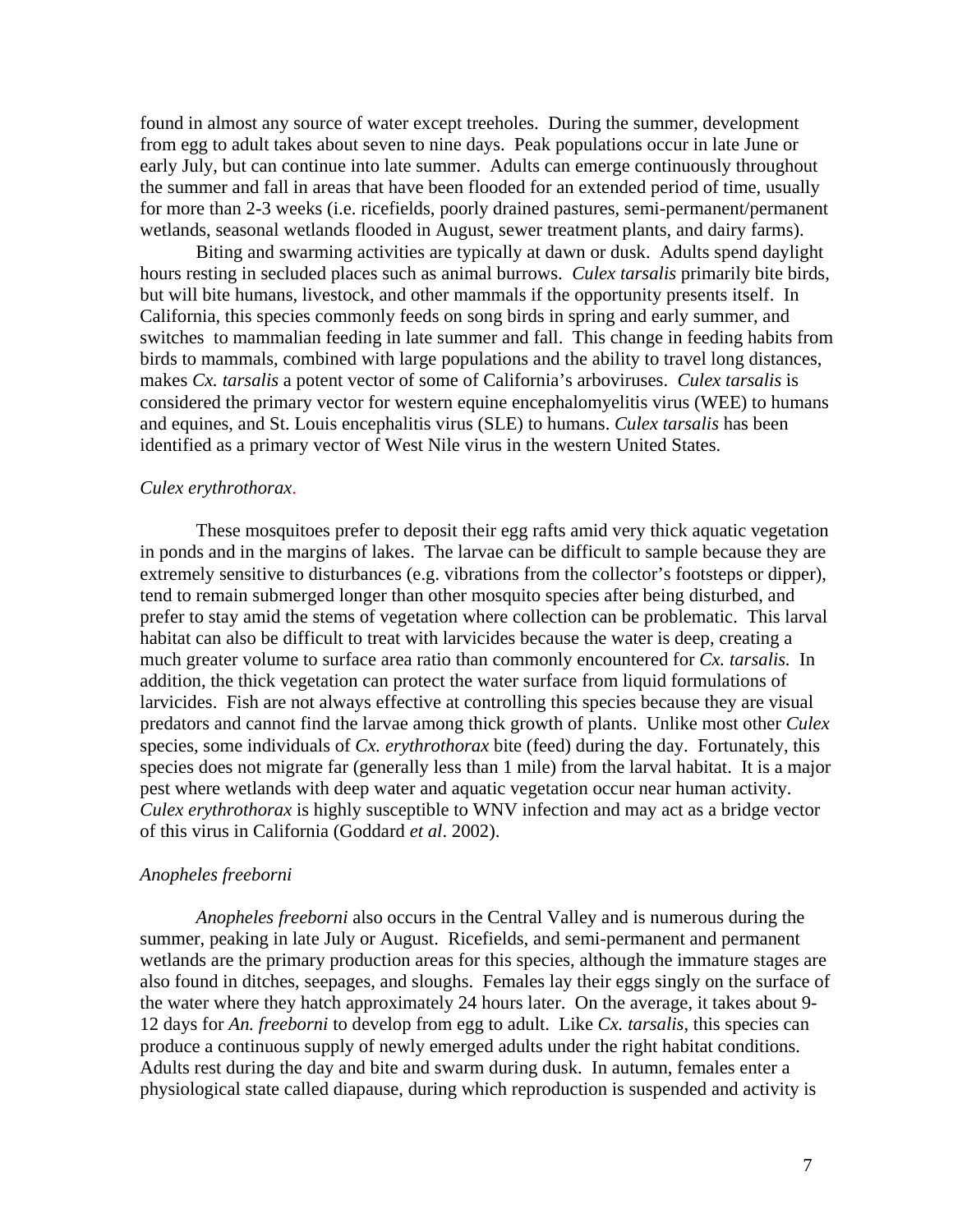diminished. They over-winter until January, February, or March when they come out of diapause and seek blood meals on warm days. After obtaining a blood meal, many females resume their over-wintering state until April or May when they begin laying eggs once more. The females will readily bite humans and livestock. This species can be a vector of malaria in the western United States. Malaria was a major public health problem in California through the early 1900s. A combination of case detection and mosquito control reduced transmission to very low levels by the 1920s. Three major outbreaks in the last 40 years have served as reminders that the introduction of the malaria parasite (*Plasmodium falciparum* and *P. vivax*), combined with presence of the *Anopheles* mosquito vectors, can result in transmission.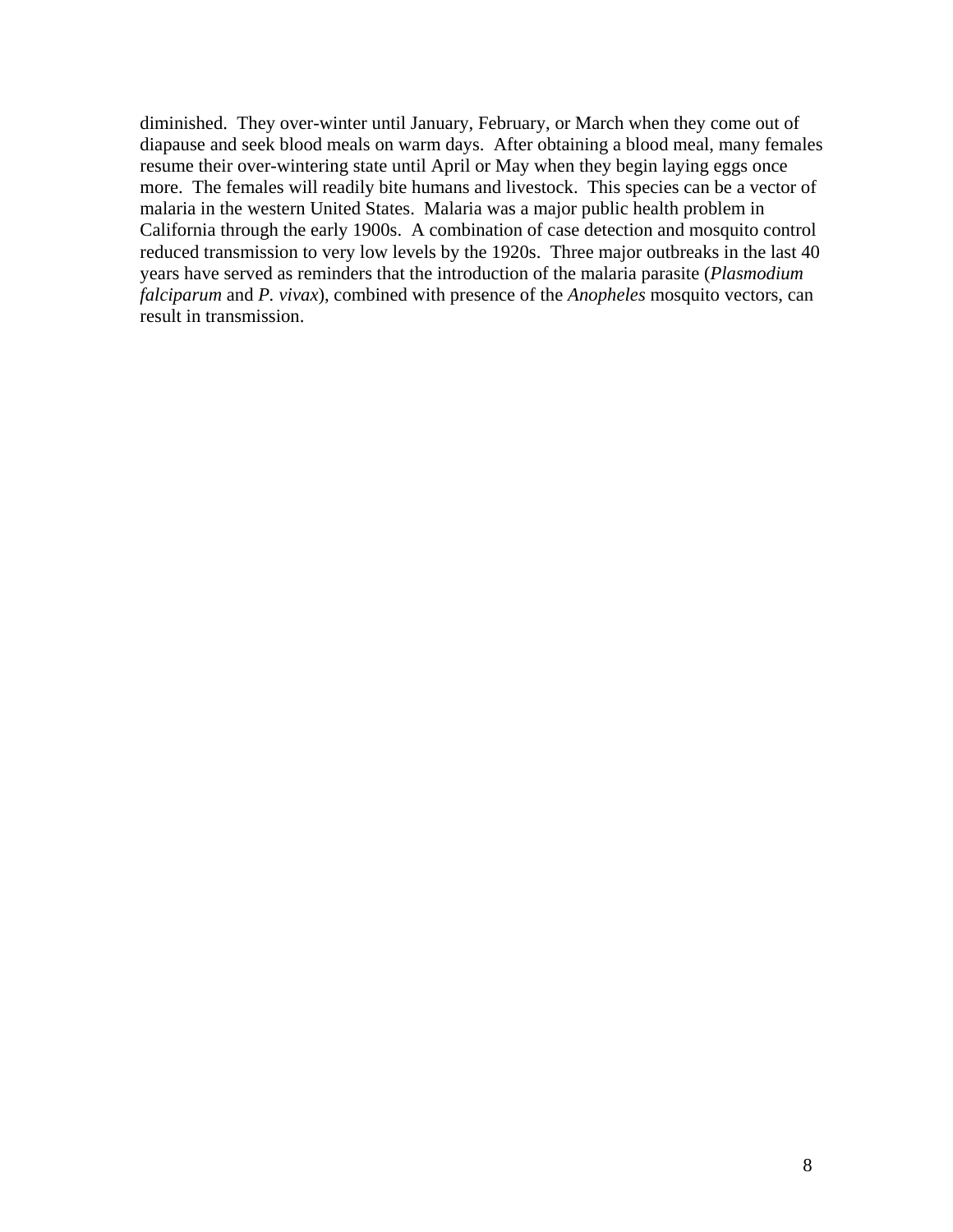#### **MOSQUITO ABUNDANCE IN WETLAND HABITATS**

Mosquito abundance reaches its peak during the flood-up of seasonal wetlands during late summer and early fall (Figure 4). Because hundreds of acres of seasonal wetlands are flooded per week, there can be a constant influx of new mosquito cohorts, resulting in a large sustained population of mosquitoes over the flood-up period. As each wetland floods, floodwater mosquitoes (*Oc. melanimon*) can be produced initially (on average within seven to ten days), followed by *Cx. tarsalis* after approximately two weeks of inundation. There is a second smaller and much shorter-lived peak that is often observed during the spring/summer irrigation of seasonal wetlands. This involves less acreage and is not sustained since the irrigations are usually completed in seven to ten days. The irrigated wetlands then revert back to a dry period until flood-up in the fall.



**Figure 4**. **Seasonal wetland flooding and potential time periods for significant mosquito production**.

Semi-permanent and permanent wetlands can produce *An. freeborni* and *Cx. tarsalis*, but because of their limited acreage, stable water levels, and abundance of mosquito predators (fish, dragonflies, and other predatory invertebrates) they are typically not considered "problem" production areas requiring additional control measures. However, they can still be managed to minimize mosquito populations by properly managing water and vegetation (Sacramento National Wildlife Refuge Complex 2000). If water levels are allowed to fluctuate, these wetlands can produce floodwater mosquitoes that may become a concern.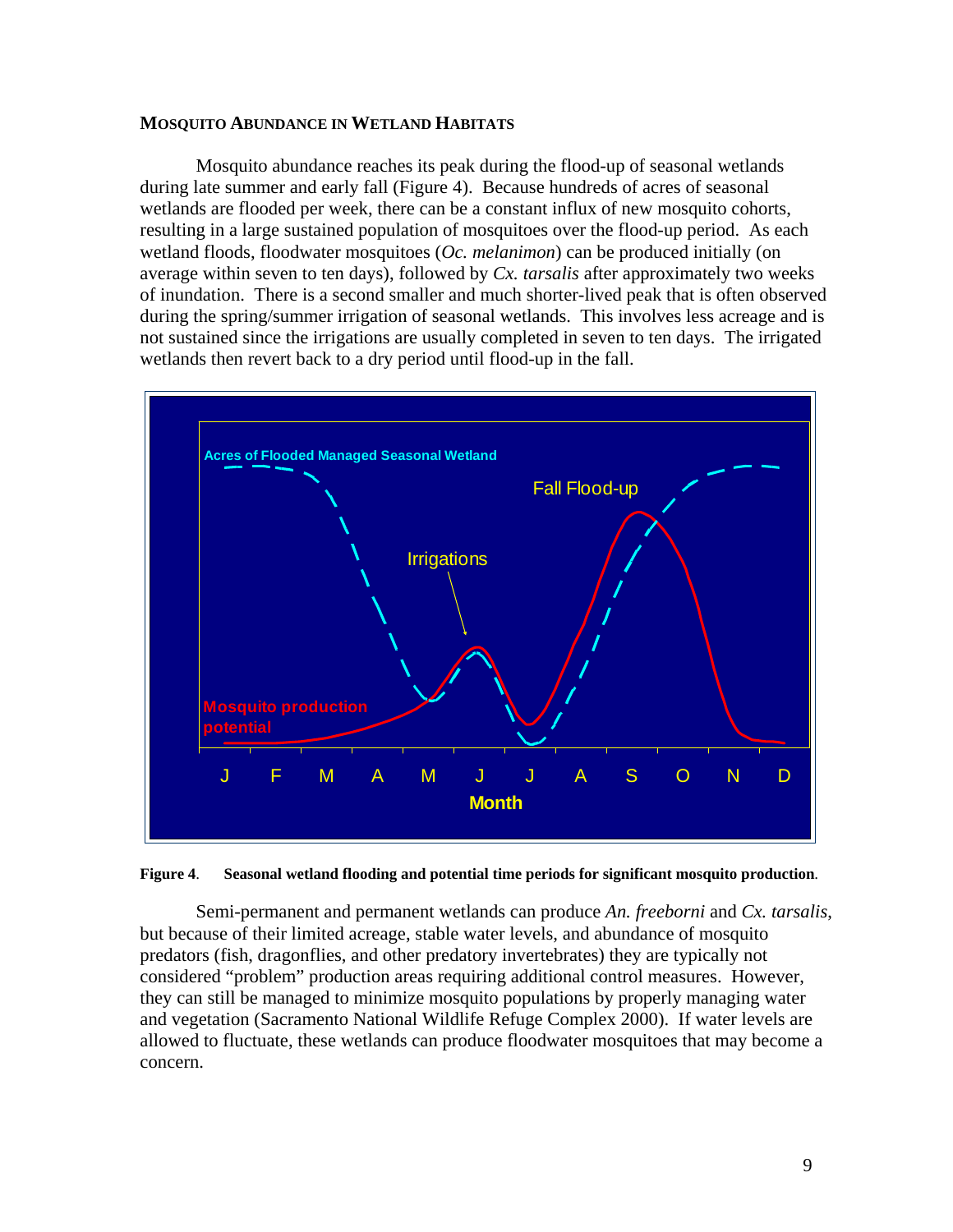#### **MONITORING MOSQUITO POPULATIONS**

MVCDs determine mosquito abundance in wetlands using a variety of sampling techniques. Potential breeding sites and surrounding areas are sampled to assess mosquito populations and determine the need for control efforts. Treatment thresholds are typically determined based on monitoring both aquatic and aerial life stages of mosquitoes.

#### **Immature Stages (aquatic)**

Larvae and/or pupae are typically sampled using a "dipper", which is a 14-ounce white cup attached to a long wooden or metal handle. The dipper is used to determine the relative density of larvae by taking standard samples of water from a potential mosquito source. The contents are examined, recording mosquito numbers and species, resulting in a "number per dip" index. Sampling immature life stages of mosquitoes serves to identify significant production sites and can help determine the potential need for treatment. This is done based on the quantity and species of larvae found (per dip), identification of the larval instar stage, number of days required for the larvae to pupate and emerge, and proximity to urban areas. Monitoring larval mosquito production throughout a wetland can help identify problem areas where certain BMPs can be employed to reduce future production.

When aquatic vegetation is abundant, some species of mosquitoes are difficult to sample in their immature stage. Larval traps have been developed, but they are not widely used. Column sampling devices have been used successfully by quickly inserting a wide pipe into the substrate and then exhaustively sampling the water within.

#### **Adult Stage (flying)**

The relative abundance of adult mosquitoes is estimated using light traps, carbon dioxide-baited traps, or landing counts, depending on the individual MVCD's protocol. Traps are hung from trees, buildings, or special stands and usually remain in the same place throughout the season and from year to year. Light trap contents are collected weekly during the mosquito season. The total number of adult females, by species, is divided by the number of nights the trap was activated, and the index value is reported as adult females per trap night.

With landing counts, an observer stands within the sample site and faces away from the wind and counts the number of mosquitoes that land on his pant legs over a period of one minute. The count is divided by two for a "leg count" index. This procedure is usually done early in the morning or at dusk when temperatures are cool and mosquitoes are most active and is repeated three or four times per site.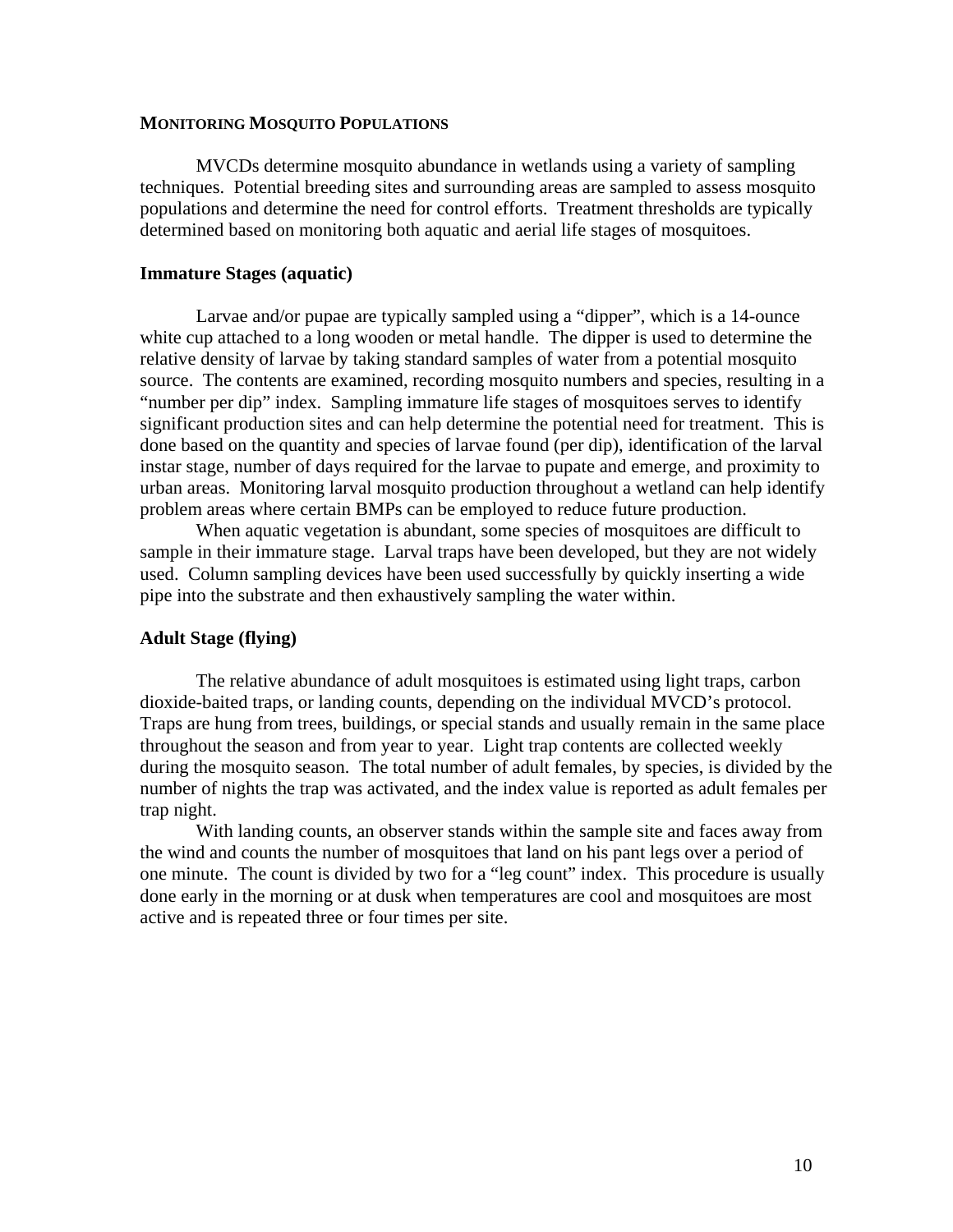### **BEST MANAGEMENT PRACTICES**

The BMPs in this document are habitat-based strategies that can be implemented when needed for mosquito control in managed wetlands. These strategies represent a range of practices that wetland managers can incorporate into existing habitat management plans or in the design of new wetland restoration or enhancement projects. Ideally, BMPs can be used to decrease the production of mosquitoes and reduce the need for chemical treatment without significantly disrupting the ecological character, habitat function, or wildlife use in managed wetlands. It should be recognized that BMPs function as a first line of defense in deterring mosquito production and can be used in combination with other Integrated Pest Management (IPM) tools such as, biological controls, larvicides (Appendix A), and adulticides (Appendix B) when necessary.

In many cases, BMPs overlap with commonly used habitat management practices to conserve water and manage wetland vegetation for wildlife (Batzer and Resh 1992a, Batzer and Resh 1992b, Resh and Schlossberg 1996). Not all BMPs will be appropriate for a given wetland location or set of circumstances. Therefore, habitat managers are encouraged to work closely with both their local MVCD and agency biologists to select BMPs based on their potential effectiveness for regional or site specific conditions, and habitat management strategies. The implementation of BMPs will likely be limited by cost and personnel constraints, potential impacts on wetland habitat, and wildlife response to these measures.

In the following section, BMPs have been classified into five categories. These categories are not listed in order of importance and may be used in combination.

- Water Management Practices
- Vegetation Management Practices
- Wetland Infrastructure Maintenance
- Wetland Restoration and Enhancement Features
- Biological Controls

Following each category is a table summarizing the BMPs that outlines strategies, mosquito control objectives, advantages, and disadvantages (Tables 1 through 6).

### **Water Management Practices**

Water management is one of the wetland manager's greatest tools for reducing mosquito populations (Table 1). However, it requires that water is readily available, of sufficient quantity and quality, and that the conveyance infrastructure is adequate to permit rapid flooding or drainage. In some instances, circumstances outside the control of wetland managers may limit the ability to implement water management BMPs. Such circumstances may include when agriculture drain water or delivered water is available for flooding, limited water quantity or poor water quality, and undersized water delivery or drainage infrastructure. In managed wetlands where these limitations are not an issue, the following water management practices should be considered.

**Timing of Flooding:** The timing of wetland flooding can greatly influence mosquito production (Fanara and Mulla 1974, Batzer and Resh 1992a). Delayed flooding may reduce mosquito production by shifting flooding schedules later in the year, when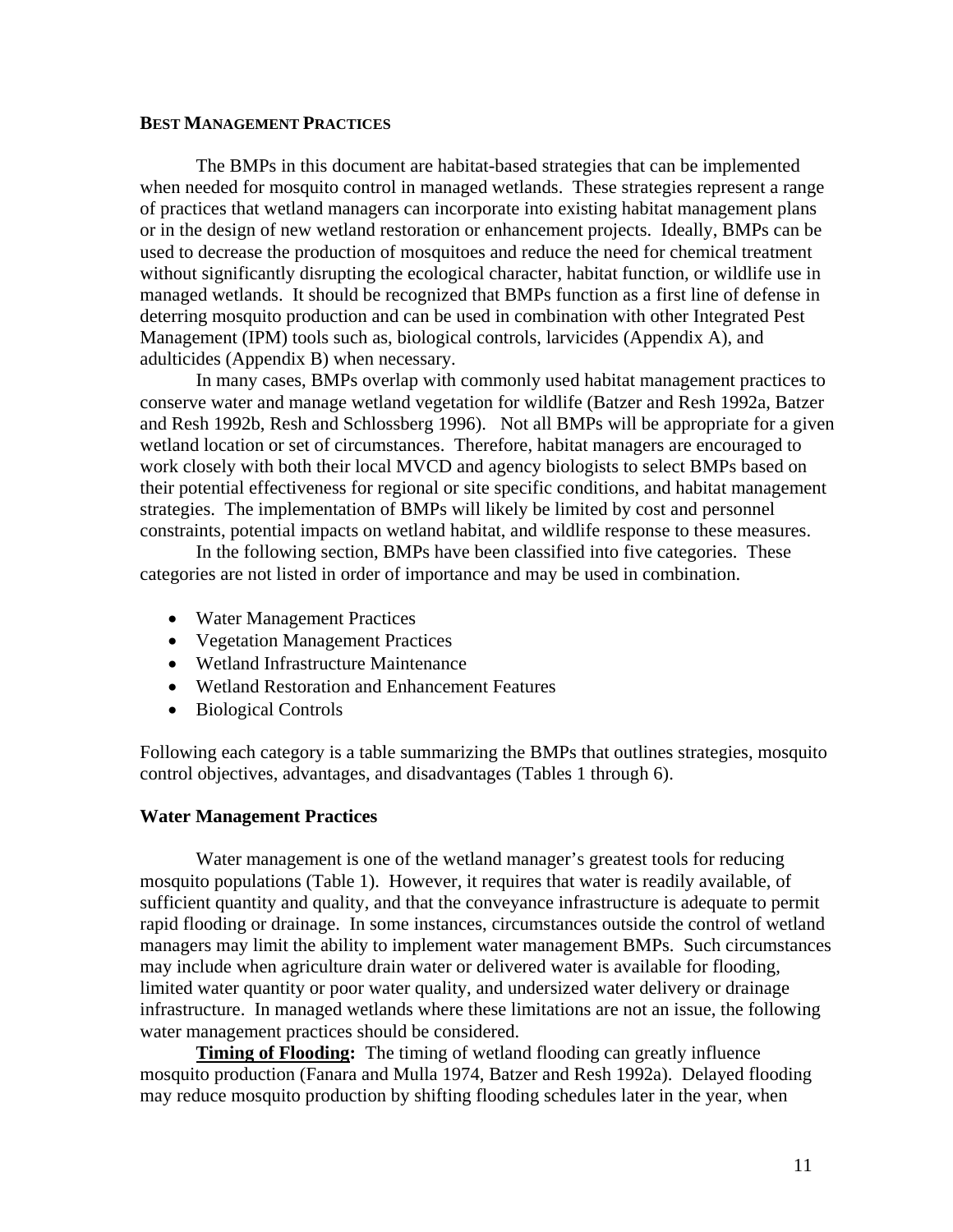temperatures are cooler and mosquito production is less of a problem. Delayed flooding should be considered for wetlands with historic mosquito problems and those in close proximity to urban areas. However, delayed flooding means that less wetland habitat is available for wildlife during times of the year such as August and September when wetlands are particularly limited. Delayed flooding may also have limited applicability for some properties that are required to take water on a "when available" schedule and have little control over the timing of flooding. Delayed flooding may be especially difficult for State and Federal areas that are obligated to provide "early" habitat to reduce crop depredation by waterfowl.

Given the limited feasibility of delayed flooding on some properties, phased flooding of wetlands may be useful to allow habitat managers to provide some level of early flooded habitat while delaying flooding on a portion of a property. Phased flooding involves flooding habitat throughout the fall and winter in proportion to wildlife need and takes into consideration other wetland habitat that may be available in surrounding areas.

For wetlands that are flooded early (August - early September) or in close proximity to urban areas, the use of vegetation and water management BMPs should be a high priority (Tables 1 and 2).

*BMPs: Delayed or phased fall flooding, Early fall flood-up planning (see Table 1 for additional explanation)* 

**Speed of Wetland Flooding:** As a general rule, the faster water can be applied during fall flooding and spring/summer irrigation, the fewer generations of mosquitoes will be hatched. Slow feather-edge flooding, although beneficial to foraging waterbirds, can produce multiple, staggered hatches of floodwater mosquitoes and, if treatment is necessary, often requires MVCDs to visit wetlands over a number of days for control activities (Garcia and Des Rochers 1983). Such an intensive treatment effort is expensive and results in additional disturbance to wildlife.

*BMPs: Rapid fall flooding, Rapid irrigation (see Table 1 for additional explanation)*



**Figure 5. Rapid Flooding.** Rapid flooding should be used to reduce the potential for multiple hatches of mosquitoes caused by slow feather-edge flooding. Photo: USFWS

**Water Control:** Once wetlands have been flooded, it is important for wetland managers to ensure that pond elevations do not fluctuate except during planned draw-down or periods of low mosquito production (i.e. winter months). Fluctuating water levels tend to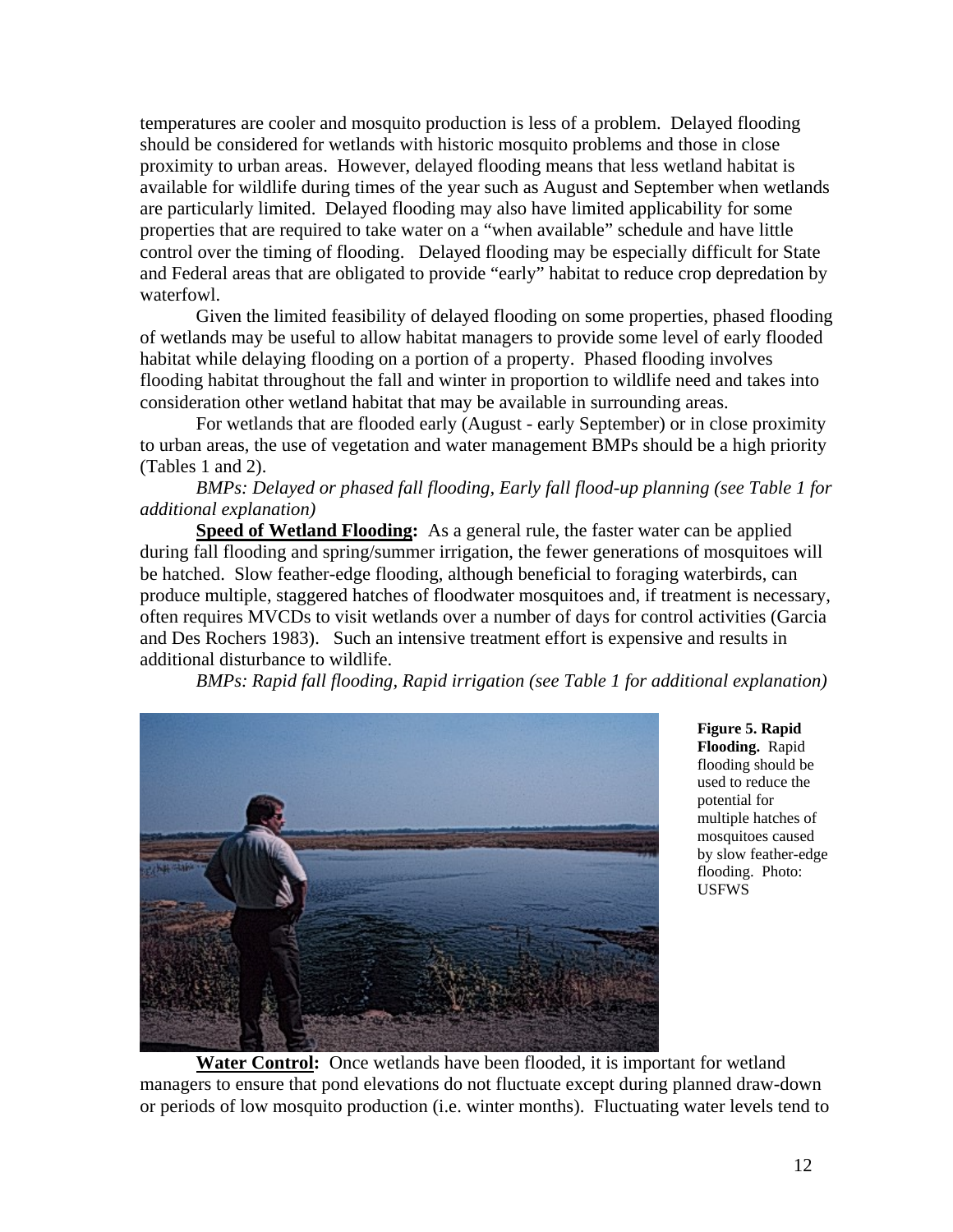expose wetland edges to drying and provide suitable habitat for floodwater mosquitoes to lay eggs (Garcia and Des Rochers 1983). When water levels are subsequently raised, a new cohort of mosquitoes may be hatched. Water levels should be maintained by checking water levels frequently, and adding water to offset any losses. A constant maintenance flow of water will also help maintain steady water levels, improve water quality, and reduce stagnation.

If possible, wetlands can be flooded to deeper water depths during the fall and allowed to recede during the cooler winter months to provide shallow water depths for foraging waterbirds. Deeper water depths (24 inches) at initial flooding have been shown to significantly reduce mosquito densities at Grizzly Island Wildlife Area (Batzer and Resh 1992a, b).

When flooding wetlands, water sources containing mosquito predators should be used to help colonize wetlands with predacious insects or mosquitofish that are passively transported by water from upstream locations (Collins and Resh 1989). Predator populations can be maintained in permanent waterways used to flood seasonal wetlands. In the Suisun Marsh, where water is readily available for flooding, seasonal wetlands are often initially flooded, and if mosquitoes become abundant, water levels are drawn down to concentrate mosquito larvae in ditches for biological control, larvicide treatment, or to drown larvae through turbulent water movement (Chappell pers. comm). Following this action, wetlands are immediately re-flooded.

*BMPs: Maintain stable water levels, Circulate water, Use deep initial flooding, Subsurface irrigate, Utilize water sources with mosquito predators for flooding, Flood and drain wetland (see Table 1 for additional explanation)*

**Frequency and Duration of Irrigation:** Spring and summer irrigation is a common wetland management practice used to increase seed production and biomass of moist-soil plants (Naylor 2002), and reduce competition from undesirable plants in seasonal wetlands. The need to irrigate seasonal wetlands should be assessed closely by wetland managers. During years with above average spring precipitation, irrigations may not be necessary to maximize moist-soil plant production. When possible, managers should shorten the duration of irrigation to 4 to 10 days to reduce the likelihood of hatching floodwater mosquitoes and eliminate the possibility of creating habitat for standing water mosquitoes. However, shorter irrigations may not always be feasible, especially when growing more water intensive plants such as watergrass and smartweed, or when conducting flooding to control undesirable plant species. In the case of weed control, plants should be monitored and water held only long enough to eliminate weeds. The necessary timing can be determined when weeds have turned black or have disintegrated. Finally, following wetland irrigations, water should be drawn down into waterways containing mosquito predators that can consume any mosquito larvae which may have hatched.

*BMPs: Reduce number of irrigations, Use rapid irrigation, Draw down and irrigate in early spring, Irrigate prior to field completely drying, Drain irrigation water into ditches or other water sources with mosquito predators, Use subsurface irrigation (see Table 1 for additional explanation)*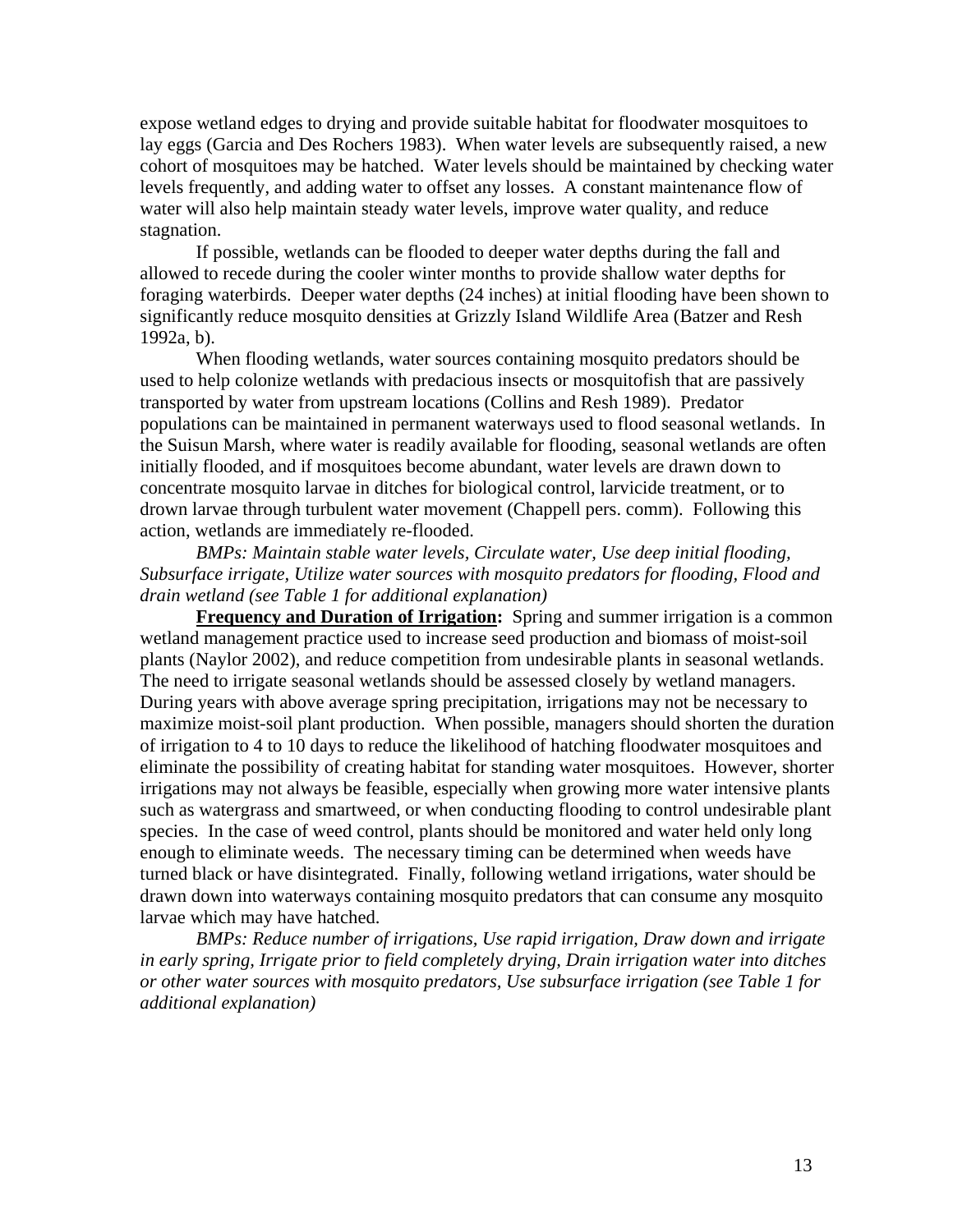| <b>Best Management</b><br><b>Practice</b> | <b>Strategies</b>                                                                                                                                                                                                                   | <b>Mosquito Control Objective</b>                                                                                                                                                                                                                                                                                      | <b>Advantages</b>                                                                                                                                                                                                       | <b>Disadvantages</b>                                                                                                                                                                                                                                                                                                                                                                                                                        |
|-------------------------------------------|-------------------------------------------------------------------------------------------------------------------------------------------------------------------------------------------------------------------------------------|------------------------------------------------------------------------------------------------------------------------------------------------------------------------------------------------------------------------------------------------------------------------------------------------------------------------|-------------------------------------------------------------------------------------------------------------------------------------------------------------------------------------------------------------------------|---------------------------------------------------------------------------------------------------------------------------------------------------------------------------------------------------------------------------------------------------------------------------------------------------------------------------------------------------------------------------------------------------------------------------------------------|
| Delayed or phased fall<br>flooding        | Delay flooding of some wetland<br>units until later in the fall. Delay<br>flooding units with greatest<br>historical mosquito production<br>and/or those closest to urban<br>areas.                                                 | To delay initiation of floodwater<br>mosquito production in seasonal<br>wetlands by reducing the amount<br>of mosquito habitat available<br>during optimal breeding<br>conditions (warm summer/early<br>fall weather). Reduce the time<br>available for standing water<br>mosquito production in seasonal<br>wetlands. | Depending on flood date, can<br>reduce the need or amount of<br>additional treatment. Delayed<br>flooding can provide "new" food<br>resources for wildlife later in the<br>season when wetlands are finally<br>flooded. | Reduces the amount of habitat<br>for early fall migrants and other<br>wetland-dependent species, and<br>may increase potential for<br>waterfowl depredation on<br>agricultural crops (especially<br>rice). Flooding is often dictated<br>by water availability or<br>contractual dates for delivery.<br>Delayed flooding may still<br>produce mosquitoes in warm<br>years. Private hunting clubs can't<br>lease blinds that aren't flooded. |
| Early fall flood-up<br>planning           | Apply BMPs to wetlands<br>identified for early flooding. To<br>the extent possible, areas targeted<br>for early fall flooding should not<br>be near urban centers and should<br>not have a history of heavy<br>mosquito production. | To reduce the early season<br>production of mosquitoes or to<br>reduce their encroachment on<br>urban areas.                                                                                                                                                                                                           | Allows for the provision of early<br>flooded habitat while minimizing<br>mosquito production and<br>conflicts with urban areas.                                                                                         | Some additional effort required<br>to monitor and identify suitable<br>areas. Requires the extensive use<br>of BMPs to ensure mosquitoes<br>are not produced.                                                                                                                                                                                                                                                                               |
| Rapid fall flooding                       | Flood wetland unit as fast as<br>possible. Coordinate flooding<br>with neighbors or water district<br>to maximize flood-up rate.                                                                                                    | To minimize number of mosquito<br>cohorts hatching on a given area.                                                                                                                                                                                                                                                    | Reduces the need for multiple<br>treatments needed by<br>synchronizing larval<br>development and adult<br>emergence. In turn, reduces<br>wildlife disturbance by MVCDs.                                                 | Requires coordination & ability<br>to flood quickly. Reduces slow,<br>feather-edge flooding that is<br>heavily utilized by waterbirds.                                                                                                                                                                                                                                                                                                      |
| Rapid irrigation                          | 4-10 day irrigation (from time<br>water enters the pond to complete<br>draw-down).                                                                                                                                                  | Shorten irrigation period to<br>reduce time available for<br>mosquitoes (especially Culex<br>tarsalis and Anopheles freeborni)<br>to complete lifecycle.                                                                                                                                                               | Provides some level of wetland<br>irrigation while reducing the time<br>available for mosquitoes to<br>complete lifecycle.                                                                                              | Requires ability to rapidly flood<br>& drain wetland. If flooding is<br>used for weed control, rapid<br>irrigation may not be feasible.                                                                                                                                                                                                                                                                                                     |

## **Table 1. Water Management Practices to reduce mosquito production in managed wetlands**.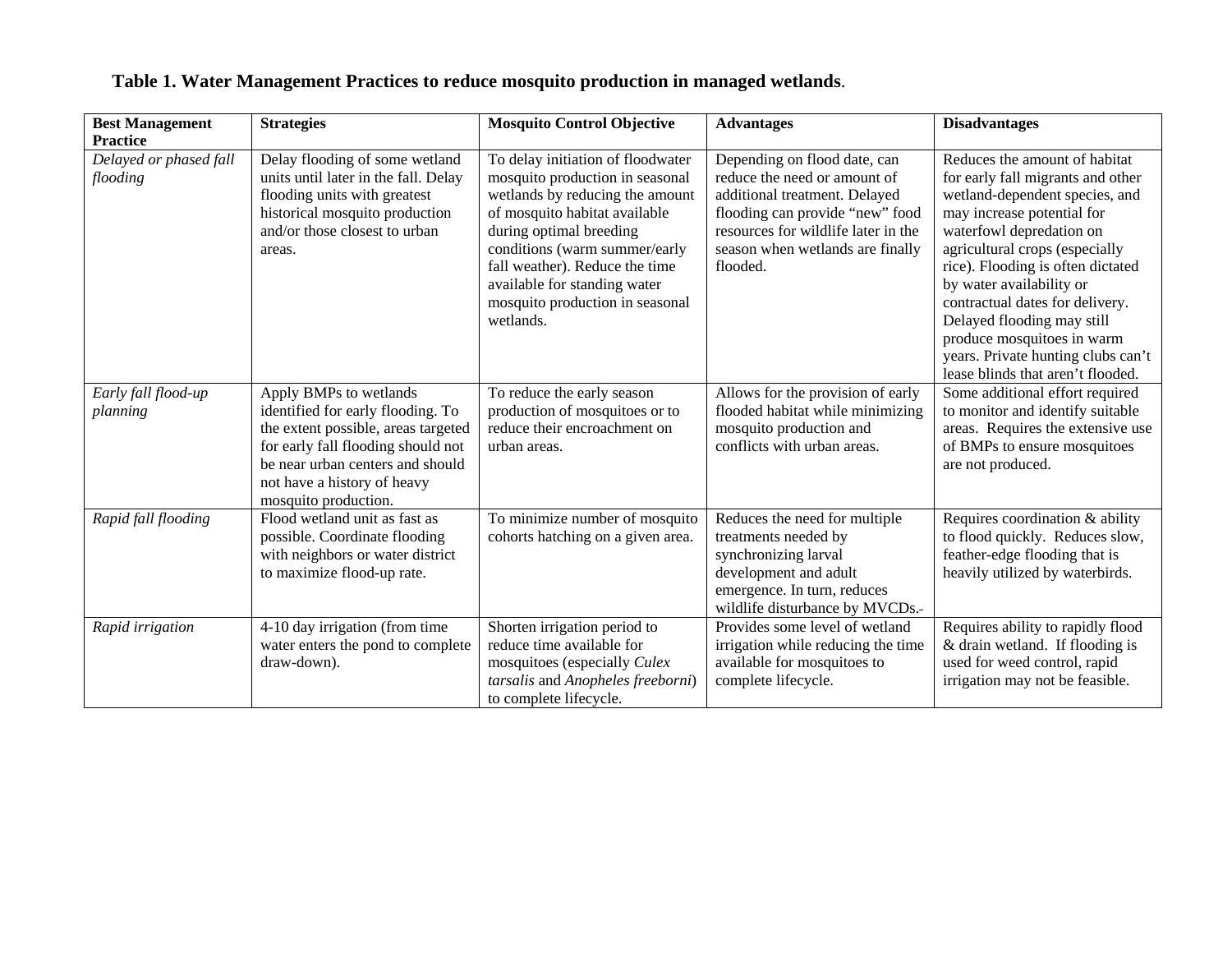| <b>Best Management</b><br><b>Practice</b>                                                              | <b>Strategies</b>                                                                                                                                                                                                    | <b>Mosquito Control Objective</b>                                                                                                                                                                        | <b>Advantages</b>                                                                                                                                                                                                            | <b>Disadvantages</b>                                                                                                                                                                                                                     |
|--------------------------------------------------------------------------------------------------------|----------------------------------------------------------------------------------------------------------------------------------------------------------------------------------------------------------------------|----------------------------------------------------------------------------------------------------------------------------------------------------------------------------------------------------------|------------------------------------------------------------------------------------------------------------------------------------------------------------------------------------------------------------------------------|------------------------------------------------------------------------------------------------------------------------------------------------------------------------------------------------------------------------------------------|
| Maintain stable water<br>level (summer and early<br>fall flooding)                                     | Ensure constant flow of water<br>into pond to reduce water<br>fluctuation due to evaporation,<br>transpiration, outflow, and<br>seepage.                                                                             | To reduce conditions for<br>additional floodwater mosquito<br>production in summer and fall.                                                                                                             | Provides a stable wetland<br>environment for breeding<br>wildlife during spring and<br>summer. Discourages undesired<br>excessive vegetative growth<br>which could also become<br>additional mosquito breeding<br>substrate. | Requires regular monitoring and<br>adjustments to water control<br>structures. May be difficult if<br>water availability is intermittent<br>or unreliable. Reduces mudflat<br>habitat that is attractive to<br>shorebirds and waterfowl. |
| Water circulation                                                                                      | Provide a constant flow of water<br>equal to discharge at drain<br>structure.                                                                                                                                        | To keep water fresh and moving<br>to deter stagnant conditions for<br>mosquito production; reduces<br>water level fluctuation and<br>potential production of<br>floodwater mosquitoes.                   | Discourages warm water<br>conditions associated with avian<br>botulism outbreaks.                                                                                                                                            | Requires landowner to purchase<br>additional "maintenance" water.<br>May be difficult if water<br>availability is intermittent or<br>unreliable.                                                                                         |
| Deep initial flooding<br>$(18-24")$                                                                    | Flood wetland as deep as<br>possible at initial flood-up.                                                                                                                                                            | To reduce shallow water habitat<br>for mosquito breeding. May<br>provide more open water by<br>over-topping vegetation, thereby<br>facilitating mosquito predation or<br>wind action that drowns larvae. | Potentially slows mosquito<br>development by eliminating<br>warm, shallow water habitat.                                                                                                                                     | Requires additional water and<br>infrastructure adequate to flood<br>deeply. Reduces shallow water<br>foraging habitat for shorebirds<br>and waterfowl.                                                                                  |
| Utilize water sources<br>with mosquito<br>predators for flooding<br>wetlands                           | Flood wetlands with water<br>sources containing mosquito fish<br>or other invertebrate predators.<br>Water from permanent ponds can<br>be used to passively introduce<br>mosquito predators.                         | To inoculate newly flooded<br>wetlands with mosquito<br>predators.                                                                                                                                       | May establish mosquito predators<br>faster than natural colonization.                                                                                                                                                        | Requires source of water with<br>already established mosquito<br>predators. Not applicable to<br>wetlands flooded with well<br>water.                                                                                                    |
| Drain irrigation water<br>into ditches or other<br>water bodies with<br>abundant mosquito<br>predators | Drain irrigation water into<br>locations with mosquito<br>predators as opposed to adjacent<br>seasonal wetland or dry fields.                                                                                        | To reduce the amount of larvae<br>through natural predation and<br>minimize the number of adults<br>that emerge.                                                                                         | Already a common wetland<br>management practice.                                                                                                                                                                             | Must have ditch or water body<br>with established predator<br>population available to accept<br>drain water.                                                                                                                             |
| Flood & drain wetland                                                                                  | Flood wetland and hatch larvae<br>in pond. Drain wetland to<br>borrow or other ditch where<br>larvae can be easily treated,<br>drowned in moving water, or<br>consumed by predators.<br>Immediately reflood wetland. | Hatches mosquito larvae and<br>moves them to a smaller area for<br>treatment before they can emerge<br>as adults.                                                                                        | Can eliminate or reduce the need<br>for additional mosquito control<br>efforts.                                                                                                                                              | Additional cost to purchase water<br>to re-flood wetland. Timing is<br>critical. Requires monitoring and<br>is labor intensive.                                                                                                          |

# **Table 1. Water Management Practices to reduce mosquito production in managed wetlands, Continued**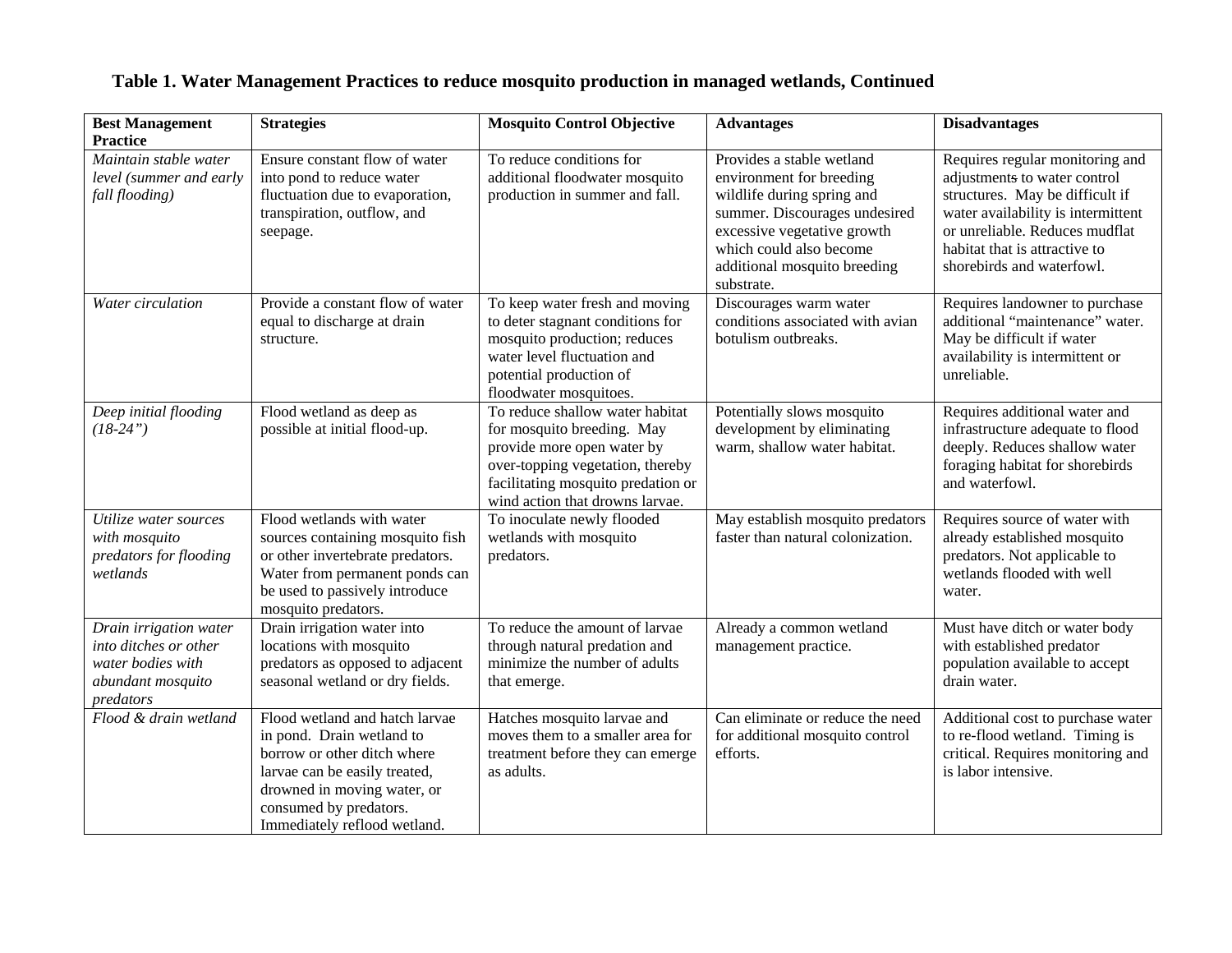| <b>Best Management</b><br><b>Practice</b>                                                    | <b>Strategies</b>                                                                                                                                                           | <b>Mosquito Control Objective</b>                                                                                         | <b>Advantages</b>                                                                                                                                                                            | <b>Disadvantages</b>                                                                                                                                                                                                                                                                                                                                                                                    |
|----------------------------------------------------------------------------------------------|-----------------------------------------------------------------------------------------------------------------------------------------------------------------------------|---------------------------------------------------------------------------------------------------------------------------|----------------------------------------------------------------------------------------------------------------------------------------------------------------------------------------------|---------------------------------------------------------------------------------------------------------------------------------------------------------------------------------------------------------------------------------------------------------------------------------------------------------------------------------------------------------------------------------------------------------|
| Reduce number of<br>irrigations                                                              | Evaluate necessity of irrigation,<br>especially multiple irrigations,<br>based on spring habitat<br>conditions and plant growth.<br>Eliminate irrigations when<br>feasible. | To eliminate unneeded additional<br>irrigations which could provide<br>potential habitat for mosquitoes.                  | Reduces potential need for<br>additional mosquito control.<br>Saves water and manpower costs.<br>Discourages excessive growth of<br>undesirable vegetation (i.e. joint<br>and bermuda grass) | May reduce seed production or<br>plant biomass with less irrigation.                                                                                                                                                                                                                                                                                                                                    |
| Early spring draw-<br>down and irrigation                                                    | Draw-down wetland in late<br>March or early April. Irrigate in<br>late April or early May when<br>weather is cooler and mosquitoes<br>are less of a problem.                | To reduce need for irrigation in<br>June, July, and August, when<br>potential for mosquito production<br>would be higher. | Wetland irrigation can be<br>accomplished without creating<br>potential mosquito problems.<br>May allow moist-soil plants to<br>take advantage of natural rainfall<br>during the spring.     | Reduces shallow wetland habitat<br>for migratory shorebirds and<br>waterfowl in April and May,<br>during a major migration period.<br>Newly germinated wetland plants<br>may be impacted by cold weather<br>conditions. May stimulate<br>germination and growth of<br>undesirable wetland plants.                                                                                                       |
| Don't let field<br>completely dry and<br>crack between spring<br>draw-down and<br>irrigation | Irrigate wetland before soil<br>completely dries.                                                                                                                           | To eliminate necessary drying<br>period for floodwater mosquito<br>to lay eggs.                                           | May reduce mosquitoes produced<br>from irrigation                                                                                                                                            | Requires close monitoring of soil<br>moisture to correctly time<br>irrigation.                                                                                                                                                                                                                                                                                                                          |
| Subsurface irrigation                                                                        | Maintain high ground water<br>levels by keeping boat channels<br>or deep swales permanently<br>flooded.                                                                     | To reduce amount of irrigation<br>water during mosquito breeding<br>season.                                               | Reduce need for surface<br>irrigation while maintaining soil<br>moisture to promote moist-soil<br>plant production.                                                                          | Requires deep swales or boat<br>channels to be effective. Requires<br>additional pipes in channels for<br>equipment access. May not<br>produce intended irrigation result<br>if water table is naturally low.<br>Requires that water be<br>maintained longer than normal in<br>swales. May promote unwanted<br>vegetation growth in swales or<br>promote irrigation of non-target<br>plants in wetland. |

# **Table 1. Water Management Practices to reduce mosquito production in managed wetlands, Continued**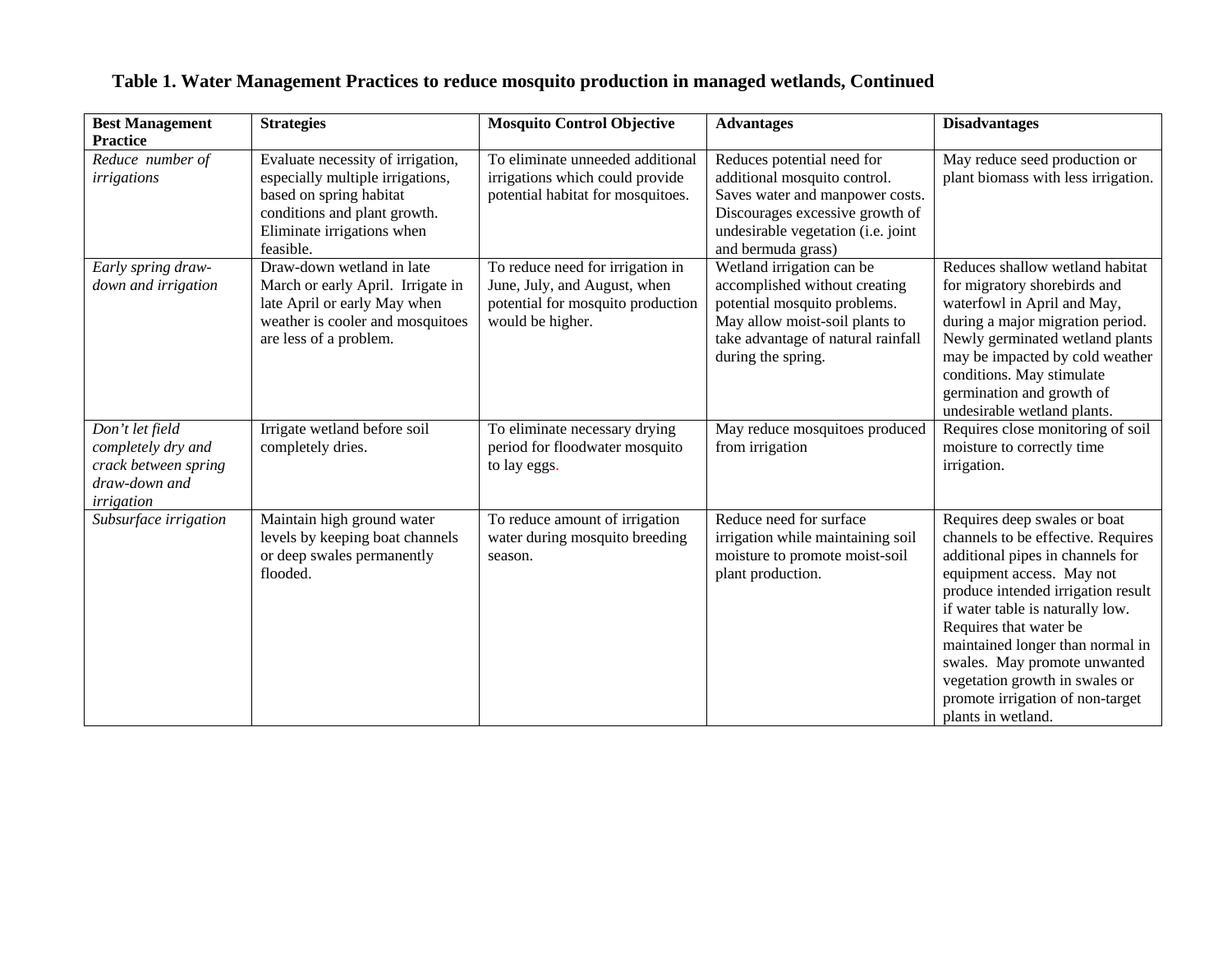#### **Vegetation Management Practices**

Wetland managers commonly use vegetation control to alter plant species composition and abundance to influence wildlife use (Smith et al. 1995). As the vegetative community in a wetland changes through time, undesirable species inevitably encroach into wetland habitats. Some species may be relatively benign, while others may be problematic, reducing habitat diversity or crowding out plants important as wildlife forage or cover. Vegetation is also an important habitat requirement for mosquitoes and can improve mosquito survivorship by providing refuge from predators (Walton and Mulla 1989) and abundant food resources for larvae. Vegetation can also increase mosquito developmental rates by raising water temperatures (Collins and Resh 1989). To manage the vegetative community to benefit wildlife, wetland managers use a number of techniques, including mowing, burning, disking, and grazing. These habitat management practices can be used alone or in combination and can also be used to reduce mosquito production (Table 2).

Any management action that alters the composition of wetland vegetation may create either benefits or detriments to wildlife. The decision to conduct such operations should be determined by the management objectives of an individual habitat manager. Site specific characteristics, habitat management objectives, cost, and recreational use (e.g., hunter access) all have to be carefully considered in vegetation management plans. Typically, any vegetation control measure will result in the short-term loss of cover for wildlife. Such compromises have to be weighed in terms of the long-term benefits they provide for wildlife resources versus the ancillary benefits they provide for mosquito control.

**Mowing***:* Mowing is commonly used to create open water habitat for shorebirds and waterfowl prior to flooding seasonal wetlands. Mowing to create open water provides opportunities for the biological control of mosquitoes and enhances the effectiveness of pesticides by allowing greater saturation of mosquito habitats. Experimental mowing of approximately 50% of a wetland has been shown to reduce the density of mosquitoes and concentrate their distribution while increasing densities of invertebrates that are consumed by waterfowl (Batzer and Resh 1992a). Similarly, Garcia and Des Rochers (1984) found

**Figure 6. Vegetation Mowing.** Mowing can be used to create open water habitat and reduce mosquito densities. If mosquito control is necessary, mowing can concentrate mosquitoes and enhance pesticide application by allowing better penetration of vegetation. Photo: Jack Sparks, CDFG

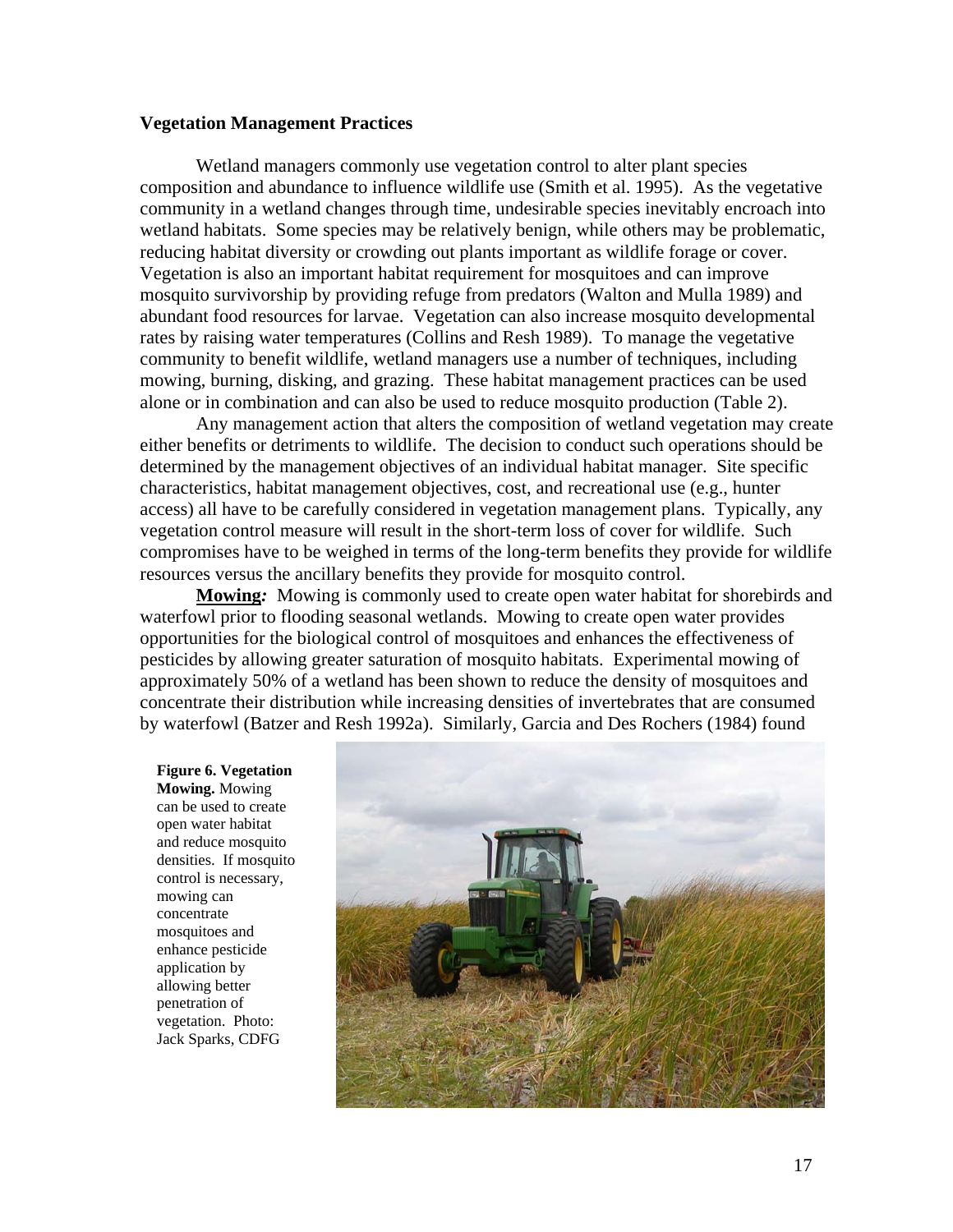that seasonal wetlands mowed with a 50% plant-cover ratio enhanced wind action that moved mosquito larvae to wetland edges where treatment efforts could then be concentrated.

The benefits of mowing, unlike burning or disking, tend to be short term and require that the practice be implemented on an annual basis. Mowing may also leave residual matter that, when flooded, provides habitat for mosquitoes (Brown pers. comm).

**Burning***:* Controlled burning, where and when feasible, can effectively control vegetation. Burning, especially when immediately followed with disking, can offer multiple year control of mosquitoes, reduces vegetation used by mosquitoes for breeding activities, and also directly results in the kill of mosquito eggs due to high temperatures associated with fire (Resh and Schlossberg 1996, Whittle et al. 1993). Burning releases nutrients stored in plant materials and makes them available to benefit plant and invertebrate production during the following flooding cycle. However, due to liability issues, difficulty with permitting, air quality, and the coordination that must take place with multiple agencies prior to its implementation, burning has limited applicability for Central Valley wetlands, especially those on private lands.

**Disking:** Disking is commonly used by habitat managers to reduce dense stands of emergent or undesirable vegetation, and provide favorable conditions for the establishment of moist-soil plants consumed by waterfowl. Disking, unlike mowing, tends to change the vegetation composition of a wetland and provides a more permanent means of controlling vegetation. Disking has also been shown to significantly reduce densities of mosquitoes over multiple years, increase the densities of macroinvertebrates important in the diets of waterfowl, and encourage the replacement of less desirable vegetation by moist-soil plants (Resh and Schlossberg 1996). The benefit of disking can often be enhanced by first mowing or burning vegetation targeted for control.



 $\overline{a}$  Jack Sparks, CDFG and USFWS **Figure 7**. **Vegetation Disking and Dense Bermuda Grass (***Cynodon dactylon***).** Dense stands of bermuda grass are known to harbor mosquitoes (Garcia and Des Rochers 1983). Bermuda grass also tends to limit habitat diversity in seasonal wetlands and is targeted for control by wetland manager using disking. Photo:

**Haying and Grazing***:* Agricultural practices such as haying and grazing may also be useful to control wetland vegetation. However, little information is available on their effectiveness as mosquito control measures. Haying, while functionally similar to mowing, may provide the same mosquito control benefits. Haying has the potential added benefit of removing cut plant material that may decay and negatively affect water quality, thereby increasing mosquito production (Brown, pers. comm). However, haying removes valuable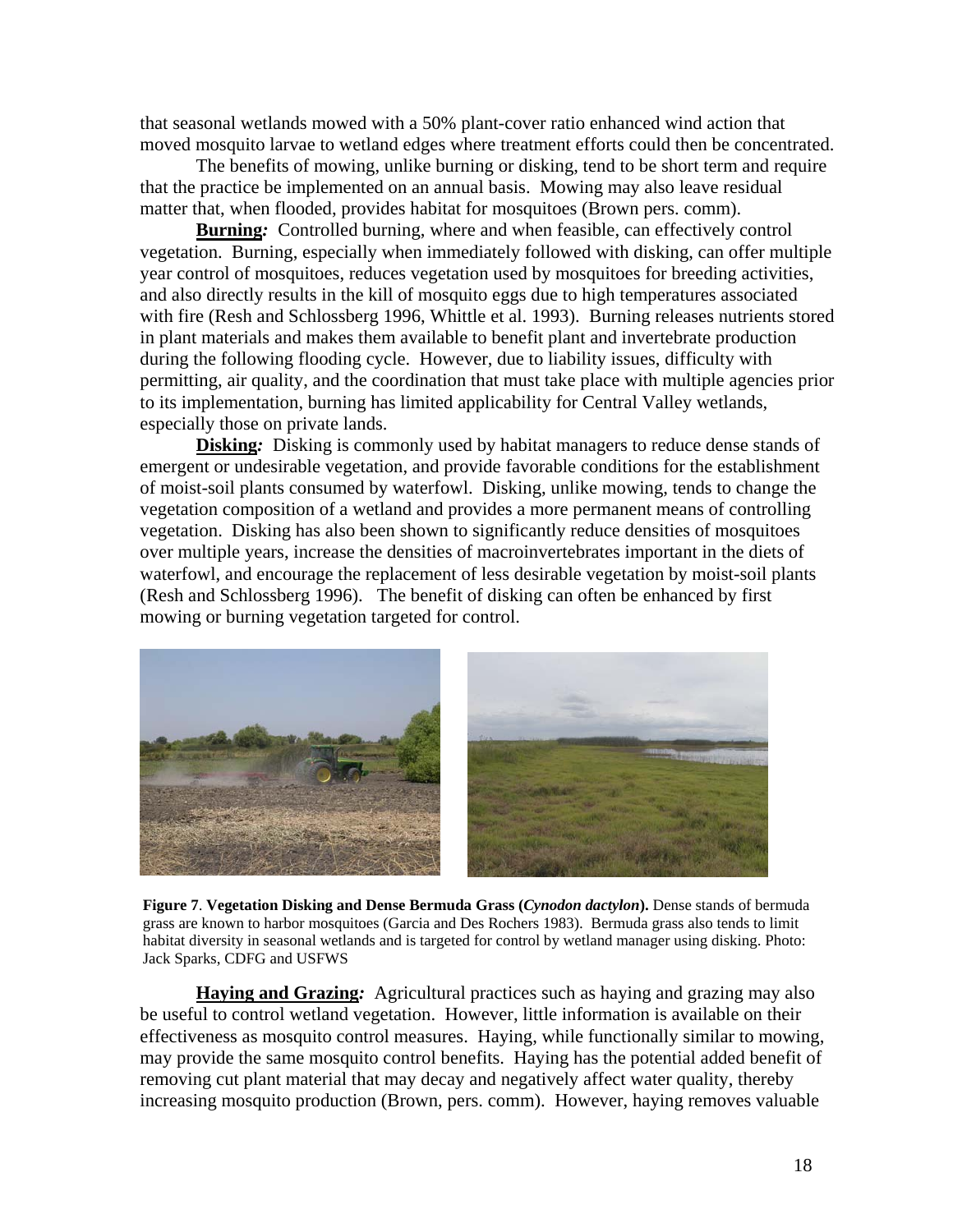seed resources consumed by wildlife and interrupts the cycle of nutrient release back into wetland environments. In addition, haying has limited applicability in most wetland environments because of the relative remoteness of wetlands from agricultural operations, difficulty of running haying equipment in unleveled wetland terrain, and low palatability of wetland vegetation as livestock forage.

Grazing is frequently used to reduce plant biomass in wetlands and provide short grass and open water habitats for shorebirds and waterfowl. However, grazing animals require sources of water for drinking and often irrigated grasslands for forage. Water used to meet these needs may provide additional habitats for mosquitoes. Furthermore, grazing animals can create wallows or depressions in moist wetland terrain that trap water and create additional microhabitats for mosquitoes (Brown, pers. comm.). Additional research needs to be conducted to determine the usefulness of grazing as a mosquito reduction tool.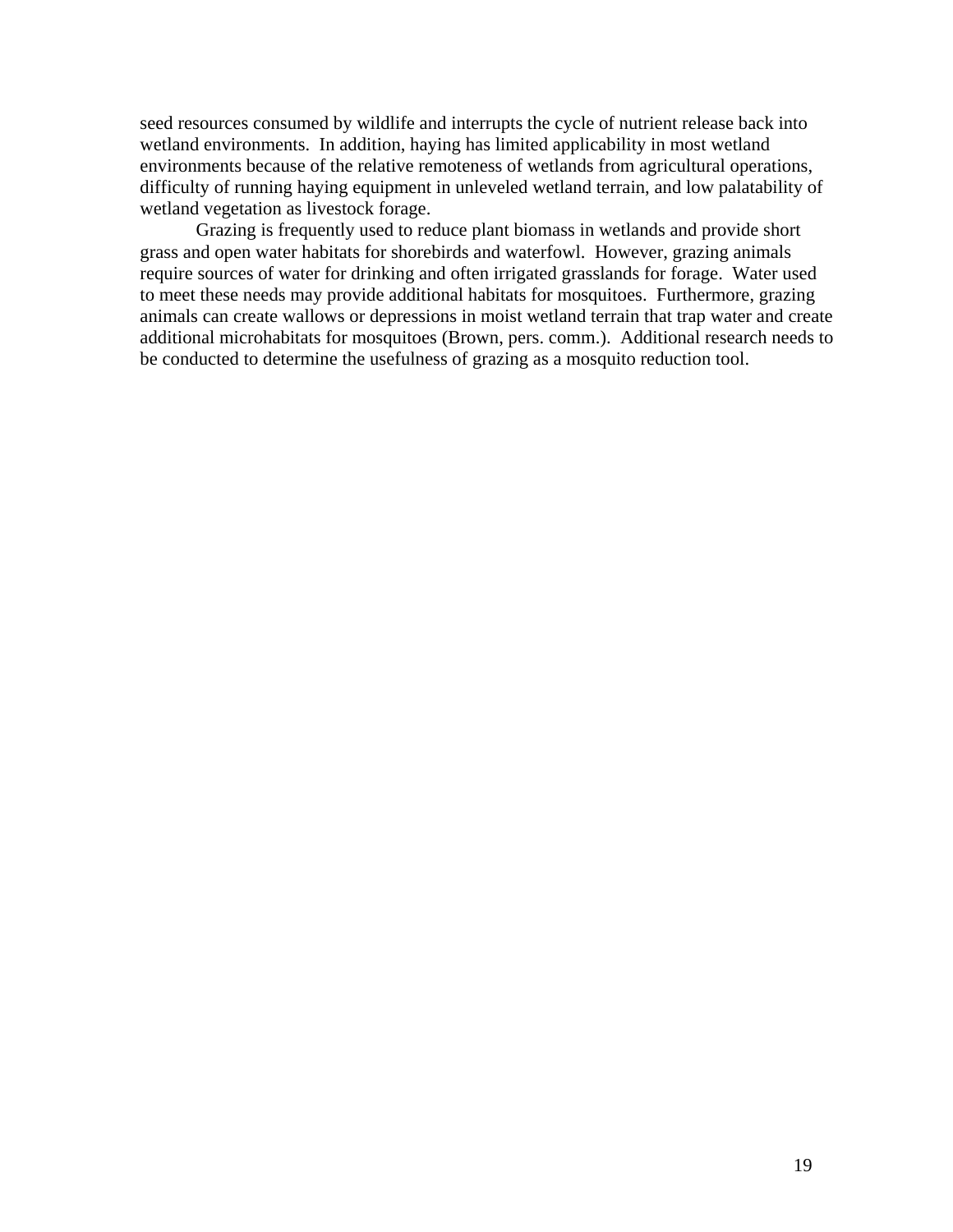| <b>Best Management</b><br><b>Practice</b> | <b>Strategies</b>                                                                                              | <b>Mosquito Control Objective</b>                                                                                                                                                                                                                                                                | <b>Advantages</b>                                                                                                                                                                                       | <b>Disadvantages</b>                                                                                                                                                                                                                                                                                                          |
|-------------------------------------------|----------------------------------------------------------------------------------------------------------------|--------------------------------------------------------------------------------------------------------------------------------------------------------------------------------------------------------------------------------------------------------------------------------------------------|---------------------------------------------------------------------------------------------------------------------------------------------------------------------------------------------------------|-------------------------------------------------------------------------------------------------------------------------------------------------------------------------------------------------------------------------------------------------------------------------------------------------------------------------------|
| Mowing                                    | Mow undesirable or overgrown<br>vegetation that serves as<br>mosquito breeding substrate prior<br>to flooding. | To reduce standing vegetation<br>that mosquitoes can use for egg<br>laying and larval development.<br>To create open water habitat that<br>allows mosquito predators (fish,<br>invertebrates, birds) better access<br>to larvae and potentially more<br>wave action to drown mosquito<br>larvae. | Improves wildlife habitat by<br>providing open-water.                                                                                                                                                   | Effects are largely temporary, so<br>must be conducted annually.<br>Overuse could be detrimental to<br>some species of wildlife and non-<br>target invertebrates. Mowed<br>vegetation may float providing<br>mosquito habitat and<br>decomposition may affect water<br>quality.                                               |
| <b>Burning</b>                            | Controlled burn of undesirable or<br>overgrown vegetation that may<br>provide mosquito breeding<br>substrate.  | See mowing. Can also kill<br>mosquito eggs.                                                                                                                                                                                                                                                      | See mowing.                                                                                                                                                                                             | Requires burn permit. Liability<br>concerns. Most landowners are<br>not adequately prepared to<br>conduct a controlled burn.<br>Special consideration should be<br>taken around plastic pipes or<br>water control structures. Overuse<br>could be detrimental to some<br>species of wildlife and non-target<br>invertebrates. |
| Disking                                   | Disc undesirable or overgrown<br>vegetation that may provide<br>mosquito breeding substrate.                   | See mowing.                                                                                                                                                                                                                                                                                      | See mowing. Can provide<br>longer-term control of<br>undesirable vegetation by itself<br>or in conjunction with other<br>management practices.                                                          | Creates walking problems for<br>hunters. Overuse could be<br>detrimental to some species of<br>wildlife and non-target<br>invertebrates.                                                                                                                                                                                      |
| Haying                                    | Mow and bale undesirable or<br>overgrown vegetation that may<br>provide mosquito breeding<br>substrate.        | See mowing. Also removes<br>vegetation after cutting.                                                                                                                                                                                                                                            | Dual benefits of improving<br>habitat and reducing mosquito<br>breeding substrate. Removal of<br>mowed vegetation further<br>decreases mosquito breeding<br>substrate and may improve water<br>quality. | Overuse could be detrimental to<br>some species of wildlife and non-<br>target invertebrates. Removes<br>seed that wintering waterfowl<br>forage on. Expensive. Often<br>difficult to find someone to bale<br>and haul plant material.                                                                                        |
| <b>Selective Grazing</b>                  | Summer-Fall grazing. Short<br>duration, high intensity grazing.                                                | To reduce standing vegetation<br>that provides habitat for<br>mosquitoes.                                                                                                                                                                                                                        | Relatively inexpensive.                                                                                                                                                                                 | Irrigation for grass and/or<br>livestock watering may<br>exacerbate mosquito production.<br>Livestock tend to forage on<br>plants that produce seed for<br>waterfowl. Livestock may<br>damage levees or ditches.                                                                                                              |

## **Table 2. Vegetation management practices to reduce mosquito production in managed wetlands.**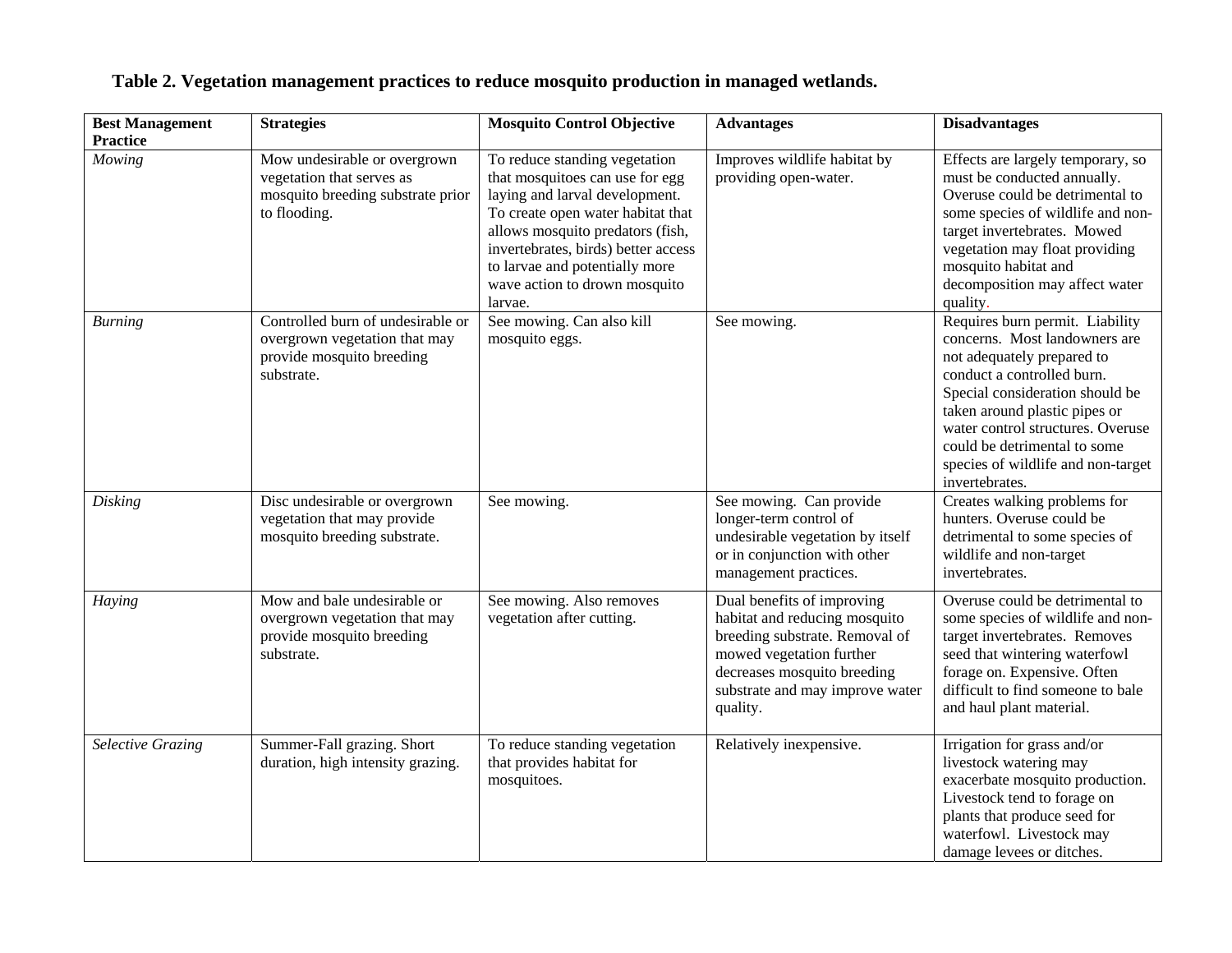### **Wetland Infrastructure Maintenance**

Wetland infrastructure is the foundation for habitat management. A properly functioning water delivery and drainage system, well maintained levees, correctly operating water control structures, and efficient pumps are key to avoiding the unnecessary production of mosquitoes through simple neglect (Table 3). Time and money invested in these proactive maintenance activities will reduce mosquito production and help landowners avoid additional costs of controlling mosquitoes and unwanted vegetation when fall flooding or irrigating wetlands.

**Levee and Water Control Structure Inspection and Repair:** Levees and water control structures should be inspected on an annual basis to identify problem areas that may inadvertently leak water and produce mosquitoes. This includes identifying weak spots or rodent damage in levees that may seep water during flooding. Water control structures should be water-tight and properly sealed to prevent seepage.

**Ditch and Swale Cleaning:** Vegetation in water delivery ditches and swales can be problematic by creating habitat for mosquitoes or by simply impeding the flow of water that facilitates rapid flooding or drainage. Typical maintenance activities of water delivery and drainage ditches include the use of herbicides or periodic dredging to remove problem vegetation that inhibits water flow. Ditches and swales should be cut to grade to prevent the unintentional trapping of water. Likewise, silt that accumulates in front of outlet structures should be removed so it does not trap water in drainage swales.



#### **Figure 8. Faulty Water Control Structure.**  Defective water control structures should be replaced with structures that can be completely sealed to prevent water seepage. Photo: USFWS

**Pump Tests and Repair:** If wetland managers use pumps for flooding, periodic pump testing should be conducted to make sure pumps are operating at optimum efficiency. This will ensure that pumps are providing maximum output, and will facilitate rapid flooding.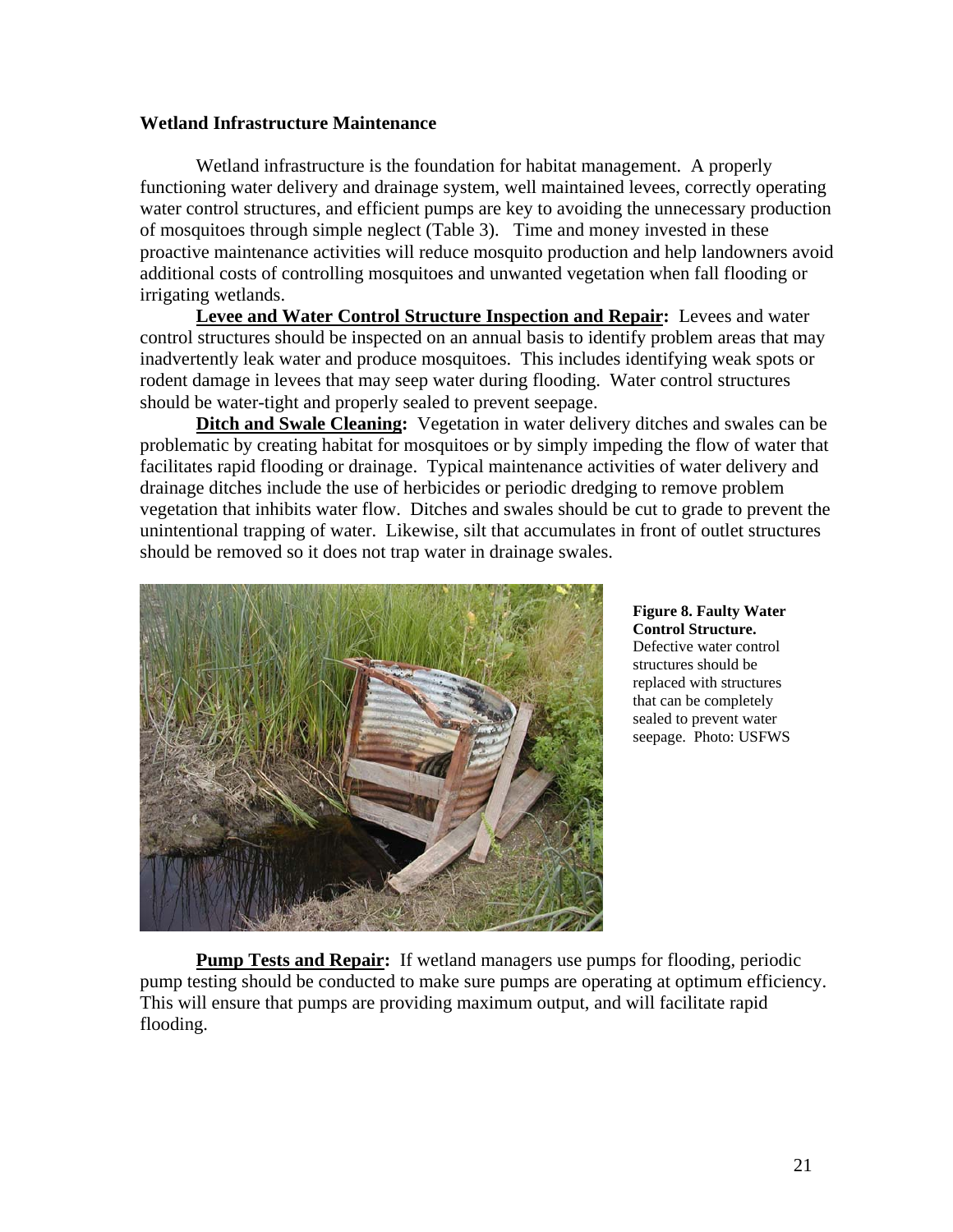| <b>Best Management</b><br><b>Practice</b>                           | <b>Strategies</b>                                                                                                                                                       | <b>Mosquito Control Objective</b>                                                                                                                                              | <b>Advantages</b>                                                                                                          | <b>Disadvantages</b>                                                                                                                                             |
|---------------------------------------------------------------------|-------------------------------------------------------------------------------------------------------------------------------------------------------------------------|--------------------------------------------------------------------------------------------------------------------------------------------------------------------------------|----------------------------------------------------------------------------------------------------------------------------|------------------------------------------------------------------------------------------------------------------------------------------------------------------|
| Levee Inspection &<br>Repair                                        | Walk or drive levees, flag<br>problem spots, repair as needed.<br>Consider design elements to<br>improve integrity of levee (see<br>levee design in Table 4).           | To reduce mosquito<br>habitat/production caused by<br>seepage into adjacent fields or<br>dry ponds.                                                                            | Allows for early identification of<br>problem spots. Helps conserve<br>water and reduces growth of<br>unwanted vegetation. | Requires annual monitoring and<br>funding for repairs.                                                                                                           |
| <b>Water Control</b><br>Structure Inspection,<br>Repair, & Cleaning | Inspect structures and repair or<br>replace as needed. Remove silt<br>and vegetation build-up in front<br>of structures. Adequately close,<br>board or mud-up controls. | To reduce mosquito<br>habitat/production caused by<br>seepage into adjacent ponds or<br>drainage ditches. Remove silt<br>blockages that may trap water<br>and impede drainage. | Enhances water management<br>capabilities and limits unwanted<br>vegetation or standing water.                             | Requires annual monitoring and<br>funding for cleaning or repair.                                                                                                |
| <b>Ditch Cleaning</b>                                               | Periodically remove silt or<br>vegetation from ditches to<br>maintain efficient water delivery<br>and drainage.                                                         | To allow for rapid<br>flooding/drainage & reduce<br>vegetation substrate for breeding<br>mosquitoes.                                                                           | Enhances water management<br>capabilities and limits unwanted<br>vegetation or standing water.                             | Requires funding for ditch<br>cleaning. Excessive vegetation<br>removal on ditch banks can result<br>in negative impacts to nesting<br>birds and other wildlife. |
| Pump Tests & Repair                                                 | Test pump efficiency and make<br>any necessary repairs to<br>maximize output.                                                                                           | Could identify output problems<br>and if corrected, allow managers<br>to flood more rapidly.                                                                                   | May promote faster irrigation<br>and flood-up if output can be<br>improved.                                                | Requires pump test. May be<br>costly to repair or replace<br>pump/well.                                                                                          |

## **Table 3. Wetland infrastructure maintenance activities used to reduce mosquito production in managed wetlands.**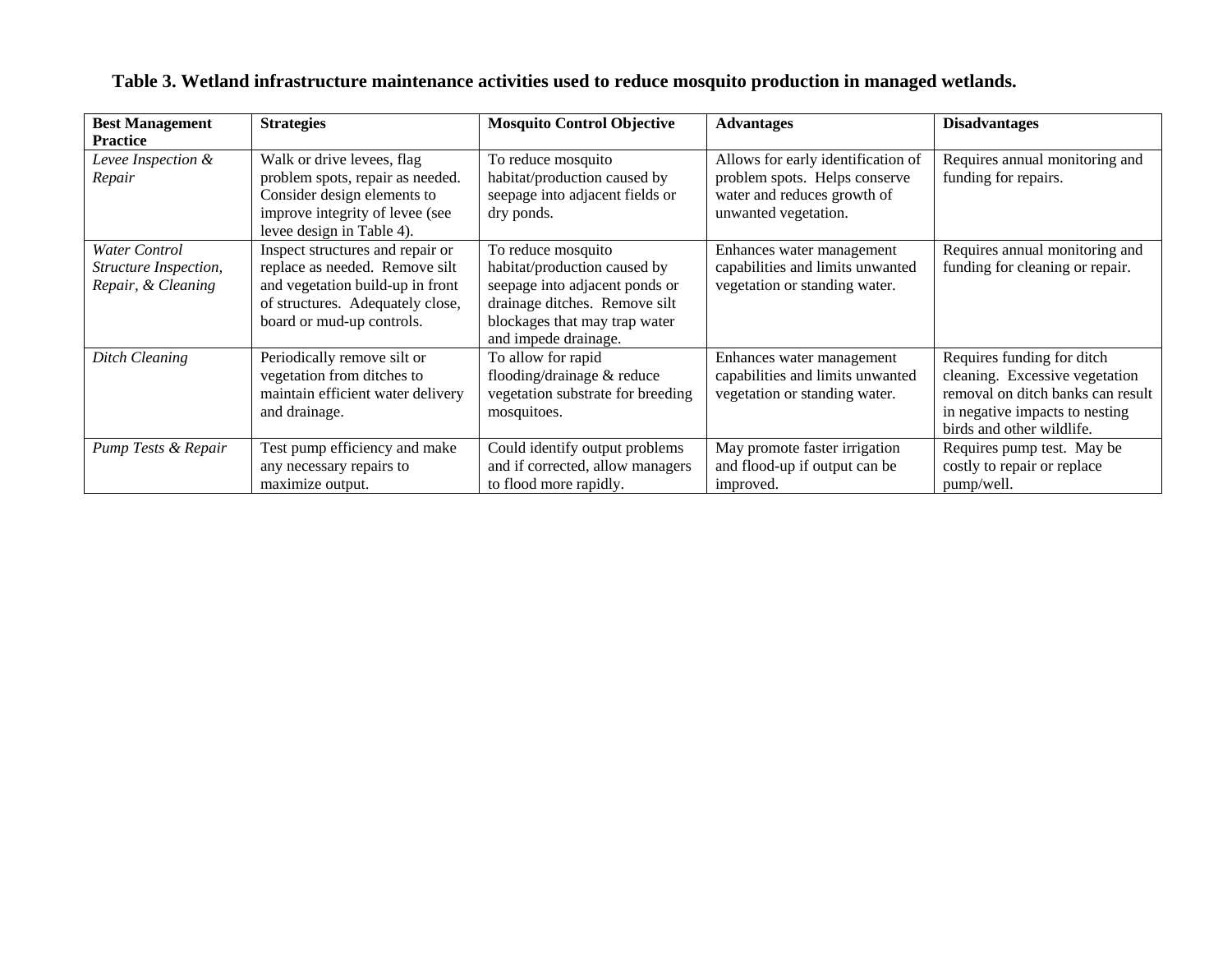### **Wetland Restoration and Enhancement Features**

All well planned wetland restoration and enhancement projects begin with an initial survey and design phase. It is during this phase that landowners and restoration biologists have the opportunity to discuss design features with MVCDs and incorporate BMPs to reduce mosquito production. Time spent at the design stage can save thousands of dollars in annual operation and maintenance costs and prevents problems resulting from poor water management and unintended mosquito production. Wetland design typically focuses on aspects of water control that promote vegetation beneficial to wildlife, conserve water, and allow for periodic vegetation control. In turn, water control is also an important mosquito BMP (Sacramento-Yolo Mosquito and Vector Control District 1995, Contra Costa Mosquito and Vector Control District 2001).

**Wetland design features to reduce mosquito production:** Wetland design features that reduce mosquito production include independent flooding and drainage capabilities of wetland units, size considerations in the design of wetland units to facilitate rapid flooding, and the incorporation of design features that promote habitats for mosquito predators and allow those predators access to mosquitoes (Table 4). Water delivery ditches, water control structures, and levees should be designed and built to specifications that prevent wind and water erosion, provide equipment access for maintenance activities, and reduce damage caused by burrowing animals (Table 4). These design features will facilitate other mosquito BMPs such as water and vegetation management practices, infrastructure maintenance, and natural mosquito predation.

*BMPs: Independent water management, Adequately sized water control structures, Swale construction, Wetland size consideration, Ditch design, Levee design & compaction, Deep channels or basins constructed in seasonal wetlands, Permanent water reservoir that floods into seasonal wetlands (for additional explanation see Table 4)* 



**Figure 9. Wetland Swale.** Swales can be designed into restoration or enhancement projects to facilitate rapid flooding and remove standing water during spring draw-down. Photo: Chadd Santerre, CWA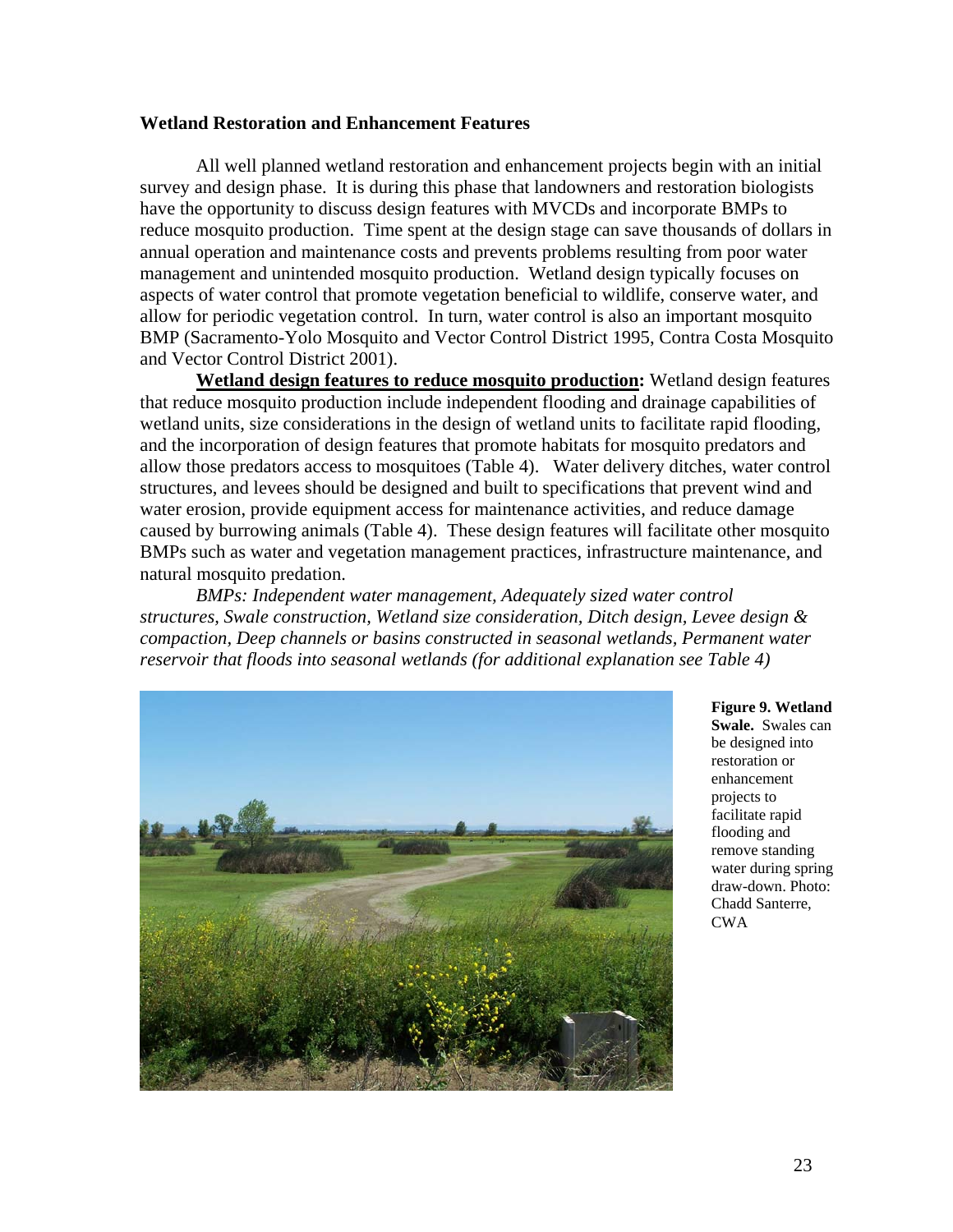| <b>Best Management</b><br><b>Practice</b>                                                                                                                                      | <b>Strategies</b>                                                                                                                                                                                                                     | <b>Mosquito Control Objective</b>                                                                                                                                                                                                                                                                                                          | <b>Advantages</b>                                                                                                                                                                                                                                                        | <b>Disadvantages</b>                                                                                                                                                                                                                                                                                                                                                      |
|--------------------------------------------------------------------------------------------------------------------------------------------------------------------------------|---------------------------------------------------------------------------------------------------------------------------------------------------------------------------------------------------------------------------------------|--------------------------------------------------------------------------------------------------------------------------------------------------------------------------------------------------------------------------------------------------------------------------------------------------------------------------------------------|--------------------------------------------------------------------------------------------------------------------------------------------------------------------------------------------------------------------------------------------------------------------------|---------------------------------------------------------------------------------------------------------------------------------------------------------------------------------------------------------------------------------------------------------------------------------------------------------------------------------------------------------------------------|
| Independent water<br>management                                                                                                                                                | To the extent possible, design<br>wetland projects to include<br>independent inlets and outlets for<br>each wetland unit.                                                                                                             | To reduce the need to move<br>water through multiple wetland<br>units when flooding or irrigating<br>target areas. This can reduce the<br>number of mosquitoes produced<br>per flood event.                                                                                                                                                | Creates wetland units that are<br>hydrologically distinct from one<br>another allowing for diverse<br>wetland management.                                                                                                                                                | May require additional water<br>control structures and ditches to<br>be constructed and maintained.<br>Increases restoration costs and<br>complexity of management.                                                                                                                                                                                                       |
| Adequately sized water<br>control structures                                                                                                                                   | Increase size and number of<br>water control structures. When<br>installing, set to proper grade to<br>allow for complete draw-down.                                                                                                  | To improve ability to implement<br>rapid flooding/irrigation BMPs<br>(Table 1).                                                                                                                                                                                                                                                            | See rapid flooding/irrigation<br>BMPs (Table 1).                                                                                                                                                                                                                         | Increased size and number of<br>water control structures will<br>increase restoration costs and<br>management complexity.                                                                                                                                                                                                                                                 |
| Swale construction<br>(sloped from intake to<br>drain)                                                                                                                         | Construct or enhance swales so<br>they are sloped from inlet to<br>outlet and allow the majority of<br>the wetland to be drawndown.                                                                                                   | To improve ability to implement<br>rapid flooding/irrigation BMPs<br>(Table 1). Creates a means to<br>move water through wetlands<br>without flooding entire wetland<br>basin. Reduces mosquito habitat<br>by allowing isolated sections of<br>habitat to drain. Provides<br>mosquito predators with access<br>to all portions of wetland. | See rapid flooding and irrigation<br>BMPs (Table 1). Provides habitat<br>diversity and enhances<br>capabilities to implement moist-<br>soil management. Provides a<br>more cost-effective and wildlife<br>friendly alternative to laser-<br>leveling to create drainage. | See rapid flooding and irrigation<br>BMPs (Table 1). Reduces<br>standing water in spring that is<br>often used by foraging<br>waterbirds. May result in<br>additional expense to create<br>swales. Shallow swales must be<br>periodically re-cut if silt<br>deposition or dense emergent<br>vegetation is a problem. Could<br>be a deep water hazard in hunting<br>areas. |
| Wetland size<br>considerations                                                                                                                                                 | Install cross-levees to facilitate<br>more rapid irrigation and flood-<br>up (Table 1). Build "underwater"<br>levees that isolate irrigation<br>water during the spring, but can<br>be overtopped during fall and<br>winter flooding. | To improve ability to implement<br>rapid flooding/irrigation BMPs<br>(Table 1).                                                                                                                                                                                                                                                            | Assists with faster flooding and<br>drainage. Cross levees (checks)<br>can provide loafing habitat for<br>waterfowl and shorebirds.                                                                                                                                      | Additional levees may result in<br>decreased wildlife use and<br>diversity. Expensive. Requires<br>additional levee maintenance and<br>water control structures.                                                                                                                                                                                                          |
| Ditch design (2:1<br>slopes & minimum 4<br>foot bottom $)*$<br>*consider 3:1 slope or<br>greater to discourage<br>burrowing animal<br>damage and potential<br>seepage problems | Construct or improve ditches to<br>quality standard that prevents<br>unwanted vegetation growth or<br>unnecessary seepage.                                                                                                            | Reduces likelihood of vegetation<br>growing along ditch banks.<br>Excessive vegetation slows water<br>flow, traps silt, and can be used<br>as substrate for mosquito eggs.                                                                                                                                                                 | Improves water flow and<br>decreases maintenance of<br>vegetation that grows along canal<br>banks.                                                                                                                                                                       | May require re-designing some<br>delivery ditches to meet specific<br>design criteria. Could affect<br>habitat for wildlife species such<br>as giant garter snakes. Steeper<br>slopes may erode more quickly<br>and created a hazard for hunters.                                                                                                                         |

## **Table 4. Wetland restoration and enhancement features to reduce mosquito production in managed wetlands.**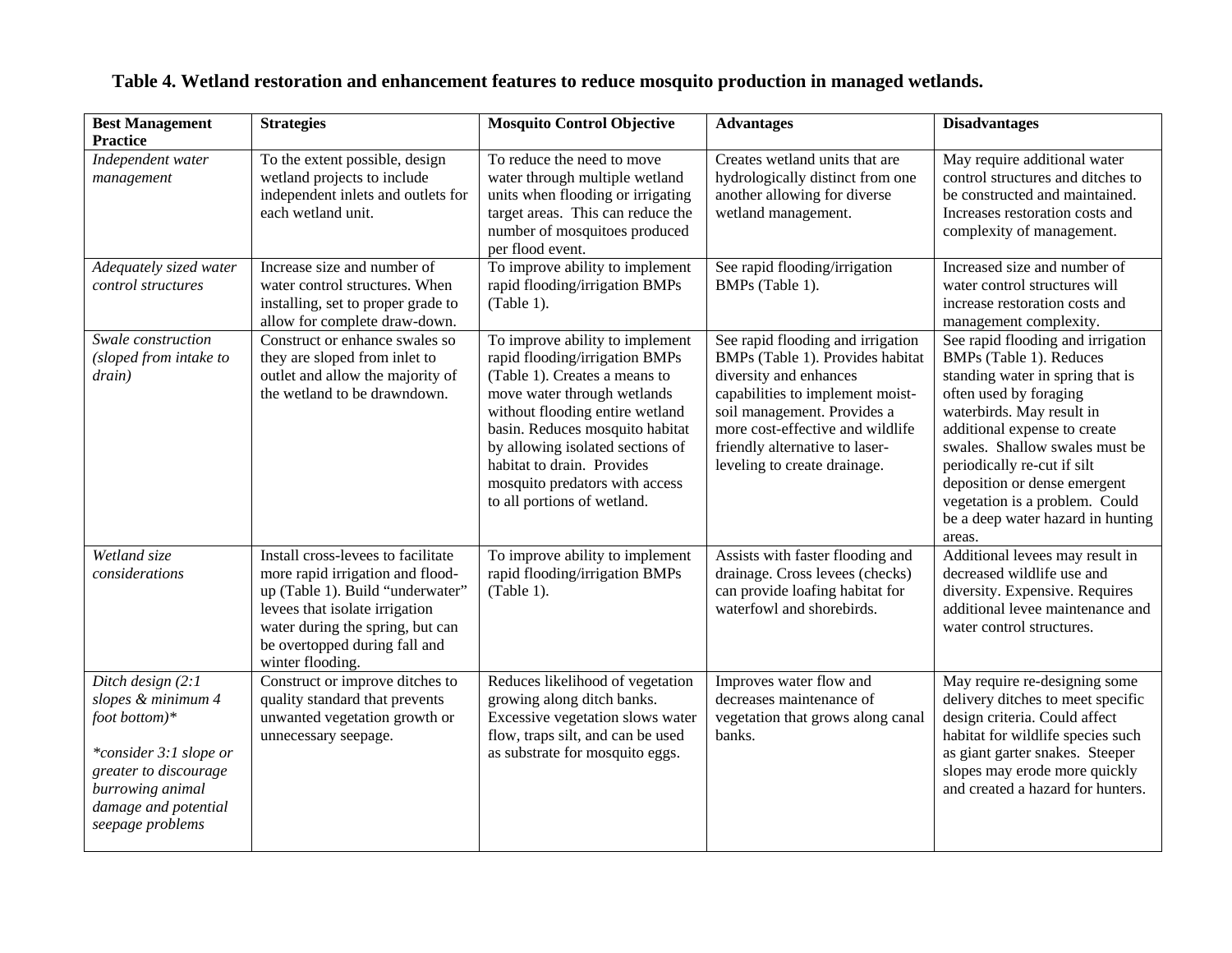| <b>Best Management</b>  | <b>Strategies</b>                 | <b>Mosquito Control Objective</b> | <b>Advantages</b>               | <b>Disadvantages</b>             |
|-------------------------|-----------------------------------|-----------------------------------|---------------------------------|----------------------------------|
| <b>Practice</b>         |                                   |                                   |                                 |                                  |
| Levee design &          | Construct or improve levees to    | To reduce mosquito habitat        | Properly constructed levees     | Additional expense to repair or  |
| compaction $(\geq 3:1)$ | quality standard that ensures     | caused by seepage into adjacent   | prevent seepage from erosion or | build levees on existing         |
| slopes $\&$ >80%        | stability and prevents unwanted   | fields or dry ponds.              | rodent damage, and reduce need  | properties.                      |
| $comparation)*$         | seepage.                          |                                   | for annual maintenance.         |                                  |
|                         |                                   |                                   |                                 |                                  |
| *consider5:1 slope or   |                                   |                                   |                                 |                                  |
| greater in areas prone  |                                   |                                   |                                 |                                  |
| to over-land flooding   |                                   |                                   |                                 |                                  |
| and levee erosion.      |                                   |                                   |                                 |                                  |
| Deep channels or        | Excavate deep channels or basins  | To reduce mosquito larvae         | Provides on-site source of      | Expensive to excavate and        |
| basins constructed in   | to maintain permanent water       | through predation.                | mosquitofish and other mosquito | maintain permanent water.        |
| seasonal wetlands       | areas $(>2.5$ feet deep) within a |                                   | predators to seasonal wetlands. | Potential problems with emergent |
|                         | portion of seasonal wetlands.     |                                   | Increases overall habitat       | vegetation. May be a deep water  |
|                         | Provides year-round habitat for   |                                   | diversity.                      | hazard in hunting areas.         |
|                         | mosquito predators which can      |                                   |                                 |                                  |
|                         | inoculate seasonal wetlands when  |                                   |                                 |                                  |
|                         | they are irrigated or flooded.    |                                   |                                 |                                  |
| Permanent water         | Maintain separate permanent       | To reduce mosquito larvae         | Provides on-site source of      | Additional expense to construct  |
| reservoir that floods   | water reservoir that conveys      | through predation.                | mosquitofish and other mosquito | reservoir that feeds water to    |
| into seasonal wetlands  | water to seasonal wetlands.       |                                   | predators to seasonal wetlands. | seasonal wetlands and expensive  |
|                         | Provides year-round habitat for   |                                   | Increases overall habitat       | to maintain permanent water.     |
|                         | mosquito predators which can      |                                   | diversity.                      |                                  |
|                         | inoculate seasonal wetlands when  |                                   |                                 |                                  |
|                         | they are irrigated or flooded.    |                                   |                                 |                                  |

## **Table 4. Wetland restoration and enhancement features to reduce mosquito production in managed wetlands, Continued**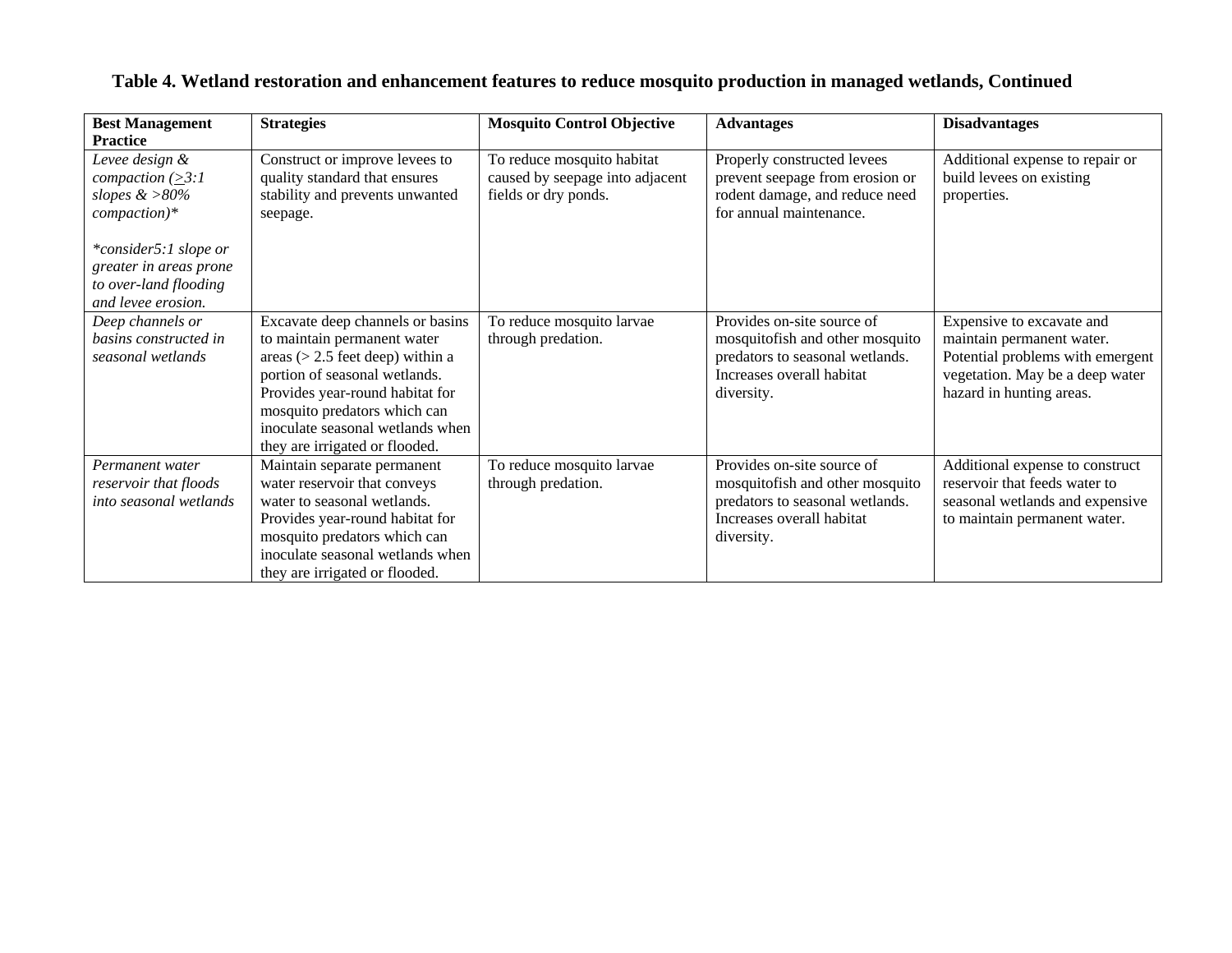### **Biological Controls**

Naturally occurring predators, such as fish, dragonflies, aquatic macroinvertebrates, and certain bird and bats, can contribute to the reduction of mosquitoes (Table 5). However, it often takes time before predator populations become established and have an effect on mosquito numbers, because mosquitoes frequently exploit ephemeral habitats and have relatively short lifecycles. Certain predator populations can be supplemented, for example, through the stocking of mosquitofish (*Gambusia affinis*), but in most instances a habitat manager's best strategy is to maintain natural predator populations on-site. For biological controls to be effective, wetland managers need to create an environment that is both conducive to maintaining predator populations and providing predators with access to mosquito prey.

**Encourage on-site predator populations:** Management practices have been developed that incorporate permanent water within seasonal wetlands to "inoculate" newly flooded habitats with an on-site predator source. This can be accomplished by maintaining permanent water in swales and deep borrow ditches, or by flooding wetlands with water from nearby permanent wetlands. Permanent water sources will need to be maintained when seasonal wetlands are dry, if wild populations of mosquitofish are to be sustained on-site. Such "dry season" predator reservoirs should be 18 inches or greater in depth to reduce predation of mosquitofish by herons and egrets (Collins and Resh 1989). Dry season reservoirs should be interconnected to seasonal wetlands through swales or ditches to allow mosquitofish to seek habitat as seasonal wetlands are drawn down and, conversely, to allow mosquitofish to disperse through seasonal wetlands as they are reflooded in the fall.

 It is critical to the success of biological control to limit the use, when possible, of broad spectrum insecticides that not only kill mosquitoes, but also eliminate their natural predators. Control programs that combine biological controls with chemical insecticides often result in suboptimal results because the predators take longer to recover from insecticide induced mortality than mosquito populations (Walton et al. 1990).

**Provide predator access to mosquitoes:** The extent of wetland vegetation may limit predator access to mosquitoes (Walton and Mulla 1989, Collins and Resh 1989). Wetlands with significantly dense vegetation provide an abundance of hiding places for mosquitoes and can limit aquatic predator dispersion. Vegetation management BMPs can be used to reduce dense stands of cattail, tules, or other emergent vegetation and provide predators access to mosquito prey. Isolated basins that do not interconnect to the main water body of a wetland will also limit an aquatic predator's access to mosquito prey. To encourage mosquito predation, wetland swales can be constructed to connect isolated basin with deep water areas containing aquatic mosquito predators.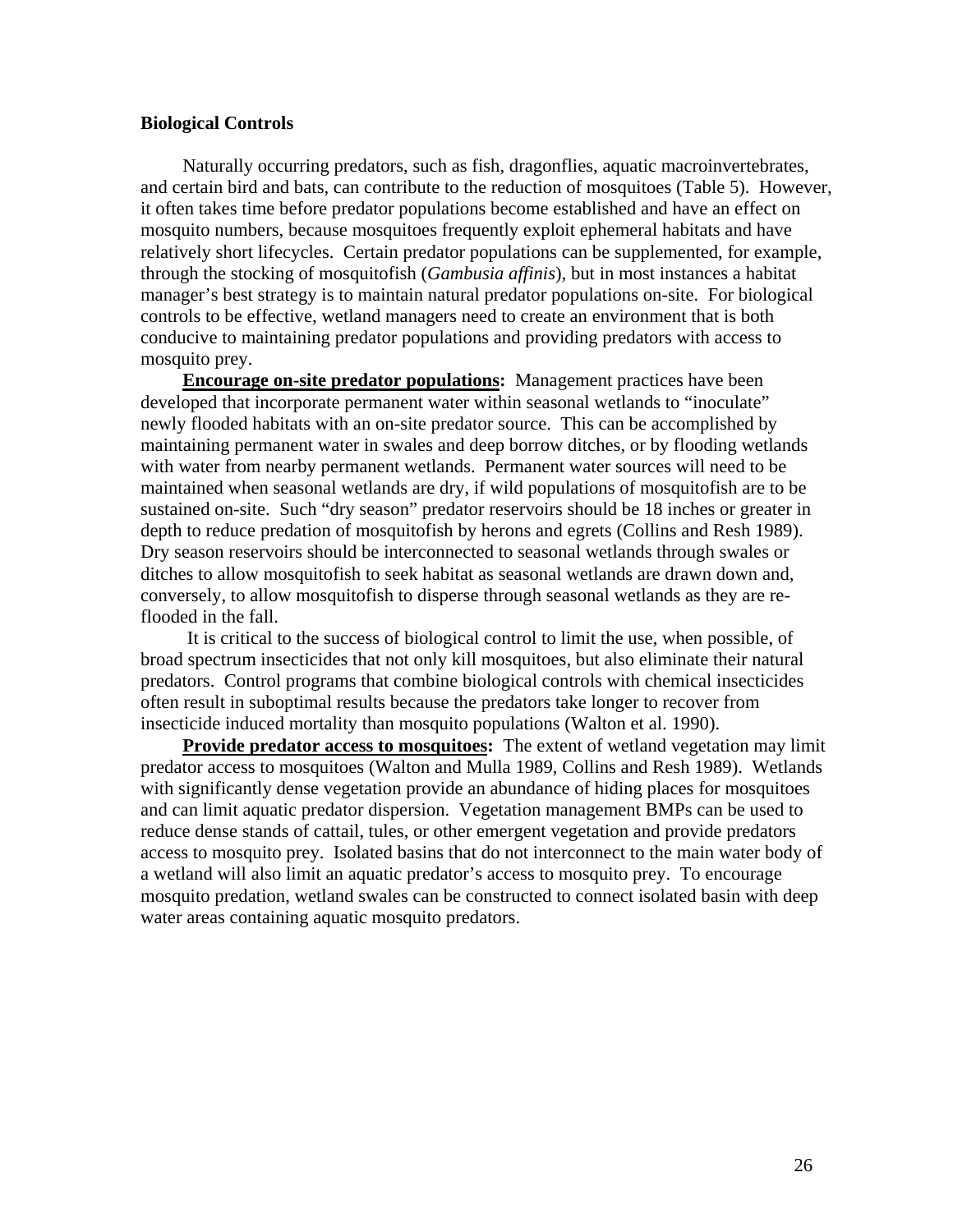### **Table 5. Biological Controls**

| <b>Best Management</b><br><b>Practice</b>                             | <b>Strategies</b>                                                                                                                                                                                                 | <b>Mosquito Control Objective</b>                    | <b>Advantages</b>                                                                                                                                         | <b>Disadvantages</b>                                                                                                                                                              |
|-----------------------------------------------------------------------|-------------------------------------------------------------------------------------------------------------------------------------------------------------------------------------------------------------------|------------------------------------------------------|-----------------------------------------------------------------------------------------------------------------------------------------------------------|-----------------------------------------------------------------------------------------------------------------------------------------------------------------------------------|
| Encourage or stock<br>Mosquitofish<br>(Gambusia affinis)              | Stock managed wetlands with<br>mosquitofish or encourage<br>habitats for naturalized<br>populations. Utilize water<br>sources with mosquitofish to<br>passively transport predators to<br>newly flooded habitats. | To supplement mosquito predator<br>population.       | Provides a non-chemical control<br>of mosquito larvae. Mosquito<br>fish are often available free of<br>charge to landowners from their<br>local district. | May reduce non-target<br>populations of invertebrates or<br>other mosquito predators. Not<br>appropriate for vernal pool<br>habitats. May negatively impact<br>sensitive species. |
| Encourage invertebrate<br>predators                                   | Maintain permanent or semi-<br>permanent water where mosquito<br>predators can develop and be<br>maintained. Discourage use of<br>broad spectrum pesticides.                                                      | To reduce mosquito populations<br>through predation. | Provides biological control of<br>mosquito larvae and adults.                                                                                             | None.                                                                                                                                                                             |
| Encourage swallow<br>colonies and other<br><i>insectivorous birds</i> | Do not discourage nesting<br>swallows.                                                                                                                                                                            | To reduce mosquito populations<br>through predation. | Provides biological control of<br>adult mosquitoes.                                                                                                       | Guano. The value of<br>insectivorous birds has not been<br>adequately quantified.                                                                                                 |
| <i>Encourage Bats</i>                                                 | Encourage bat colonies (e.g.<br>build bat boxes)                                                                                                                                                                  | To reduce mosquito populations<br>through predation. | Provides biological control of<br>adult mosquitoes.                                                                                                       | Potential (or perceived potential)<br>for transmission of rabies. The<br>value of insectivorous bats has<br>not been adequately quantified.                                       |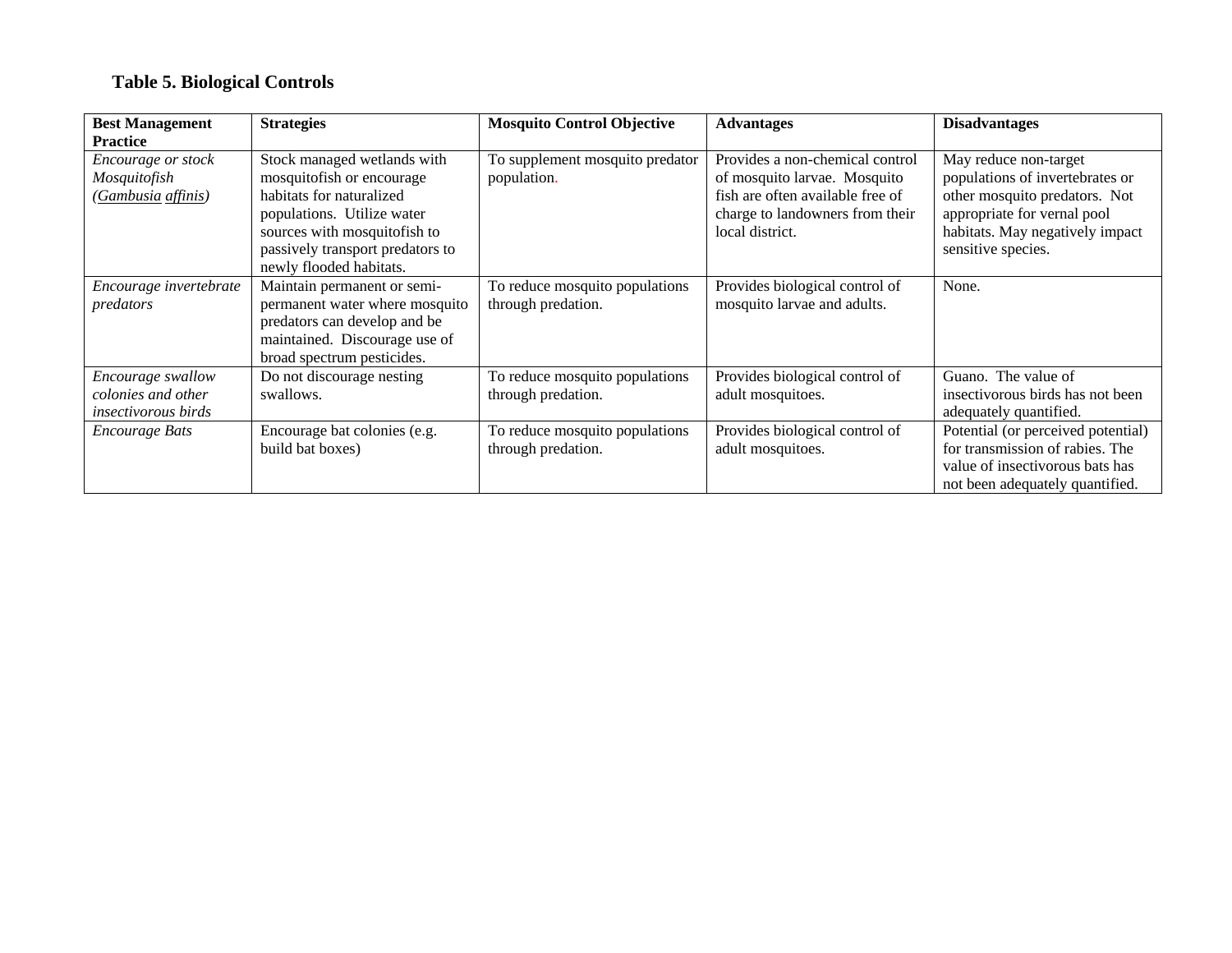#### **COORDINATION WITH MOSQUITO AND VECTOR CONTROL DISTRICTS**

The responsibilities of MVCDs and wetland managers have some inherent conflicts. MVCDs have a responsibility to reduce vectors that may transmit disease to humans or cause a significant nuisance. Wetland managers have a responsibility to maintain and enhance wetlands; a public trust resource that provides habitat for migratory birds, threatened and endangered species, and helps to reduce depredation from waterfowl on agricultural lands. Public resource agencies are increasingly being asked to provide wetland habitat to meet the recreational demands of hunters, anglers, bird watchers, photographers, and hikers. Wetland managers recognize that mosquito production may be a by-product of wetland management and in some cases may contribute to problems requiring mosquito control. However, in order for both MVCDs and wetland habitat managers to accomplish their objectives, cooperation and coordination is essential.

MVCDs and wetland managers have a history of conflict going back over 30 years in the Central Valley (Lusk 1979). Such conflict was largely the result of MVCDs being perceived as relying solely on the use of chemical pesticides for control activities and concerns regarding the potential effects on wildlife and food-chain resources such as invertebrates. However, MVCD use of Integrated Pest Management (IPM) has helped to address this concern by employing a variety of control methods that include habitat management, biological control, and the use of more target-specific pesticide products. The increasing costs of pesticides and concerns over pesticide resistance have also spurred a more holistic approach to mosquito management.

The success of IPM depends on cooperation and sharing information on habitat and water management schedules, collaborating on the identification of problem areas, monitoring the effectiveness of BMPs, and coordinating on wetland restoration and enhancement projects (Table 6).

**Coordinate habitat management and flooding schedules:**By providing advanced information regarding habitat and water management schedules, wetland managers enable MVCDs to make suggestions regarding BMPs, schedule monitoring efforts, and, if necessary, control mosquitoes as efficiently as possible. In return, MVCDs can provide landowners with useful input and feedback on how to reduce mosquito production and potentially reduce their abatement costs.

**Identify problem areas for mosquito production and target implementation of BMPs:**Coordination is also required on the part of MVCDs to identify the highest priority wetlands for the implementation of BMPs. For example, Garcia and Des Rochers (1983) found that *Ochlerotatus melanimon* larvae were largely restricted to specific areas in a few fields on Gray Lodge Wildlife Area. As a result, limited resources could be focused on these problem areas.

 **Coordinate wetland habitat restoration and enhancement project design:** Prior to enhancement or restoration projects, MVCDs should be consulted to determine if design features to reduce mosquitoes can be incorporated. By involving MVCDs early in the process, problems associated with design features or poor engineering that may encourage mosquito production can be avoided.

**Coordinate Pest Control Activities:**To facilitate the timely and effective use of pesticides in wetland areas, MVCDs should inform wetland managers about proposed pesticide applications. This can be accomplished by providing a brief, annual plan that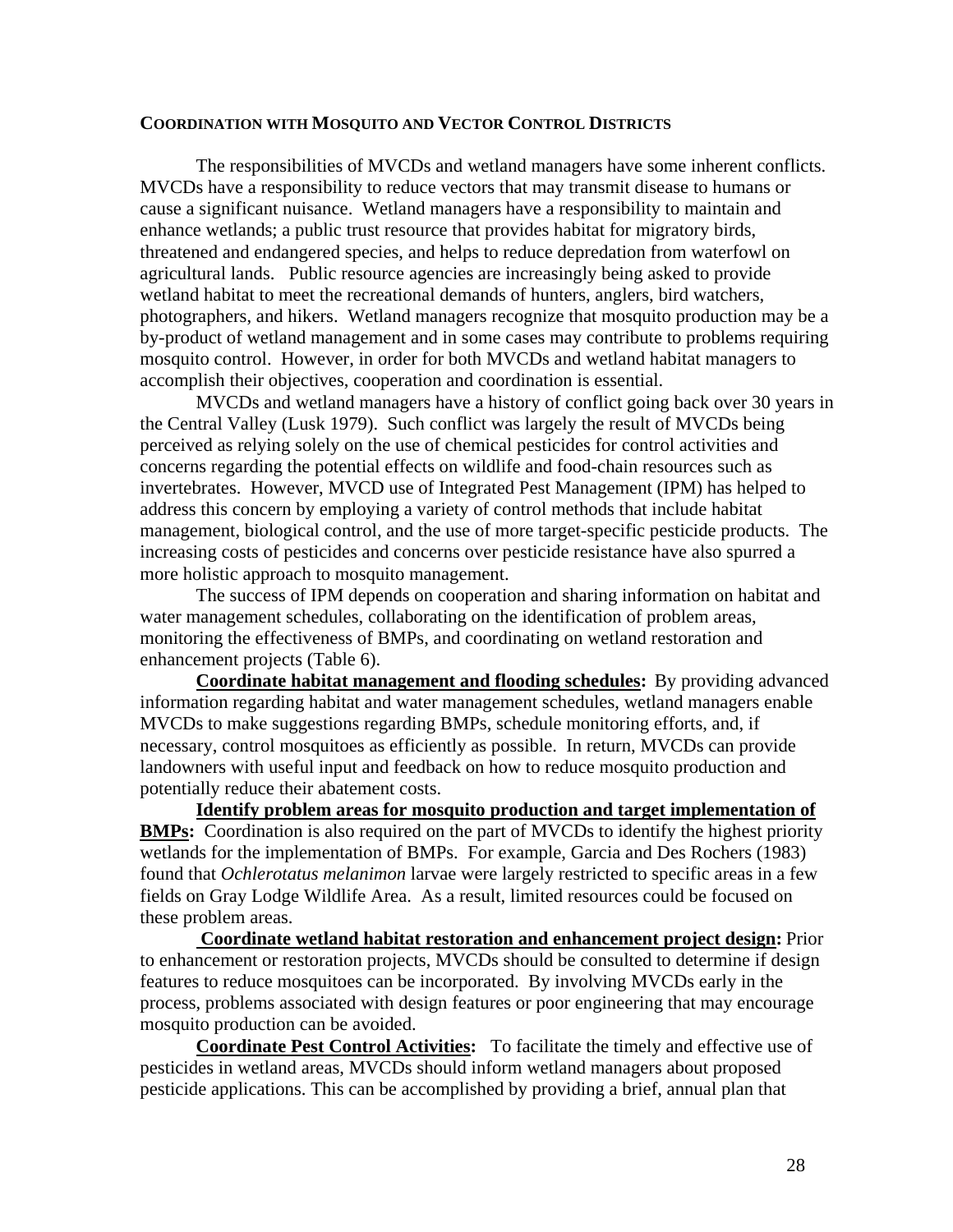identifies the pesticide products, approximate use rates and application methods that may be used during the year. Whenever possible, MVCDs should also provide wetland managers with information about the specific locations where pesticide products will be used. An annual summary report of pesticide use should be provided to the wetland manager after the conclusion of the application season.

**Coordinate monitoring activities:** Determining the success of BMPs will be largely based on the monitoring of mosquito production following their implementation. This effort will require wetland managers to work directly with MVCDs to facilitate monitoring and will also provide an opportunity for wetland managers to familiarize themselves with the methods used for monitoring and thresholds for treatment. The monitoring process will provide valuable information to refine BMPs and determine their future priority for use. Ultimately, this process will provide a unique opportunity to develop and use new techniques to reduce mosquito production in managed wetlands.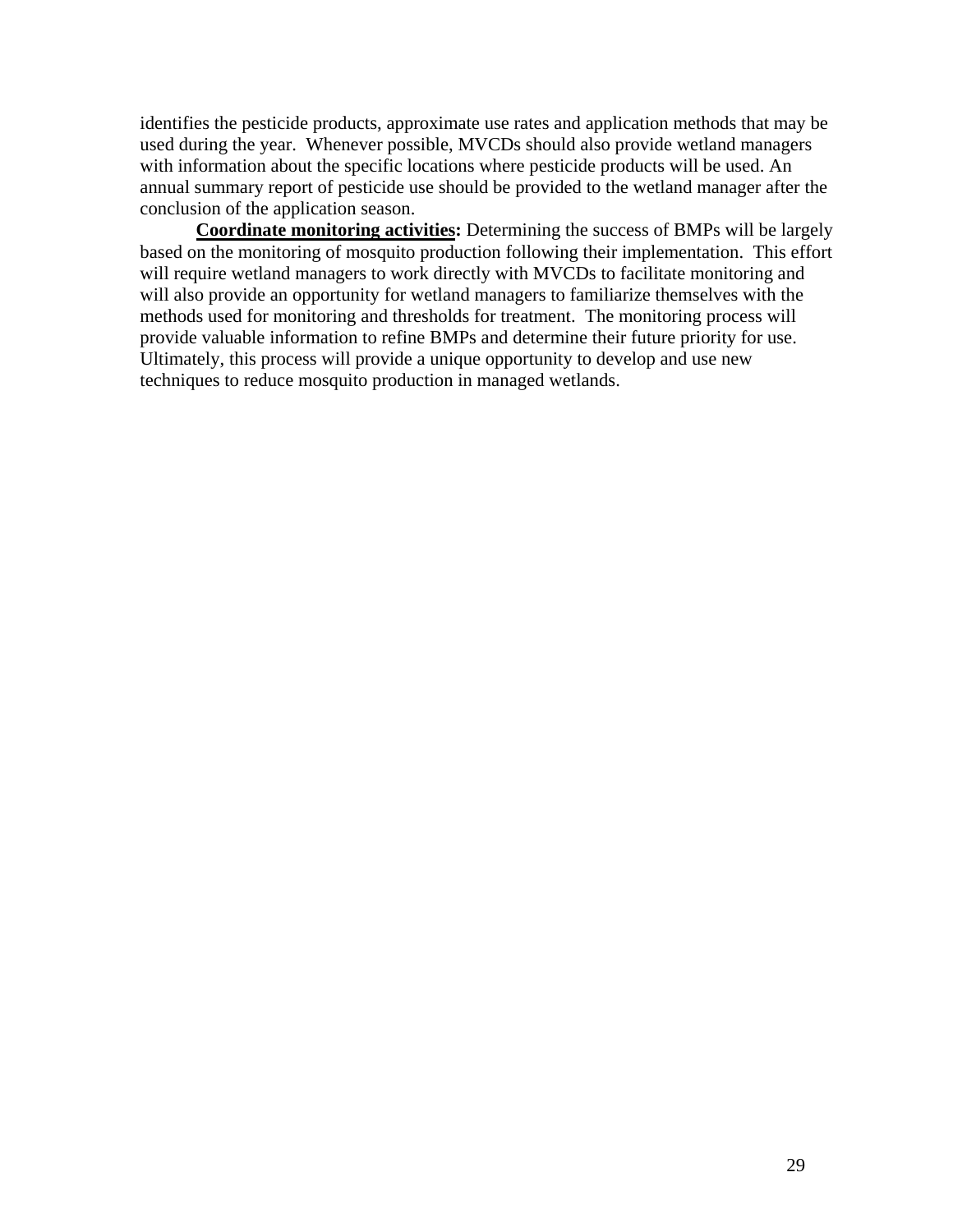| <b>Best Management</b><br><b>Practice</b>                                                        | <b>Strategies</b>                                                                                                                                                                                                                                 | <b>Mosquito Control Objective</b>                                                                                                                                          | <b>Advantages</b>                                                                                                                                                                           | <b>Disadvantages</b>                                                                                                                                 |
|--------------------------------------------------------------------------------------------------|---------------------------------------------------------------------------------------------------------------------------------------------------------------------------------------------------------------------------------------------------|----------------------------------------------------------------------------------------------------------------------------------------------------------------------------|---------------------------------------------------------------------------------------------------------------------------------------------------------------------------------------------|------------------------------------------------------------------------------------------------------------------------------------------------------|
| Habitat management<br>and flooding schedule<br>coordination                                      | Consult with MVCDs on agency-<br>sponsored habitat management<br>plans on private lands (i.e.<br>Presley Program). Consult with<br>Districts on the timing of wetland<br>flooding on public lands - urge<br>private landowners to do the<br>same. | Allows MVCDs the opportunity<br>to provide input on habitat<br>management and recommend<br>BMPs to reduce mosquitoes.                                                      | Reduces potential conflicts<br>between MVCDs, landowners,<br>and agencies/NGOs when<br>managing or flooding wetlands.<br>Provides information exchange.                                     | Requires a commitment of time<br>from MVCDs, landowners, and<br>agencies/NGOs to meet and<br>coordinate activities.                                  |
| Identify problem areas<br>for mosquito<br>production and target<br>for implementation of<br>BMPs | Identify problem locations for<br>mosquito production with local<br>MVCDs and work to implement<br>mosquito BMPs. Identify<br>potential cost-share opportunities<br>to implement BMPs.                                                            | Work to reduce mosquito<br>production through BMPs on<br>properties that are most<br>problematic.                                                                          | Allows limited resources from<br>MVCDs and agencies/NGO's to<br>be targeted towards problem<br>areas. Provides opportunities for<br>monitoring the effectiveness of<br>BMPs.                | None                                                                                                                                                 |
| <b>Wetland Habitat</b><br>Restoration and<br>enhancement project<br>design & coordination        | Consult with local MVCDs on<br>the design of restoration and<br>enhancement projects.                                                                                                                                                             | To determine where features to<br>discourage mosquito production<br>can be incorporated into wetland<br>habitat restoration and<br>enhancement projects where<br>feasible. | Reduces potential conflicts<br>between MVCDs, landowners,<br>and agencies/NGOs when<br>restoring or enhancing wetlands.<br>Provides a priori consultation for<br>MVCDs on wetland projects. | Requires some flexibility from<br>MVCDs, landowners, and<br>agencies/NGOs when designing<br>projects. BMPs will likely<br>increase the project cost. |
| Coordinate Pest<br><b>Control Activities</b>                                                     | Work with local MVCDs to<br>understand pesticides used for<br>mosquito treatment, and their<br>costs and environmental impacts.                                                                                                                   | To assure the use of mosquito<br>control agents with the greatest<br>efficacy and environmental<br>safety.                                                                 | Reduces potential conflicts<br>between districts, landowners,<br>and agencies/NGOs regarding<br>pesticides used for mosquito<br>treatment.                                                  | May require additional<br>coordination effort from<br>MVCDs, landowners, and<br>agencies/NGOs.                                                       |
| Coordinate Monitoring<br><i><u>Activities</u></i>                                                | Facilitate monitoring mosquito<br>populations of larval and adult<br>stages before and after<br>implementation of BMPs.                                                                                                                           | Determine the effectiveness of<br>BMPs to refine and prioritize<br>their future use.                                                                                       | Provides a means to evaluate and<br>document effectiveness of BMPs.                                                                                                                         | Requires time and resources to<br>accomplish.                                                                                                        |

## **Table 6. Suggested coordination activities between wetland managers and Mosquito and Vector Control Districts (MVCD).**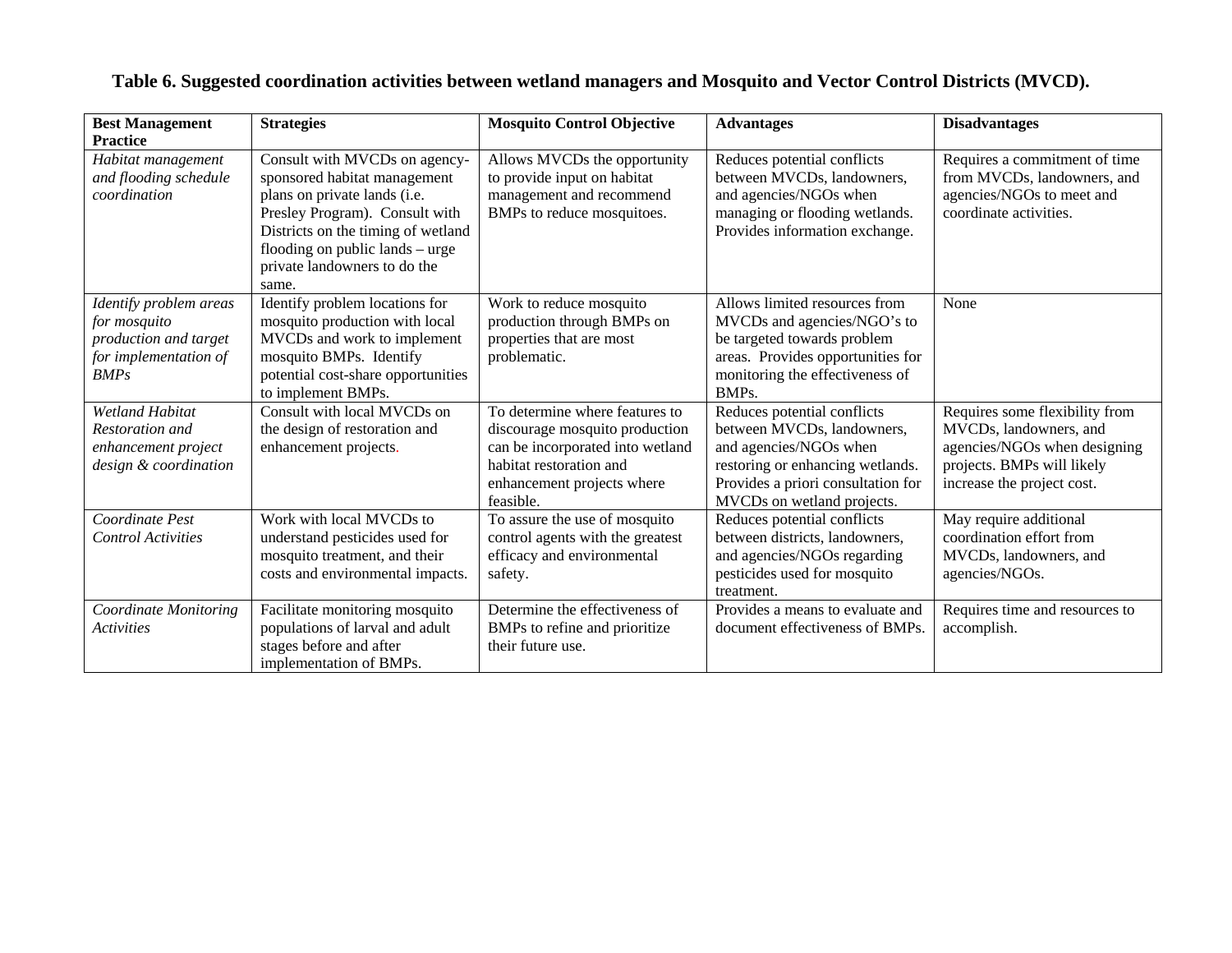### REFERENCES AND LITERATURE CITED

- Batzer, D. P. and V. H. Resh. 1992a. Recommendations for managing wetlands to concurrently achieve waterfowl habitat enhancement and mosquito control. Proceedings California Mosquito and Vector Control Association. 60:202-206.
- Batzer, D. P. and V. H. Resh. 1992b. Wetland management strategies that enhance waterfowl habitats can also control mosquitoes. Journal of the American Mosquito Control Association. 8(2):117-125.
- Brown, Dave. Personal communication. Manager, Sacramento-Yolo Mosquito and Vector Control District. Elk Grove, CA.
- Central Valley Habitat Joint Venture. 1990. CVHJV Implementation Plan. Sacramento, CA. 102 pp.
- Chappell, Steven. Personal communication. Executive Director, Suisun Resource Conservation District. Suisun, CA.
- Collins, J. N. and V. H. Resh. 1989. Guidelines for the ecological control of mosquitoes in non-tidal wetlands of the San Francisco Bay Area. CA Mosquito and Vector Control Association, Inc. and University of California Mosquito Research Program. 93 pp.
- Contra Costa Mosquito and Vector Control District. 2001. Guidelines for creating and maintaining waterfowl habitats. Contra Costa Mosquito and Vector Control District. Concord, CA. 4 pp.
- Ducks Unlimited, Inc. 1995a. Managing problem vegetation. Ducks Unlimited, Inc. Valley Habitats Number 7. Sacramento, CA. 8 pp.
- Ducks Unlimited, Inc. 1995b. Management of spring and summer brood water wetlands in the Central Valley. Ducks Unlimited, Inc. Valley Habitats Number 2. Sacramento, CA. 8 pp.
- Fanara, D. M., and M. S. Mulla. 1974. Population dynamics of larvae of *Culex tarsalis*  (Coquillett) and *Culiseta inornata* (Williston) as related to flooding and temperatures of ponds. Mosquito News. 34(1):98-104.
- Fredrickson, L. H. and T. S. Taylor. 1982. Management of seasonally flooded impoundments for wildlife. U.S. Department of Interior, Fish and Wildlife Service. Resource Publication 148, Washington DC. 29 pp.
- Garcia, R. and B. Des Rochers. 1983. Towards an integrated mosquito control strategy for Gray Lodge Wildlife Refuge with emphasis on the floodwater species: *Aedes melanimon and Ae. nigromaculus*. Proceedings California Mosquito and Vector Control Association. 52:173-180.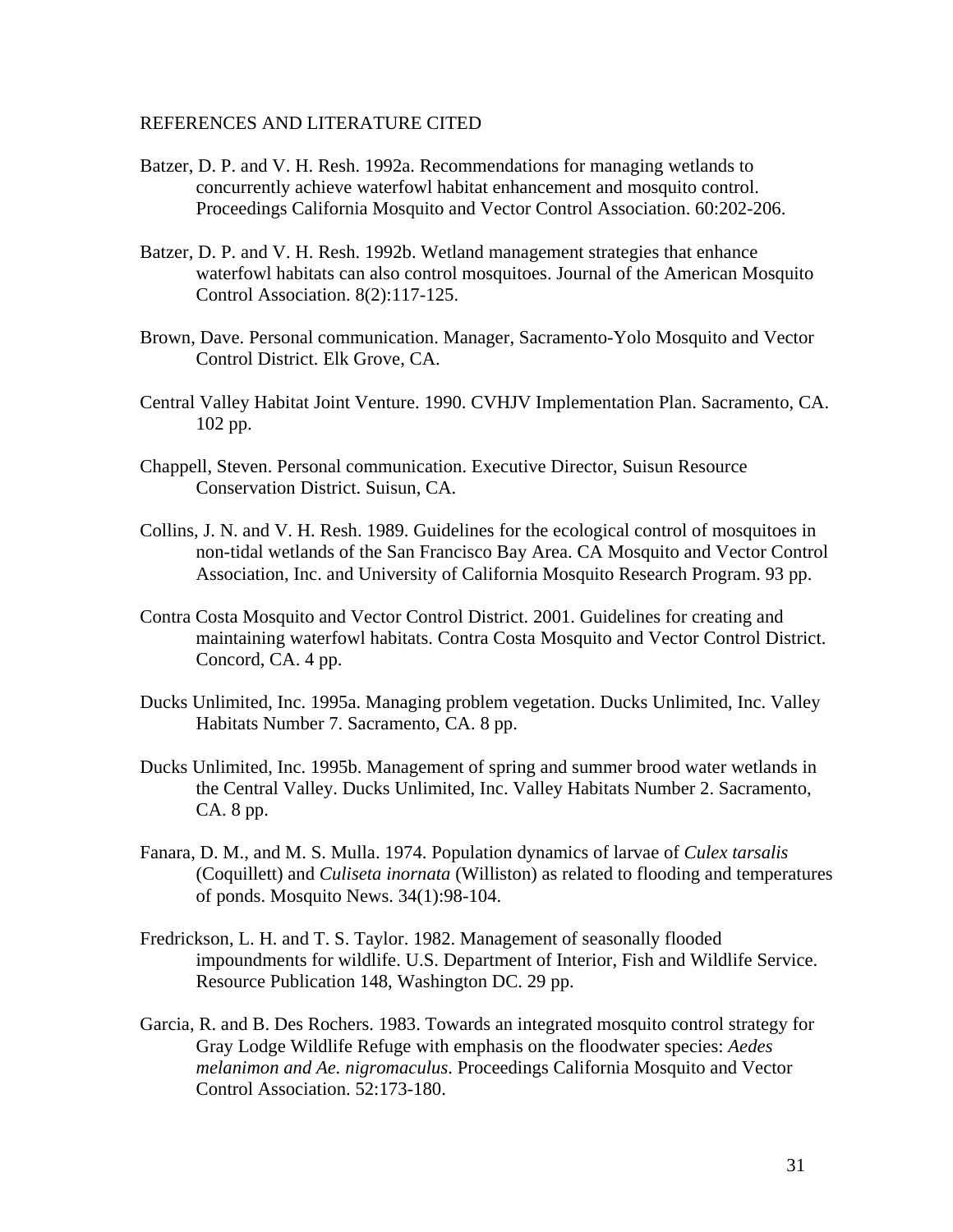- Garcia, R. and B. Des Rochers. 1984. Studies on the biology and ecology of mosquitoes in relation to the development of integrated control measures at Gray Lodge Wildlife Refuge, Butte County, California. University of California Mosquito Control Research Program, Davis, CA. Miscellaneous publication. 42 pp.
- Goddard, L. B., A. E. Roth, W. K. Reisen, and T. W. Scott. 2002. Vector competence of California mosquitoes for West Nile virus. Emerging Infection Diseases 8(12): 1385-91. Erratum in: Emerg Infect Dis. 2003 Mar; 9(3):406.
- Lusk, E. E. 1979. Mosquito control problems on Wildlife Areas A case history: Gray Lodge, Butte County, California. Proceedings California Mosquito and Vector Control Association. 47:69-70.
- Mortenson, E. W. 1963. Mosquito occurrence in a seasonally flooded waterfowl area, Merced County, California. Mosquito News. 23(2):89-96.
- Naylor, L. W., 2002. Evaluating moist-soil seed production and management in Central Valley wetlands to determine habitat needs for waterfowl. M. S. Thesis. University California Davis. Davis, CA. 22 pp.
- Resh, V. H. and E. B. Schlossberg. 1996. Large-scale, long-term control of mosquitoes and enhancement of waterfowl habitat at Grizzly Island Wildlife Area, Suisun Marsh. Mosquito Control Research Annual Report 1996. Univ. Calif. Division Agric. Nat. Resources. pp. 41-45.
- Sacramento National Wildlife Refuge Complex. 2000. Draft integrated pest management plan for mosquito abatement on the Sacramento National Wildlife Refuge Complex. Unpublished. 40 pp.
- Sacramento-Yolo Mosquito and Vector Control District. 1992. Wetland development and management guidelines for the control of mosquitoes. Sacramento-Yolo Mosquito and Vector Control District. Elk Grove, CA.
- Smith, W. D., Rollins, G. L., and R. L. Shinn. 1995. A guide to wetland habitat management in the Central Valley. CA Department of Fish and Game. Sacramento, CA. 34 pp.
- U.S. Fish and Wildlife Service. 1978. Concept plan for waterfowl wintering habitat preservation, Central Valley California. U.S. Fish and Wildlife Service. Portland, OR. 116 pp.
- Walton, W. E. and M. S. Mulla. 1989. The influence of vegetation and mosquitofish on *Culex tarsalis* abundance in duck club ponds in southern California. Proceedings California Mosquito and Vector Control Association. 57:114-121.
- Walton, W. E., Mulla, M. S., Wargo, M. J., and S. L. Durso. 1990. Efficacy of a microbial insecticide and larvivorous fish against Culex tarsalis in duck club ponds in southern California. Proceedings California Mosquito and Vector Control Association. 58:148-156.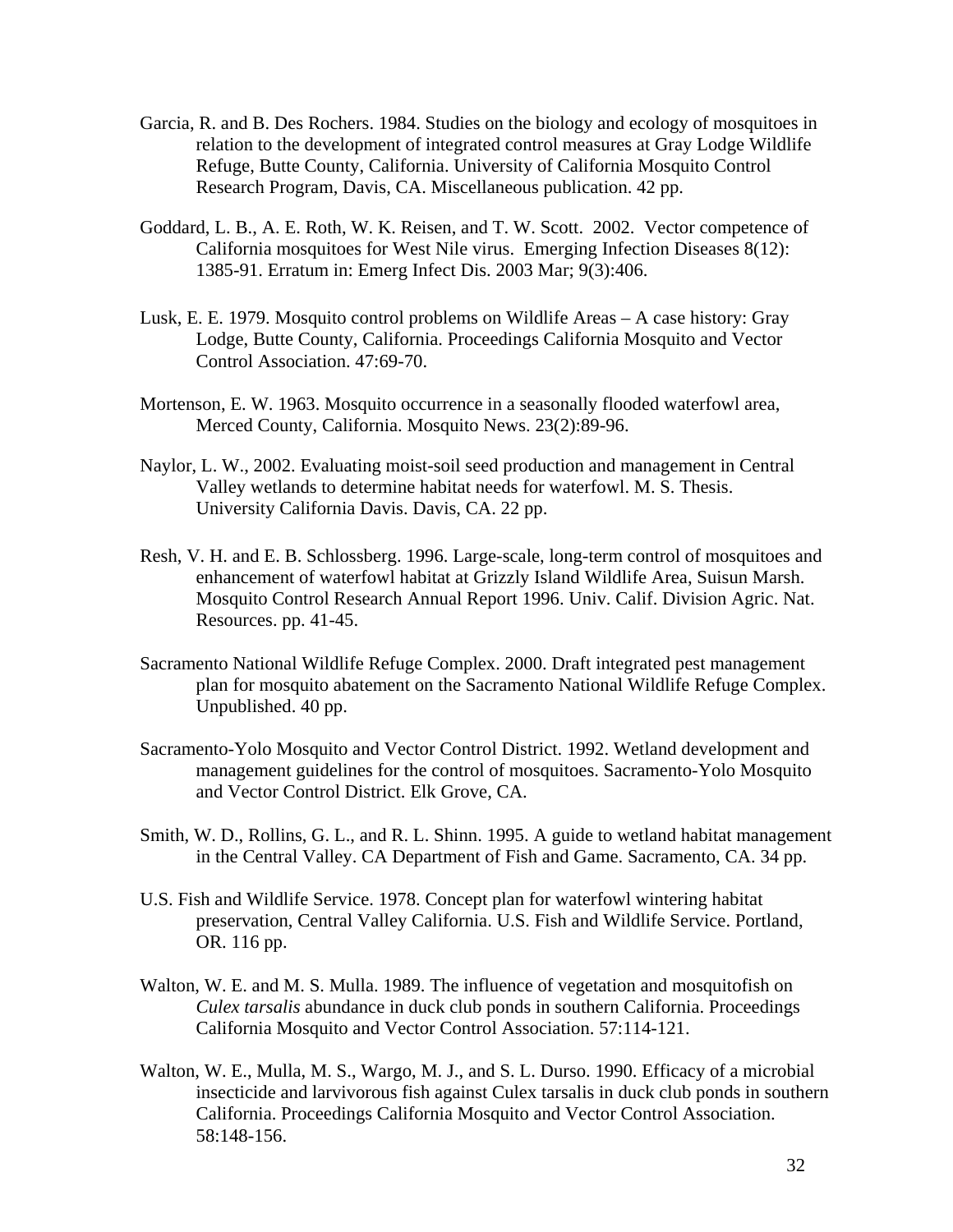Whittle, R. K., Linthicum, K. J., Thande, P. C., Kamau, C. M. and C. R. Roberts. 1993. Effect of controlled burning on the survival of floodwater *Aedes* eggs in Kenya. Journal of the American Mosquito Control Association. 9(1):72-77.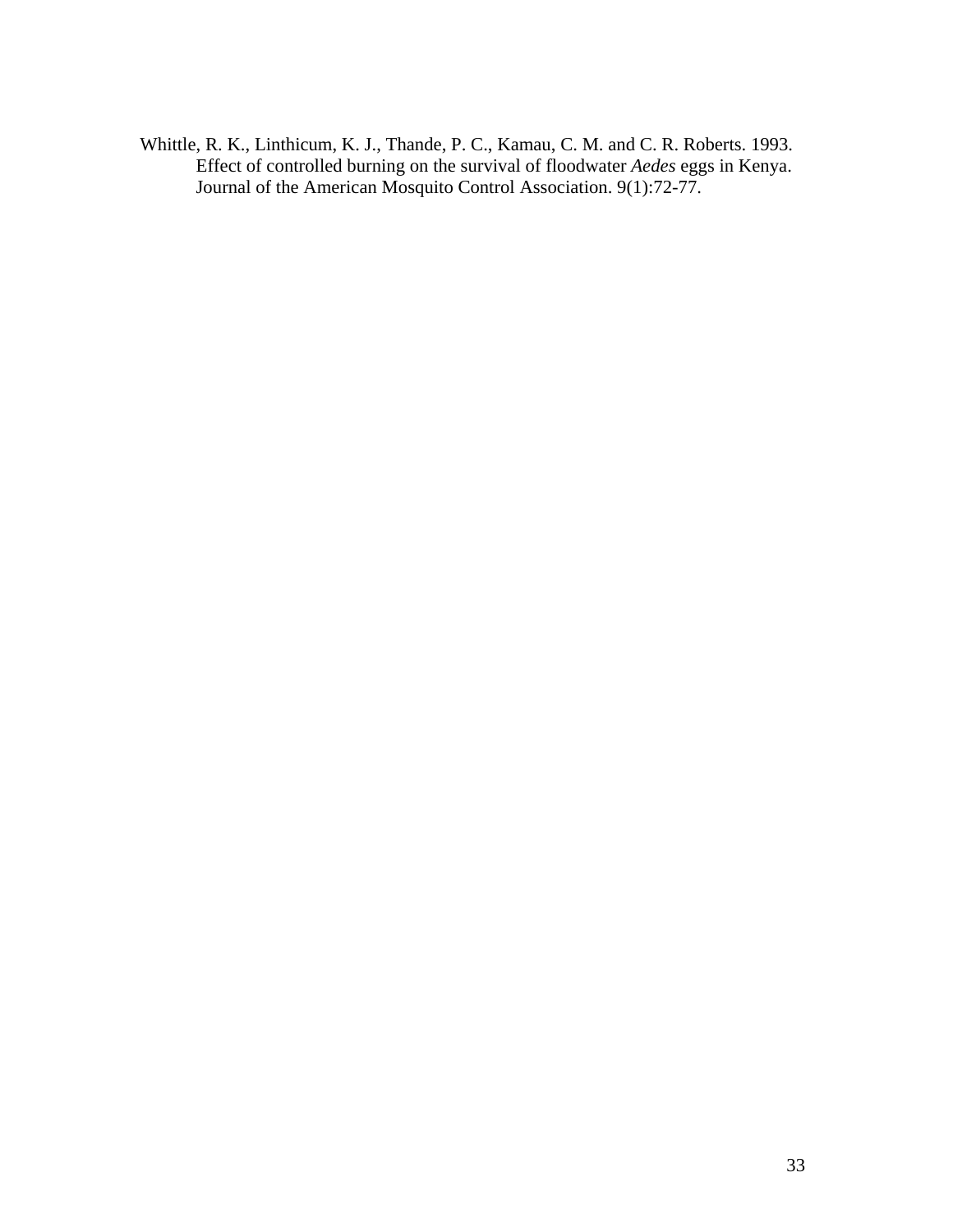Appendix A. Comparison of potential mosquito larvicides used in managed wetland environments. Information provided by the Pesticides Investigation Unit of the Department of Fish and Game.

| <b>Pesticide</b>                                                               | <b>Surface Oil</b>                                                                                   | <b>Surface Film</b>                                | <b>Methoprene</b>                                                                             | <b>Dimilin</b>                                     | <b>Bacillus</b>                                                                                                                                                                                        | <b>Bacillus</b>                                                                                                                                                |
|--------------------------------------------------------------------------------|------------------------------------------------------------------------------------------------------|----------------------------------------------------|-----------------------------------------------------------------------------------------------|----------------------------------------------------|--------------------------------------------------------------------------------------------------------------------------------------------------------------------------------------------------------|----------------------------------------------------------------------------------------------------------------------------------------------------------------|
|                                                                                |                                                                                                      |                                                    |                                                                                               |                                                    | thuringiensis<br>israelensis (Bti)                                                                                                                                                                     | sphaericus $(Bs)$                                                                                                                                              |
| <b>Trade Name</b>                                                              | Golden<br>Bear Oil                                                                                   | Agnique MMF                                        | Altosid                                                                                       | Dimilin 25W                                        | Vectobac<br>Teknar<br>Aquabac                                                                                                                                                                          | Vectolex                                                                                                                                                       |
| Mode of<br><b>Action</b>                                                       | Suffocation                                                                                          | Suffocation                                        | Growth<br>regulator                                                                           | Chitin inhibitor                                   | Stomach poison                                                                                                                                                                                         | Stomach poison                                                                                                                                                 |
| <b>Toxicological</b><br>Impacts <sup>1</sup> :<br>Fish & Frogs                 | Unknown                                                                                              | Unknown                                            | Low                                                                                           | Practically non<br>toxic                           | Practically non<br>toxic                                                                                                                                                                               | Practically non<br>toxic                                                                                                                                       |
| <b>Toxicological</b><br>Impacts <sup>1</sup> :<br><b>Birds</b>                 | Low; at cold<br>temperatures<br>may impact<br>young<br>waterfowl                                     | Unknown                                            | Very low                                                                                      | Practically non<br>toxic                           | Practically non<br>toxic                                                                                                                                                                               | Practically non<br>toxic                                                                                                                                       |
| <b>Potential Impacts</b><br>to invertebrate<br>forage base<br>for wildlife $2$ | Moderate to<br>high; broad<br>spectrum<br>compound                                                   | Moderate<br>to high;<br>broad spectrum<br>compound | Probably<br>low; fairly<br>narrow<br>spectrum                                                 | Moderate<br>to high;<br>broad spectrum<br>compound | Some species<br>of midge larvae<br>subfamily<br>Chironominae;<br>potentially<br>other primitive<br>dipteran larvae                                                                                     | Probably<br>low; fairly<br>narrow<br>spectrum<br>compound                                                                                                      |
| <b>Comments</b>                                                                | Petroleum<br>distillate;<br>applied over<br>surface of<br>water; may be<br>effective for 2-3<br>days | Reduces water<br>surface tension                   | Juvenile<br>hormone<br>mimic;<br>effective on<br>later stage<br>mosquitoes<br>$(instars 3-4)$ |                                                    | Naturally<br>occurring<br>soil bacterium;<br>most effective<br>on early stage<br>larvae (instars<br>1-3); effective<br>for only 1-2<br>days; not<br>effective in<br>water with high<br>organic content | Can be effective<br>for weeks; used<br>primarily for<br>Culex spp. in<br>water with high<br>organic content;<br>not effective on<br>all species of<br>mosquito |

<sup>1</sup>Actual hazard is dependent on exposure, as well as toxicity.<br><sup>2</sup>Very difficult to assess. Dependent on numerous factors such as the total area treated, frequency of treatment, and season of treatment.